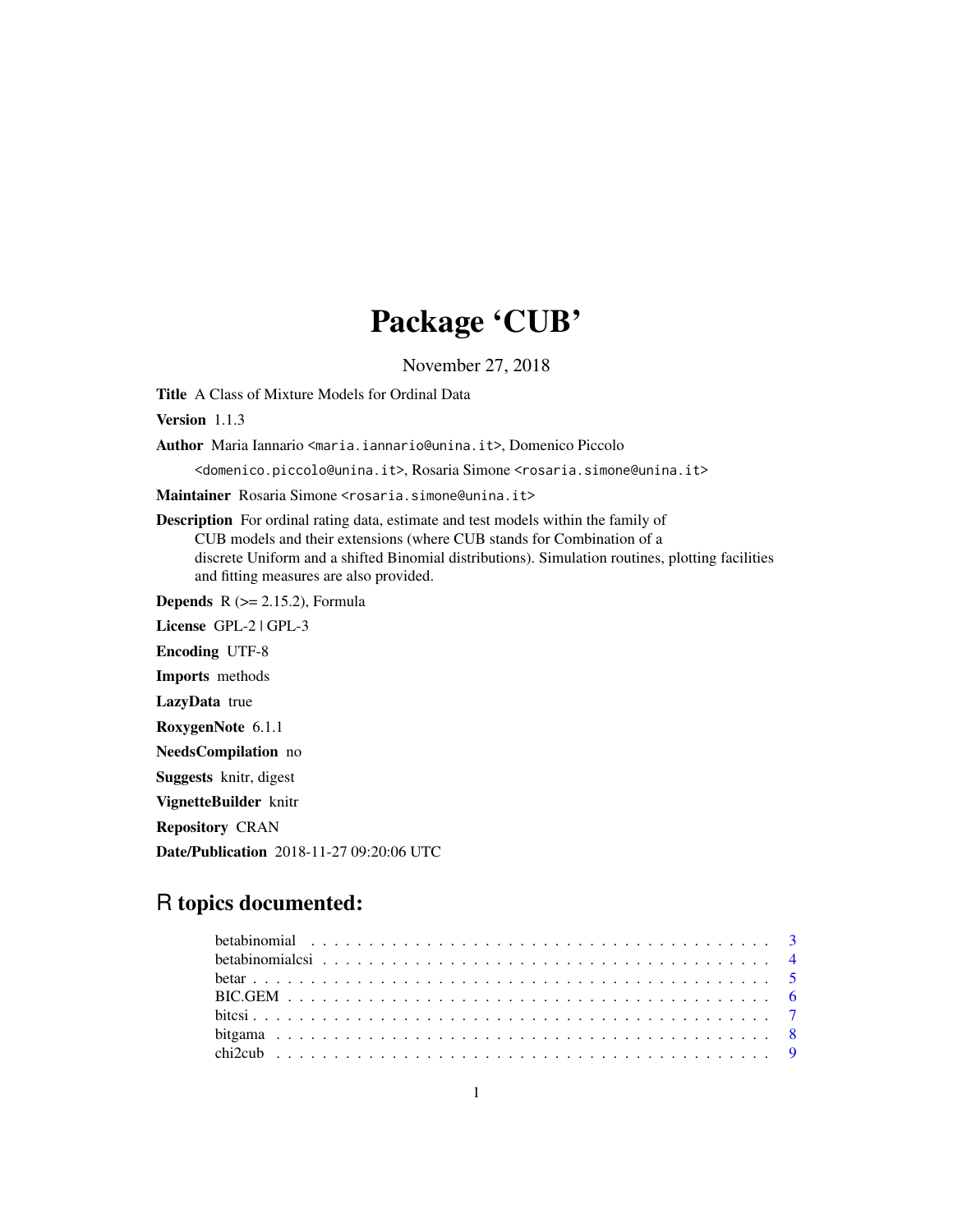|                                                                                              | 10       |
|----------------------------------------------------------------------------------------------|----------|
|                                                                                              | 10       |
|                                                                                              | 11       |
|                                                                                              | 12       |
| cubvisual                                                                                    | 13       |
|                                                                                              | 14       |
|                                                                                              | 15       |
|                                                                                              | 16       |
|                                                                                              | 16       |
|                                                                                              | 17       |
|                                                                                              | 18       |
|                                                                                              | 19       |
| GEM                                                                                          | 19       |
| gini                                                                                         | 23       |
|                                                                                              | 24       |
|                                                                                              | 25       |
|                                                                                              | 25       |
|                                                                                              | 26       |
|                                                                                              | 28       |
|                                                                                              | 29       |
|                                                                                              | - 30     |
|                                                                                              | -31      |
|                                                                                              | 31       |
|                                                                                              | 32       |
|                                                                                              | 33       |
|                                                                                              | 35       |
|                                                                                              | 36       |
|                                                                                              | 37       |
|                                                                                              | 38       |
|                                                                                              | 39       |
|                                                                                              | 40       |
|                                                                                              | 41       |
|                                                                                              | 42       |
|                                                                                              | 42       |
|                                                                                              |          |
|                                                                                              | 43       |
|                                                                                              | 43<br>44 |
|                                                                                              |          |
| probcube                                                                                     | 45       |
| $proboubp0$ .                                                                                | 46       |
|                                                                                              | 48       |
| probcubshe $1$ .                                                                             | 49       |
| probcubshe $2 \ldots$                                                                        | 50       |
| probcubshe $3 \ldots$                                                                        | 51       |
| probcush $\ldots$                                                                            | 52       |
| probgecub $\ldots$<br>$\ddot{\phantom{a}}$                                                   | 53       |
| probihg<br>$\ddot{\phantom{0}}$                                                              | 54       |
| $\text{probability}$ coving $\ldots \ldots \ldots \ldots \ldots \ldots \ldots \ldots \ldots$ | 55       |
|                                                                                              | 56       |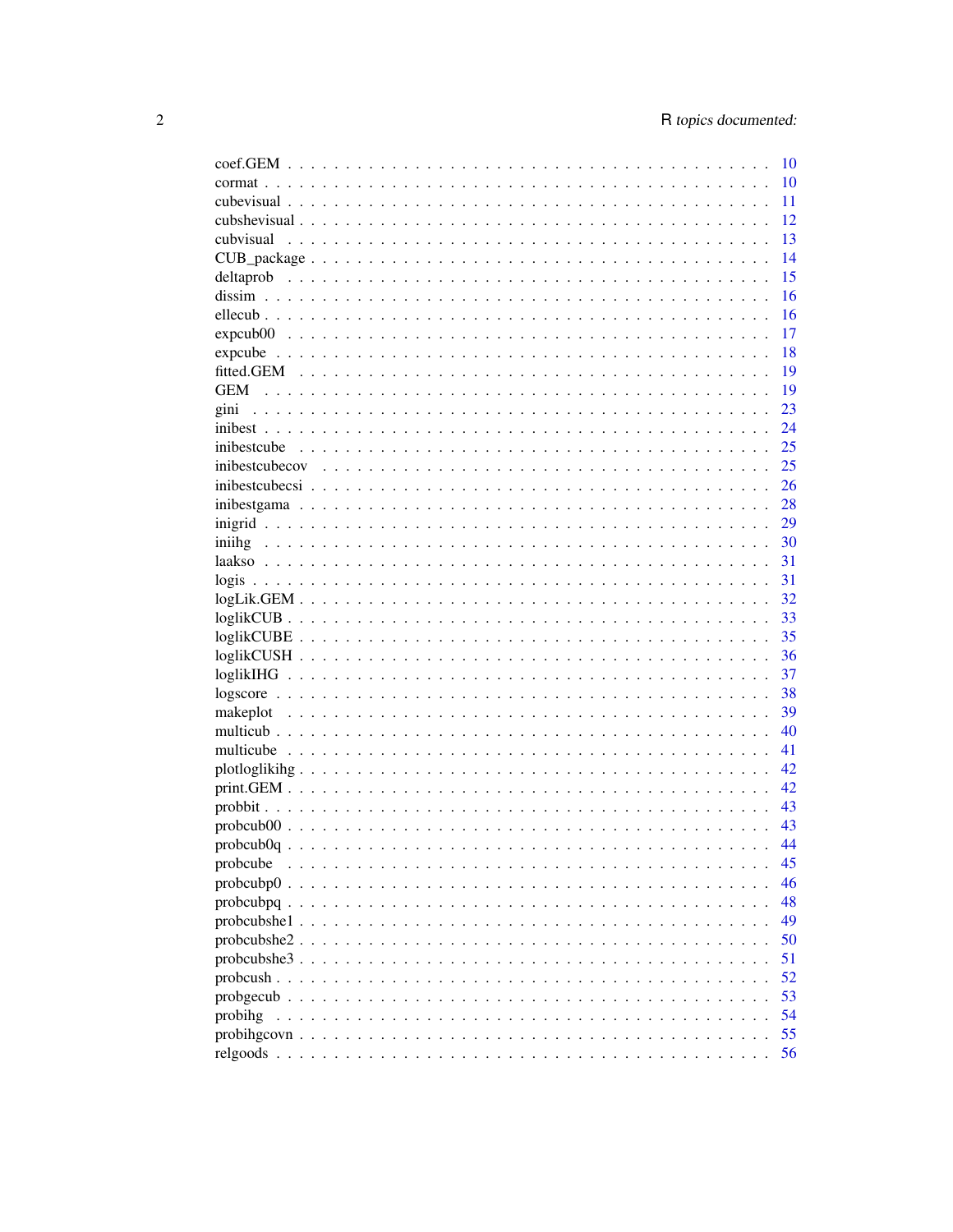#### <span id="page-2-0"></span>betabinomial 3

<span id="page-2-1"></span>betabinomial *Beta-Binomial probabilities of ordinal responses, with feeling and overdispersion parameters for each observation*

# Description

Compute the Beta-Binomial probabilities of ordinal responses, given feeling and overdispersion parameters for each observation.

#### Usage

betabinomial(m,ordinal,csivett,phivett)

#### Arguments

| m       | Number of ordinal categories                                                                                    |
|---------|-----------------------------------------------------------------------------------------------------------------|
| ordinal | Vector of ordinal responses. Missing values are not allowed: they should be<br>preliminarily deleted or imputed |
| csivett | Vector of feeling parameters of the Beta-Binomial distribution for given ordinal<br>responses                   |
| phivett | Vector of overdispersion parameters of the Beta-Binomial distribution for given<br>ordinal responses            |

#### Details

The Beta-Binomial distribution is the Binomial distribution in which the probability of success at each trial is random and follows the Beta distribution. It is frequently used in Bayesian statistics, empirical Bayes methods and classical statistics as an overdispersed binomial distribution.

# Value

A vector of the same length as ordinal, containing the Beta-Binomial probabilities of each observation, for the corresponding feeling and overdispersion parameters.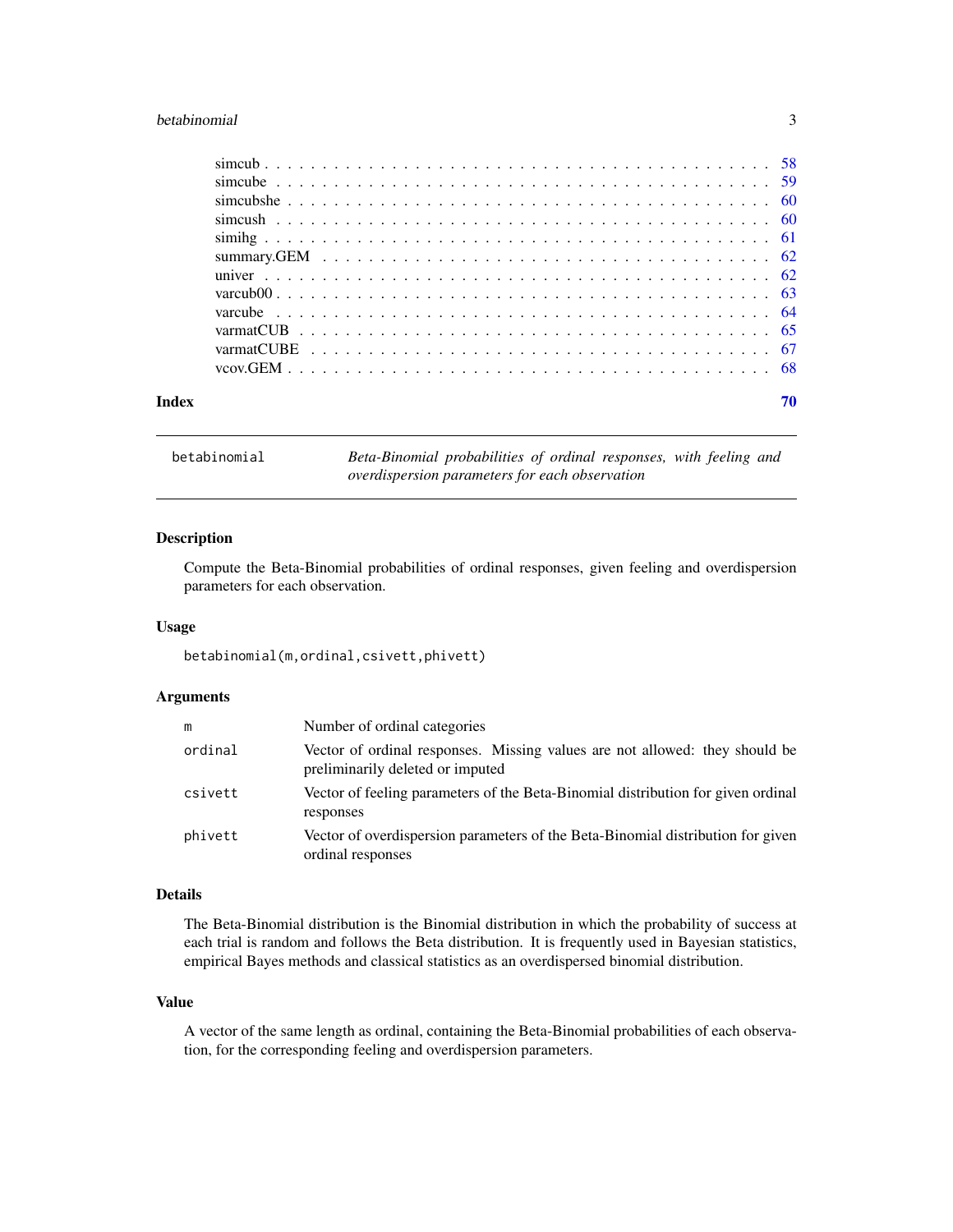#### <span id="page-3-0"></span>References

Iannario, M. (2014). Modelling Uncertainty and Overdispersion in Ordinal Data, *Communications in Statistics - Theory and Methods*, 43, 771–786

Piccolo D. (2015). Inferential issues for CUBE models with covariates. *Communications in Statistics - Theory and Methods*, 44(23), 771–786.

# See Also

[betar](#page-4-1), [betabinomialcsi](#page-3-1)

# Examples

```
data(relgoods)
m < -10ordinal<-relgoods$Tv
age<-2014-relgoods$BirthYear
no_na<-na.omit(cbind(ordinal,age))
ordinal<-no_na[,1]; age<-no_na[,2]
lage<-log(age)-mean(log(age))
gama<-c(-0.6, -0.3)csivett<-logis(lage,gama)
alpha<-c(-2.3,0.92);
ZZ<-cbind(1,lage)
phivett<-exp(ZZ%*%alpha)
pr<-betabinomial(m,ordinal,csivett,phivett)
plot(density(pr))
```
<span id="page-3-1"></span>

| betabinomialcsi | Beta-Binomial probabilities of ordinal responses, given feeling param- |
|-----------------|------------------------------------------------------------------------|
|                 | eter for each observation                                              |

# Description

Compute the Beta-Binomial probabilities of given ordinal responses, with feeling parameter specified for each observation, and with the same overdispersion parameter for all the responses.

# Usage

```
betabinomialcsi(m,ordinal,csivett,phi)
```

| m       | Number of ordinal categories                                                                                    |
|---------|-----------------------------------------------------------------------------------------------------------------|
| ordinal | Vector of ordinal responses. Missing values are not allowed: they should be<br>preliminarily deleted or imputed |
| csivett | Vector of feeling parameters of the Beta-Binomial distribution for given ordinal<br>responses                   |
| phi     | Overdispersion parameter of the Beta-Binomial distribution                                                      |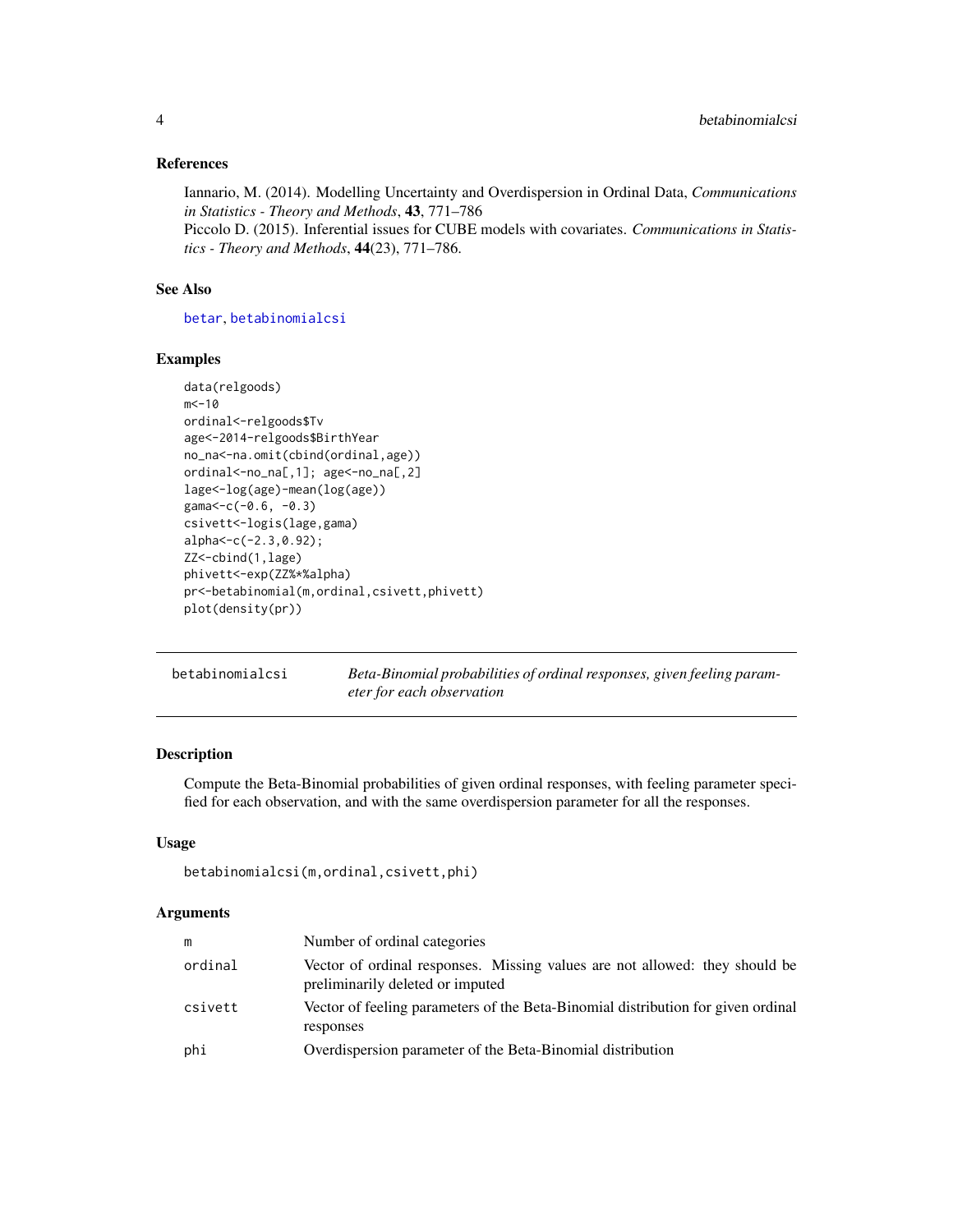#### <span id="page-4-0"></span>betar 5

# Value

A vector of the same length as ordinal: each entry is the Beta-Binomial probability for the given observation for the corresponding feeling and overdispersion parameters.

# References

Iannario, M. (2014). Modelling Uncertainty and Overdispersion in Ordinal Data, *Communications in Statistics - Theory and Methods*, 43, 771–786 Piccolo D. (2015). Inferential issues for CUBE models with covariates. *Communications in Statistics - Theory and Methods*, 44(23), 771–786.

# See Also

[betar](#page-4-1), [betabinomial](#page-2-1)

#### Examples

```
data(relgoods)
m < -10ordinal<-relgoods$Tv
age<-2014-relgoods$BirthYear
no_na<-na.omit(cbind(ordinal,age))
ordinal<-no_na[,1]; age<-no_na[,2]
lage<-log(age)-mean(log(age))
gama<-c(-0.61,-0.31)
phi<-0.16
csivett<-logis(lage,gama)
pr<-betabinomialcsi(m,ordinal,csivett,phi)
plot(density(pr))
```
<span id="page-4-1"></span>betar *Beta-Binomial distribution*

# Description

Return the Beta-Binomial distribution with parameters  $m$ ,  $csi$  and  $phi$ .

#### Usage

betar(m,csi,phi)

|     | Number of ordinal categories                               |
|-----|------------------------------------------------------------|
| csi | Feeling parameter of the Beta-Binomial distribution        |
| phi | Overdispersion parameter of the Beta-Binomial distribution |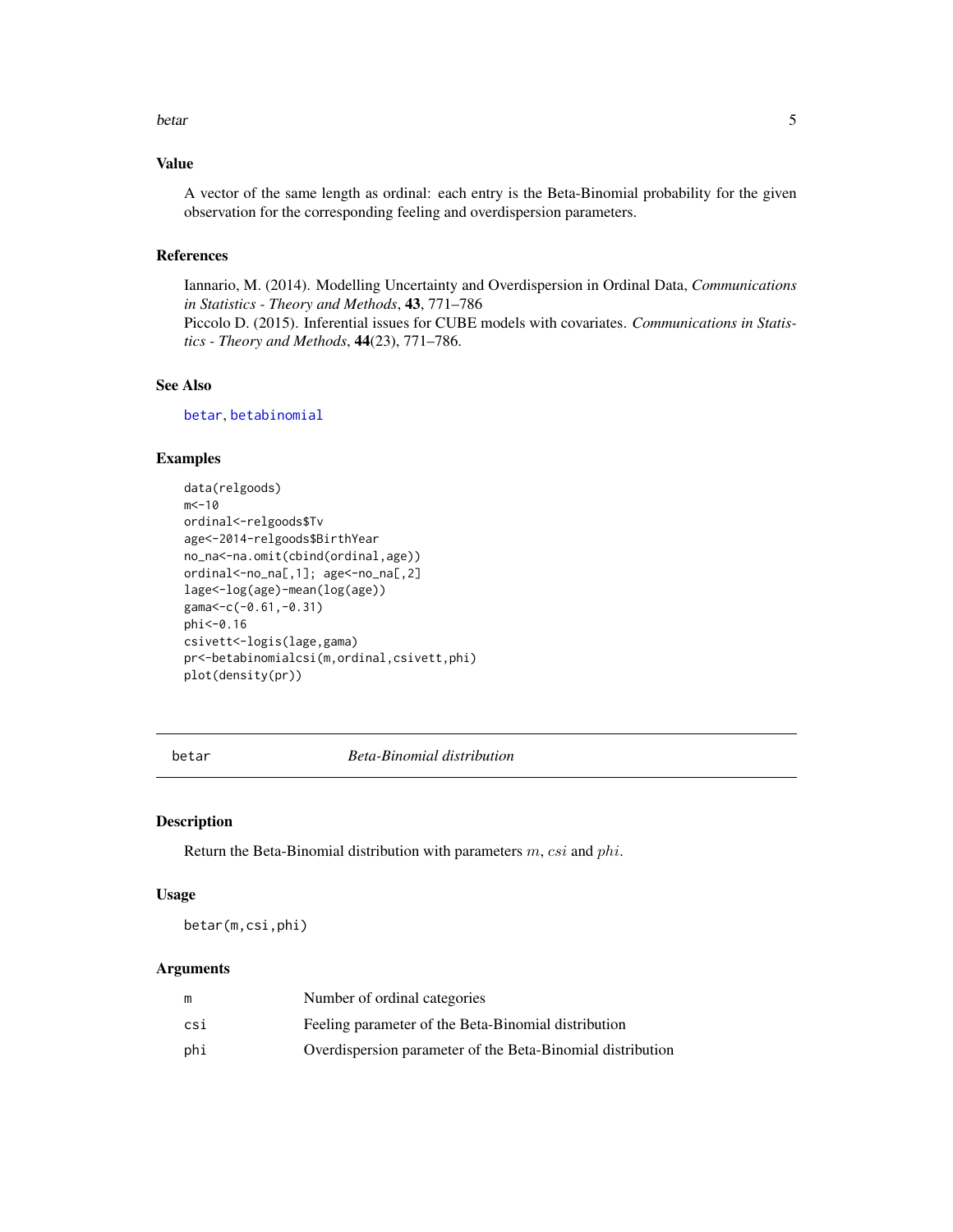# <span id="page-5-0"></span>Value

The vector of length  $m$  of the Beta-Binomial distribution.

# References

Iannario, M. (2014). Modelling Uncertainty and Overdispersion in Ordinal Data, *Communications in Statistics - Theory and Methods*, 43, 771–786

# See Also

[betabinomial](#page-2-1)

# Examples

```
m < -9csi<-0.8
phi<-0.2
pr<-betar(m,csi,phi)
plot(1:m,pr,type="h", main="Beta-Binomial distribution",xlab="Ordinal categories")
points(1:m,pr,pch=19)
```
BIC.GEM *S3 BIC method for class "GEM"*

# Description

S3 BIC method for objects of class [GEM](#page-18-1).

# Usage

```
## S3 method for class 'GEM'
BIC(object, ...)
```
#### Arguments

| object   | An object of class "GEM" |
|----------|--------------------------|
| $\cdots$ | Other arguments          |

# Value

BIC index for the fitted model.

# See Also

[logLik](#page-0-0), [GEM](#page-18-1)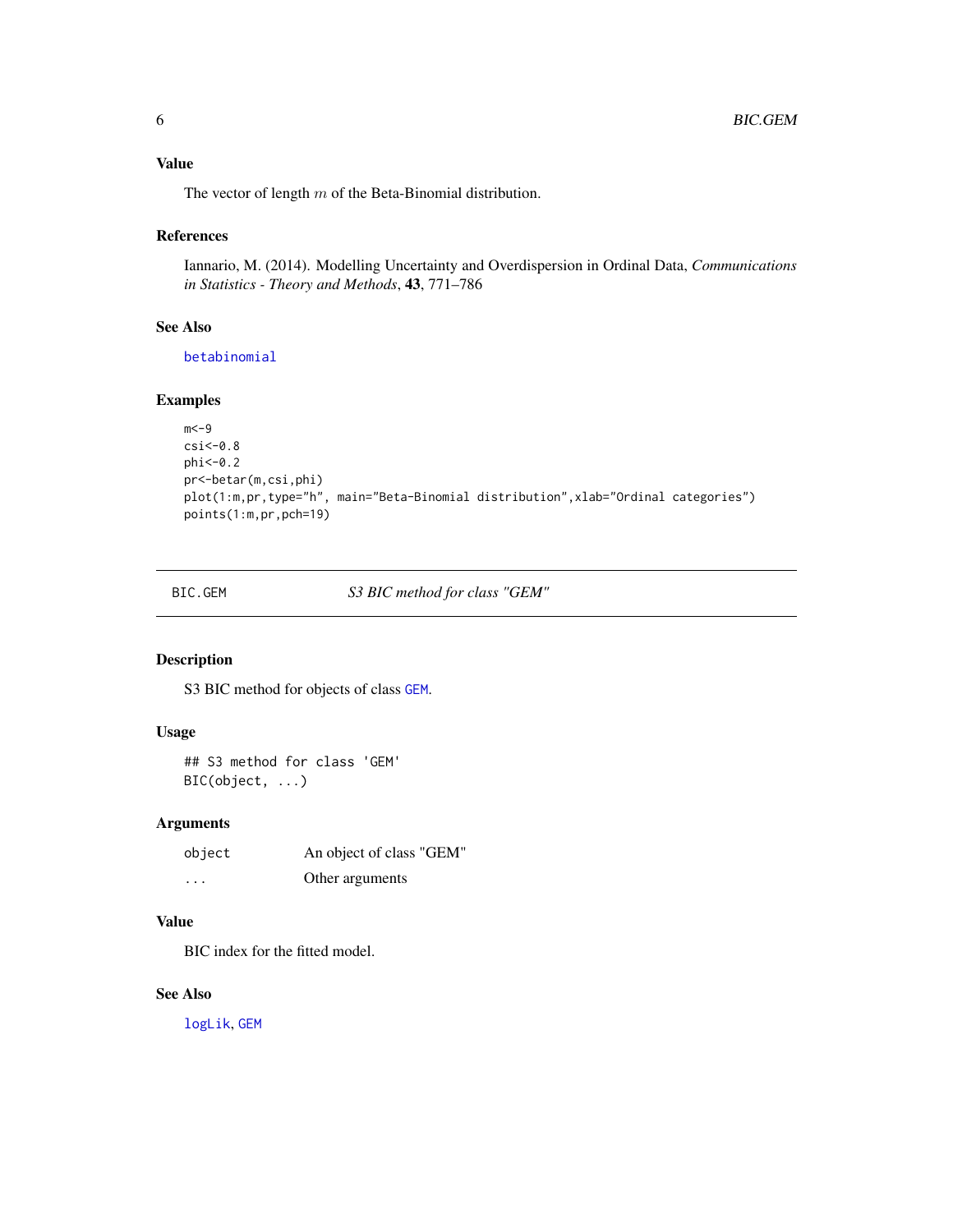<span id="page-6-1"></span><span id="page-6-0"></span>

Compute the shifted Binomial probabilities of ordinal responses.

# Usage

bitcsi(m,ordinal,csi)

# Arguments

| m       | Number of ordinal categories                           |
|---------|--------------------------------------------------------|
| ordinal | Vector of ordinal responses                            |
| csi     | Feeling parameter of the shifted Binomial distribution |

# Value

A vector of the same length as ordinal, where each entry is the shifted Binomial probability of the corresponding observation.

# References

Piccolo D. (2003). On the moments of a mixture of uniform and shifted binomial random variables, *Quaderni di Statistica*, 5, 85–104

# See Also

[probcub00](#page-42-1), [probcubp0](#page-45-1), [probcub0q](#page-43-1)

```
data(univer)
m < -7csi<-0.7
ordinal<-univer$informat
pr<-bitcsi(m,ordinal,csi)
```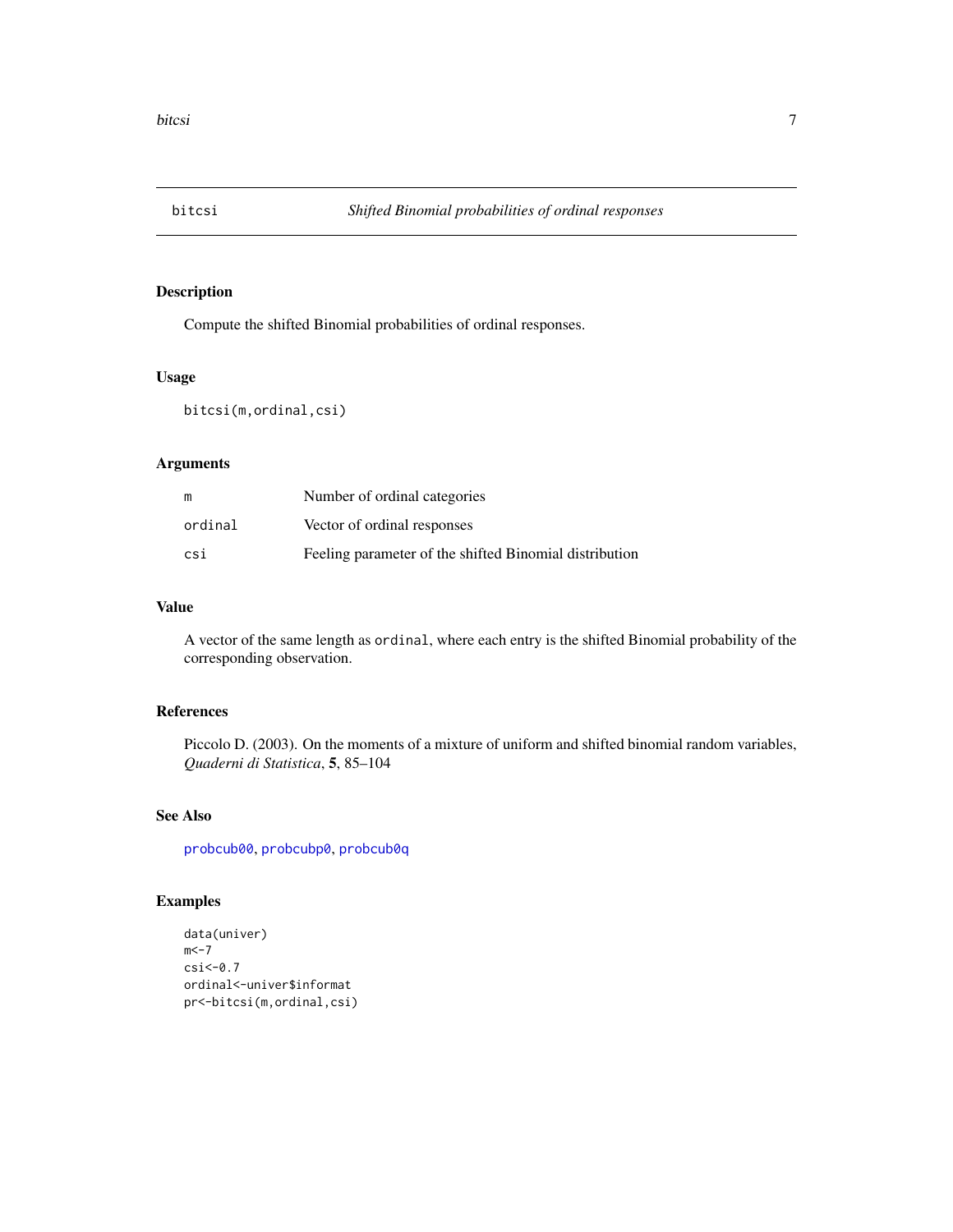<span id="page-7-1"></span><span id="page-7-0"></span>

Return the shifted Binomial probabilities of ordinal responses where the feeling component is explained by covariates via a logistic link.

#### Usage

bitgama(m,ordinal,W,gama)

#### Arguments

| m       | Number of ordinal categories                                                                                                                 |
|---------|----------------------------------------------------------------------------------------------------------------------------------------------|
| ordinal | Vector of ordinal responses                                                                                                                  |
| W       | Matrix of covariates for the feeling component                                                                                               |
| gama    | Vector of parameters for the feeling component, with length equal to $NCOL(W) + 1$<br>to account for an intercept term (first entry of gama) |

# Value

A vector of the same length as ordinal, where each entry is the shifted Binomial probability for the corresponding observation and feeling value.

# See Also

[logis](#page-30-1), [probcub0q](#page-43-1), [probcubpq](#page-47-1)

```
n<-100
m < -7W<-sample(c(0,1),n,replace=TRUE)
gama<-c(0.2,-0.2)
csivett<-logis(W,gama)
ordinal<-rbinom(n,m-1,csivett)+1
pr<-bitgama(m,ordinal,W,gama)
```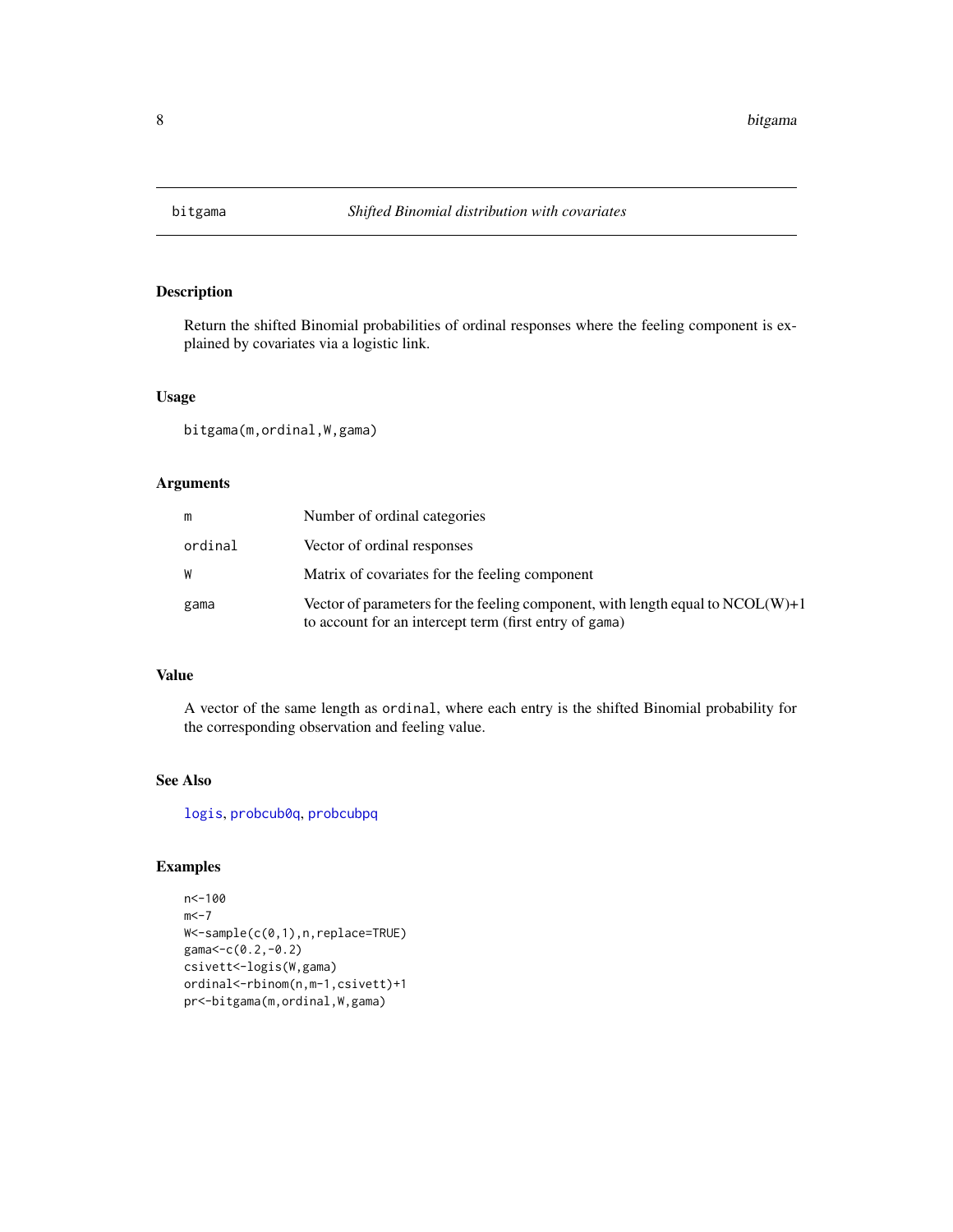<span id="page-8-0"></span>

Compute the  $X<sup>2</sup>$  statistic of Pearson for CUB models with one or two discrete covariates for the feeling component.

# Usage

chi2cub(m,ordinal,W,pai,gama)

# Arguments

| m       | Number of ordinal categories                                                                                                                 |
|---------|----------------------------------------------------------------------------------------------------------------------------------------------|
| ordinal | Vector of ordinal responses                                                                                                                  |
| W       | Matrix of covariates for the feeling component                                                                                               |
| раі     | Uncertainty parameter                                                                                                                        |
| gama    | Vector of parameters for the feeling component, with length equal to $NCOL(W) + 1$<br>to account for an intercept term (first entry of gama) |

# Details

No missing value should be present neither for ordinal nor for covariate matrices: thus, deletion or imputation procedures should be preliminarily run.

# Value

A list with the following components:

| df   | Degrees of freedom                   |
|------|--------------------------------------|
| chi2 | Value of the Pearson fitting measure |
| dev  | Deviance indicator                   |

# References

Tutz, G. (2012). *Regression for Categorical Data*, Cambridge University Press, Cambridge

```
data(univer)
m < -7pai<-0.3
gama<-c(0.1,0.7)
ordinal<-univer$informat; W<-univer$gender;
pearson<-chi2cub(m,ordinal,W,pai,gama)
degfree<-pearson$df
statvalue<-pearson$chi2
deviance<-pearson$dev
```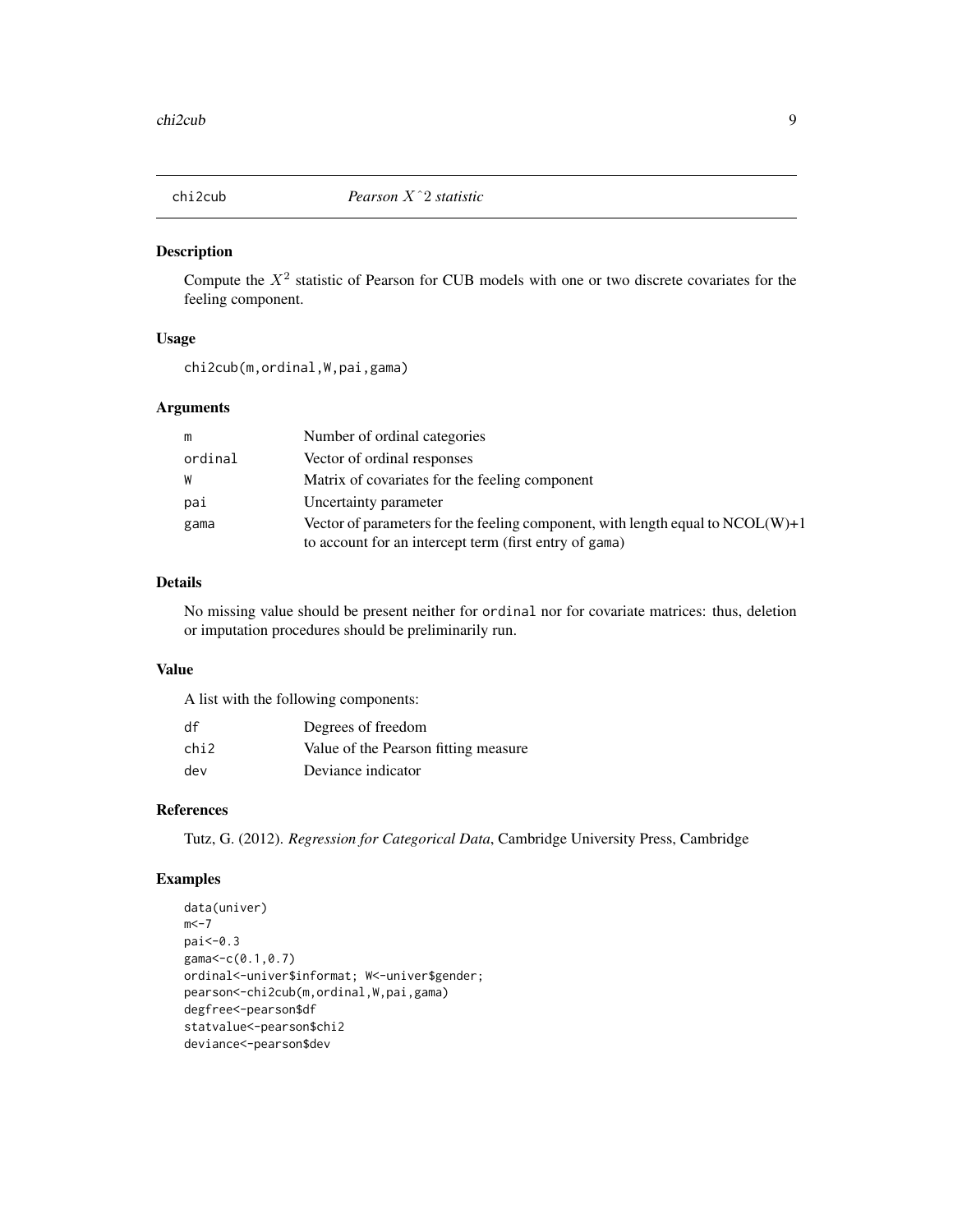<span id="page-9-0"></span>

S3 method: coef for objects of class [GEM](#page-18-1).

# Usage

## S3 method for class 'GEM' coef(object, ...)

# Arguments

| object   | An object of class GEM |
|----------|------------------------|
| $\cdots$ | Other arguments        |

# Details

Returns estimated values of coefficients of the fitted model

#### Value

ML estimates of parameters of the fitted GEM model.

# See Also

[GEM](#page-18-1), [summary](#page-0-0)

<span id="page-9-1"></span>cormat *Correlation matrix for estimated model*

# Description

Compute parameter correlation matrix for estimated model as returned by an object of class "GEM".

# Usage

cormat(object,digits=options()\$digits)

| object | An object of class "GEM"                                                   |
|--------|----------------------------------------------------------------------------|
| digits | Number of significant digits to be printed. Default is options () \$digits |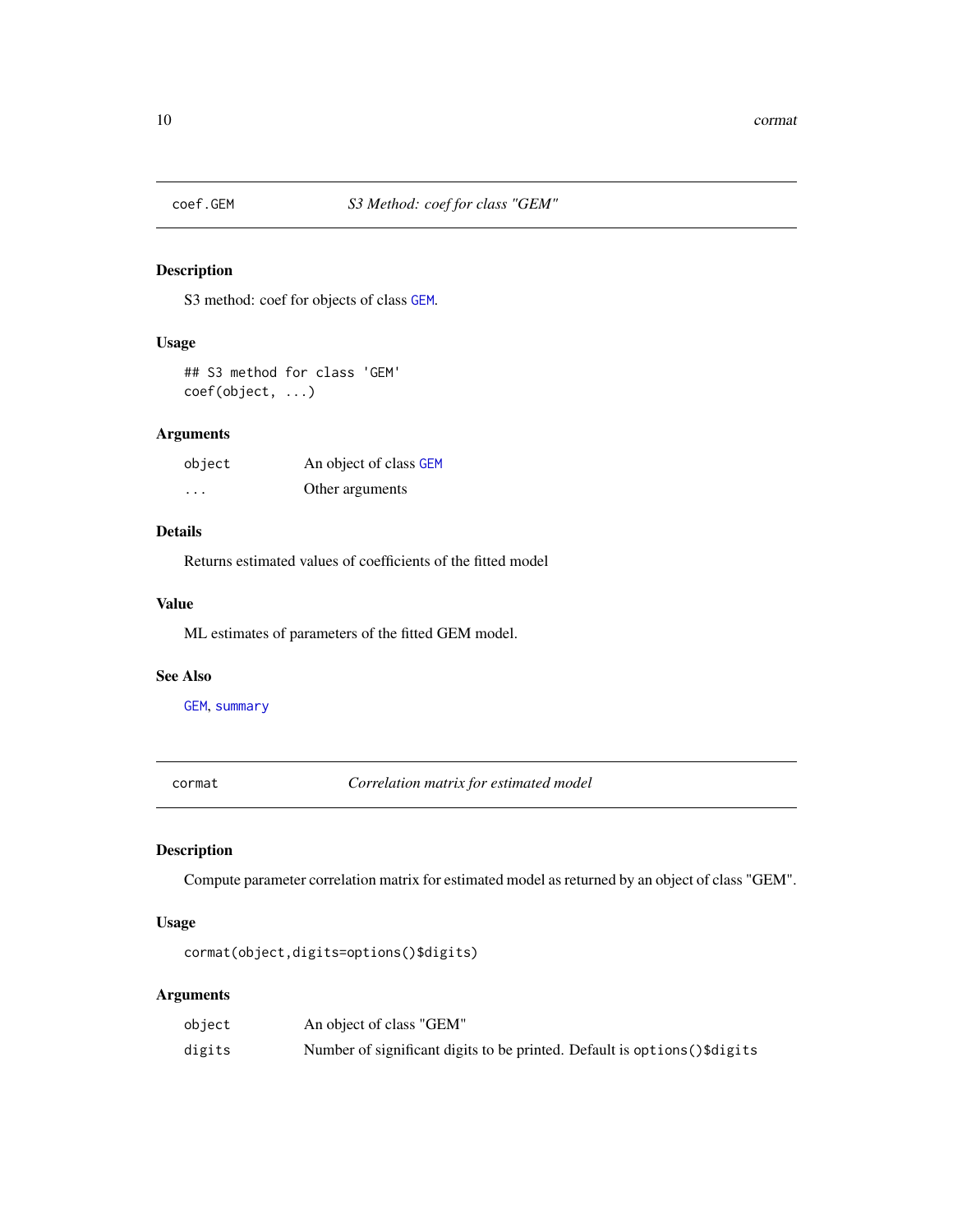#### <span id="page-10-0"></span>cubevisual 11

# Value

Parameters correlation matrix for fitted GEM models.

# See Also

GEM, vcov

<span id="page-10-1"></span>cubevisual *Plot an estimated CUBE model*

# Description

Plotting facility for the CUBE estimation of ordinal responses.

#### Usage

cubevisual(ordinal,csiplot=FALSE,paiplot=FALSE,...)

# Arguments

| ordinal  | Vector of ordinal responses                                                                                                                                                            |
|----------|----------------------------------------------------------------------------------------------------------------------------------------------------------------------------------------|
| csiplot  | Logical: should $\xi$ or $1 - \xi$ be the y coordinate                                                                                                                                 |
| paiplot  | Logical: should $\pi$ or $1 - \pi$ be the x coordinate                                                                                                                                 |
| $\ddots$ | Additional arguments to be passed to plot() and text(). Optionally, the num-<br>ber m of ordinal categories may be passed: this is recommended if some category<br>has zero frequency. |

# Details

It represents an estimated CUBE model as a point in the parameter space with the overdispersion being labeled.

# Value

For a CUBE model fitted to ordinal, by default it returns a plot of the estimated  $(1 - \pi, 1 - \xi)$  as a point in the parameter space, labeled with the estimated overdispersion  $\phi$ . Depending on csiplot and paiplot and on desired output, x and y coordinates may be set to  $\pi$  and  $\xi$ , respectively.

```
data(univer)
ordinal<-univer$global
cubevisual(ordinal,xlim=c(0,0.5),main="Global Satisfaction",
  ylim=c(0.5,1),cex=0.8,digits=3,col="red")
```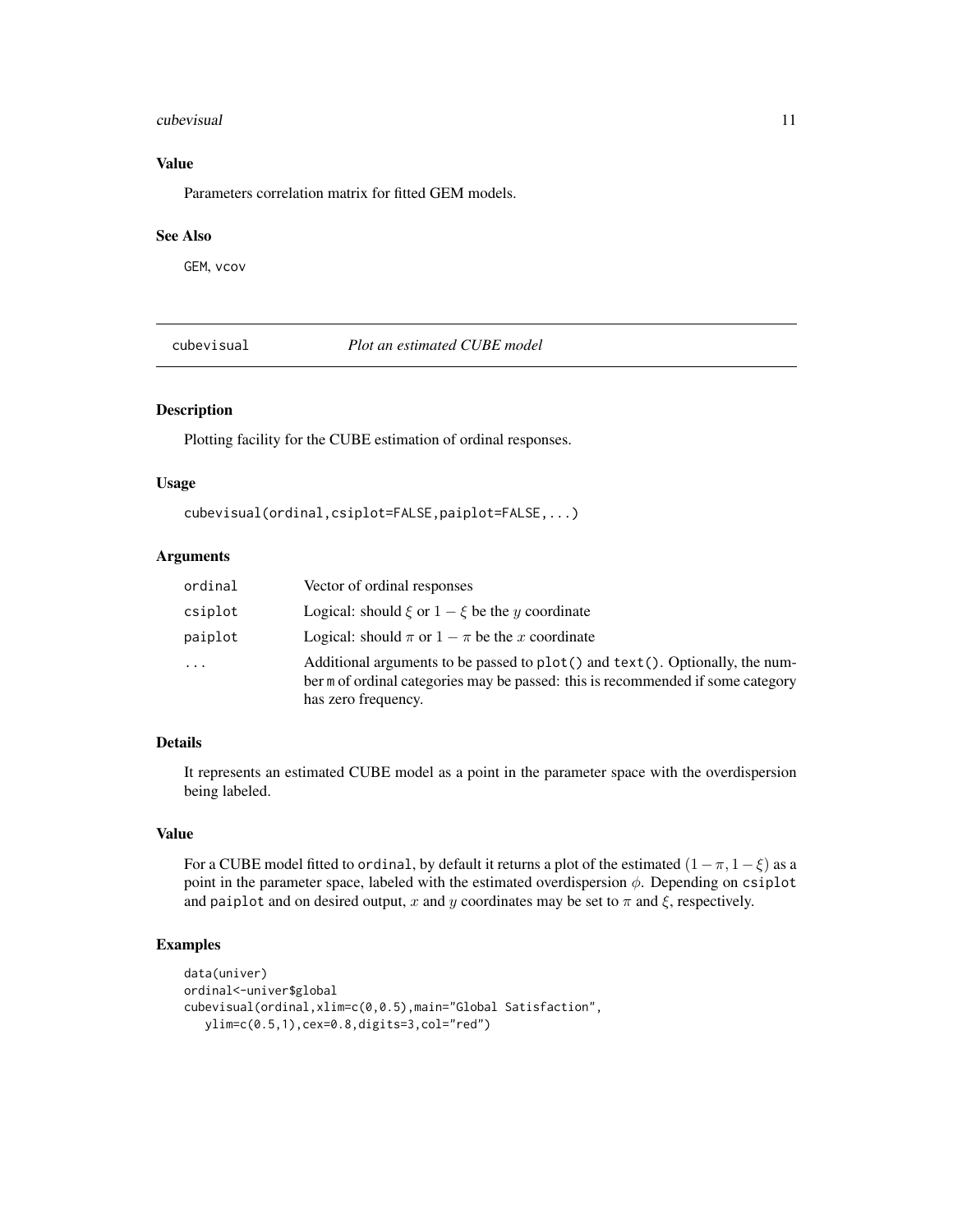<span id="page-11-1"></span><span id="page-11-0"></span>

Plotting facility for the CUB estimation of ordinal responses when a shelter effect is included

#### Usage

cubshevisual(ordinal,shelter,csiplot=FALSE,paiplot=FALSE,...)

# Arguments

| ordinal                 | Vector of ordinal responses                                                                                                                                                            |
|-------------------------|----------------------------------------------------------------------------------------------------------------------------------------------------------------------------------------|
| shelter                 | Category corresponding to the shelter choice                                                                                                                                           |
| csiplot                 | Logical: should $\xi$ or $1 - \xi$ be the y coordinate                                                                                                                                 |
| paiplot                 | Logical: should $\pi$ or $1 - \pi$ be the x coordinate                                                                                                                                 |
| $\cdot$ $\cdot$ $\cdot$ | Additional arguments to be passed to plot() and text(). Optionally, the num-<br>ber m of ordinal categories may be passed: this is recommended if some category<br>has zero frequency. |

#### Details

It represents an estimated CUB model with shelter effect as a point in the parameter space with shelter estimate indicated as label.

#### Value

For a CUB model with shelter fitted to ordinal, by default it returns a plot of the estimated  $(1 - \pi, 1 - \xi)$  as a point in the parameter space, labeled with the estimated shelter parameter  $\delta$ . Depending on csiplot and paiplot and on desired output, x and y coordinates may be set to  $\pi$ and  $\xi$ , respectively.

#### See Also

[cubvisual](#page-12-1), [multicub](#page-39-1)

```
data(univer)
ordinal<-univer$global
cubshevisual(ordinal,shelter=7,digits=3,col="blue",main="Global Satisfaction")
```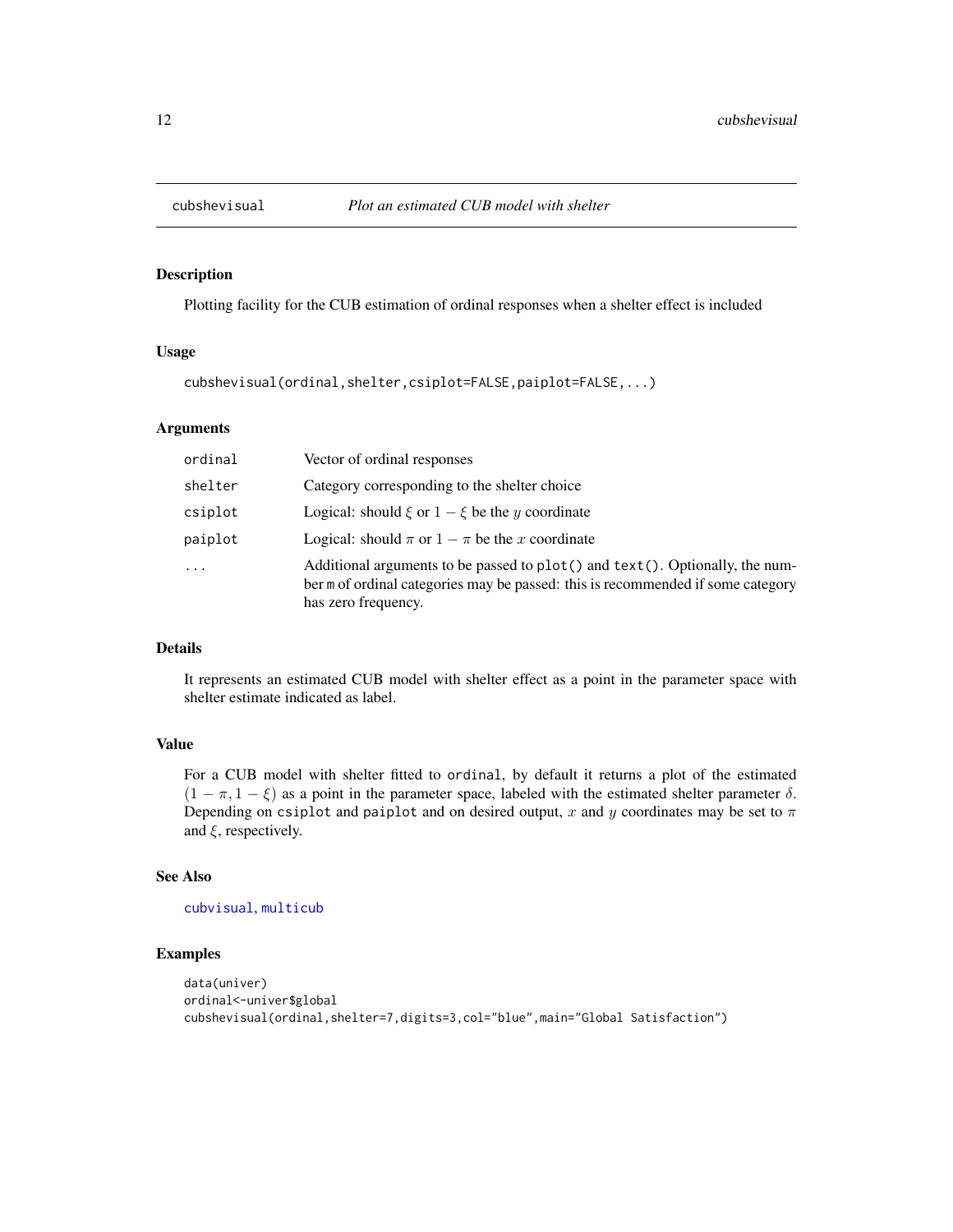<span id="page-12-1"></span><span id="page-12-0"></span>

Plotting facility for the CUB estimation of ordinal responses.

#### Usage

```
cubvisual(ordinal,csiplot=FALSE,paiplot=FALSE,...)
```
# Arguments

| ordinal  | Vector of ordinal responses                                                                                                                                                                 |
|----------|---------------------------------------------------------------------------------------------------------------------------------------------------------------------------------------------|
| csiplot  | Logical: should $\xi$ or $1 - \xi$ be the y coordinate                                                                                                                                      |
| paiplot  | Logical: should $\pi$ or $1 - \pi$ be the x coordinate                                                                                                                                      |
| $\cdots$ | Additional arguments to be passed to $plot()$ and $text()$ . Optionally, the num-<br>ber m of ordinal categories may be passed: this is recommended if some category<br>has zero frequency. |

# Details

It represents an estimated CUB model as a point in the parameter space with some useful options.

# Value

For a CUB model fit to ordinal, by default it returns a plot of the estimated  $(1 - \pi, 1 - \xi)$  as a point in the parameter space. Depending on csiplot and paiplot and on desired output,  $x$  and  $y$ coordinates may be set to  $\pi$  and  $\xi$ , respectively.

```
data(univer)
ordinal<-univer$global
cubvisual(ordinal,xlim=c(0,0.5),ylim=c(0.5,1),cex=0.8,main="Global Satisfaction")
```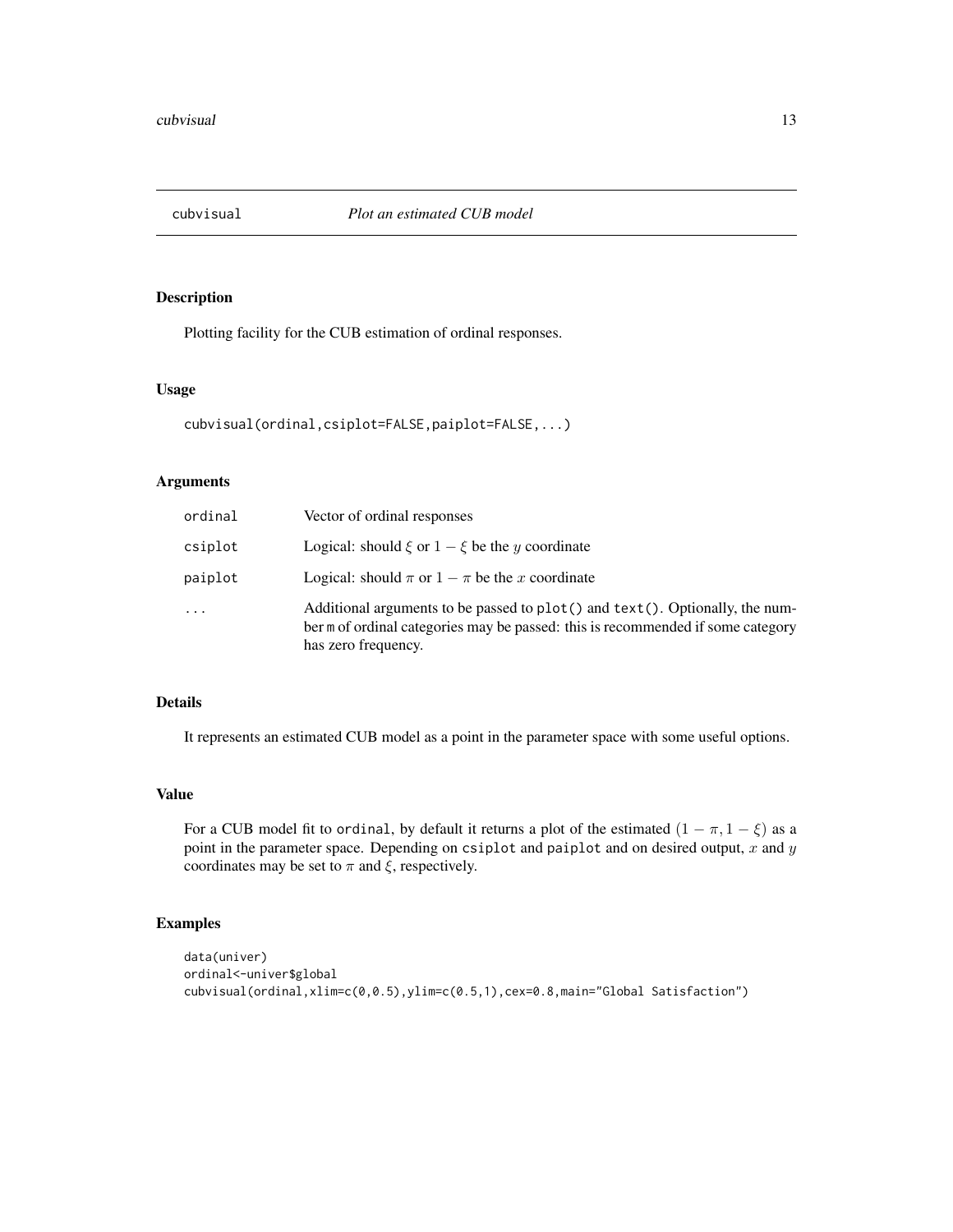<span id="page-13-0"></span>

The analysis of human perceptions is often carried out by resorting to questionnaires, where respondents are asked to express ratings about the items being evaluated. The standard goal of the statistical framework proposed for this kind of data (e.g. cumulative models) is to explicitly characterize the respondents' perceptions about a latent trait, by taking into account, at the same time, the ordinal categorical scale of measurement of the involved statistical variables.

The new class of models starts from a particular assumption about the unconscious mechanism leading individuals' responses to choose an ordinal category on a rating scale. The basic idea derives from the awareness that two latent components move the psychological process of selection among discrete alternatives: attractiveness towards the item and uncertainty in the response. Both components of models concern the stochastic mechanism in term of feeling, which is an internal/personal movement of the subject towards the item, and uncertainty pertaining to the final choice.

Thus, on the basis of experimental data and statistical motivations, the response distribution is modelled as the convex Combination of a discrete Uniform and a shifted Binomial random variable (denoted as CUB model) whose parameters may be consistently estimated and validated by maximum likelihood inference. In addition, subjects' and objects' covariates can be included in the model in order to assess how the characteristics of the respondents may affect the ordinal score.

CUB models have been firstly introduced by Piccolo (2003) and implemented on real datasets concerning ratings and rankings by D'Elia and Piccolo (2005), Iannario and Piccolo (2012).

The CUB package allows the user to estimate and test CUB models and their extensions by using maximum likelihood methods. The package covers the main models of the class of Generalized Mixture Models with uncertainty (GEM - Iannario and Piccolo (2016a)), a comprehensive framework for modelling ordinal data. The accompanying vignettes supplies the user with detailed usage instructions and examples.

Acknowledgements: The Authors are grateful to Maria Antonietta Del Ferraro, Francesco Miranda and Giuseppe Porpora for their preliminary support in the implementation of the first version of the package.

#### Details

| Package:               | <b>CUB</b>       |
|------------------------|------------------|
| Type:                  | Package          |
| Version:               | 1.1.1            |
| Date:                  | $2017 - 10 - 11$ |
| License: GPL-2   GPL-3 |                  |

#### Author(s)

Maria Iannario, Domenico Piccolo, Rosaria Simone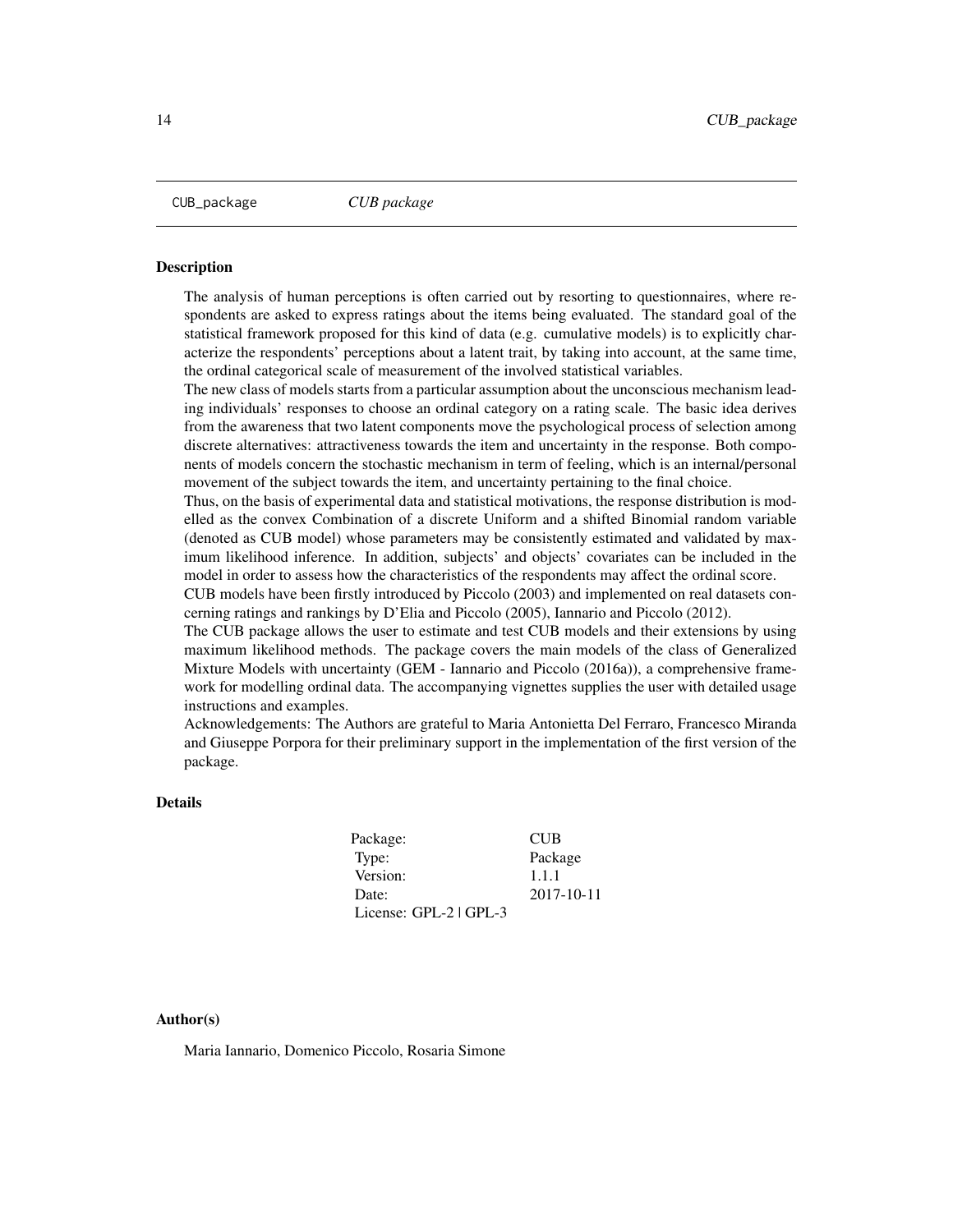#### <span id="page-14-0"></span>deltaprob the state of the state of the state of the state of the state of the state of the state of the state of the state of the state of the state of the state of the state of the state of the state of the state of the

#### Source

<http://www.labstat.it/home/research/resources/cub-data-sets-2/>

# References

D'Elia A. (2003). Modelling ranks using the inverse hypergeometric distribution, *Statistical Modelling: an International Journal*, 3, 65–78

Piccolo D. (2003). On the moments of a mixture of uniform and shifted binomial random variables, *Quaderni di Statistica*, 5, 85–104

D'Elia A. and Piccolo D. (2005). A mixture model for preferences data analysis, *Computational Statistics & Data Analysis*, 49, 917–937

Capecchi S. and Piccolo D. (2017). Dealing with heterogeneity in ordinal responses, *Quality and Quantity*, 51(5), 2375–2393

Iannario M. and Piccolo D. (2016a). A comprehensive framework for regression models of ordinal data. *Metron*, 74(2), 233–252.

Iannario M. and Piccolo D. (2016b). A generalized framework for modelling ordinal data. *Statistical Methods and Applications*, 25, 163–189.

deltaprob *Mean difference of a discrete random variable*

# **Description**

Compute the Gini mean difference of a discrete distribution

#### Usage

```
deltaprob(prob)
```
#### Arguments

prob Vector of the probability distribution

#### Value

Numeric value of the Gini mean difference of the input probability distribution, computed according to the de Finetti-Paciello formulation.

```
prob<-c(0.04,0.04,0.05,0.10,0.21,0.32,0.24)
deltaprob(prob)
```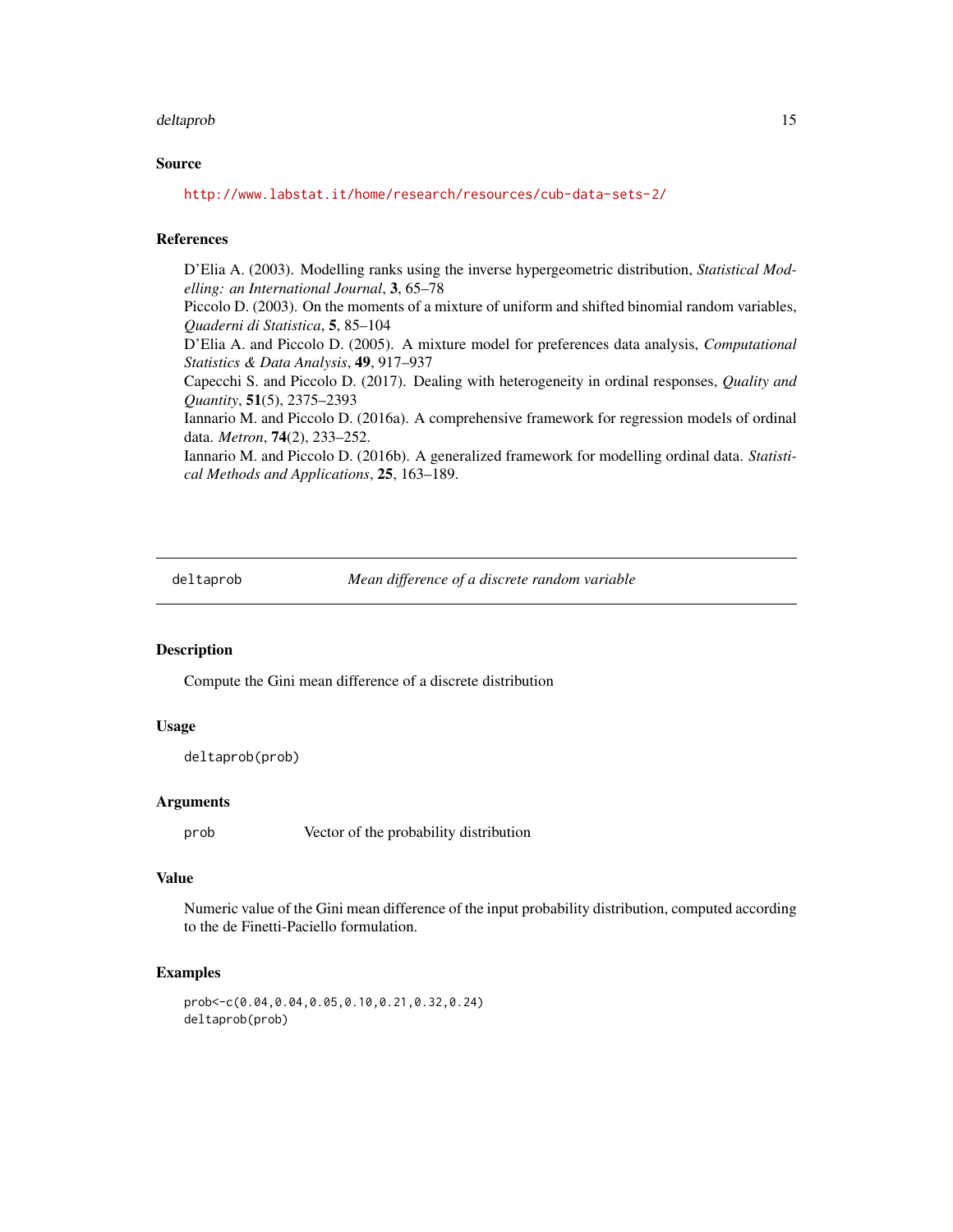<span id="page-15-0"></span>

Compute the normalized dissimilarity measure between observed relative frequencies and estimated (theoretical) probabilities of a discrete distribution.

# Usage

dissim(proba,probb)

#### Arguments

| proba | Vector of observed relative frequencies         |
|-------|-------------------------------------------------|
| probb | Vector of estimated (theoretical) probabilities |

# Value

Numeric value of the dissimilarity index, assessing the distance to a perfect fit.

# Examples

proba<-c(0.01,0.03,0.08,0.07,0.27,0.37,0.17) probb<-c(0.04,0.04,0.05,0.10,0.21,0.32,0.24) dissim(proba,probb)

ellecub *Log-likelihood function of a CUB model without covariates*

# Description

Compute the log-likelihood function of a CUB model without covariates fitting ordinal responses, possibly with subjects' specific parameters.

# Usage

```
ellecub(m,ordinal,assepai,assecsi)
```

| m       | Number of ordinal categories                                                                 |
|---------|----------------------------------------------------------------------------------------------|
| ordinal | Vector of ordinal responses                                                                  |
| assepai | Vector of uncertainty parameters for given observations (with the same length<br>as ordinal) |
| assecsi | Vector of feeling parameters for given observations (with the same length as<br>ordinal)     |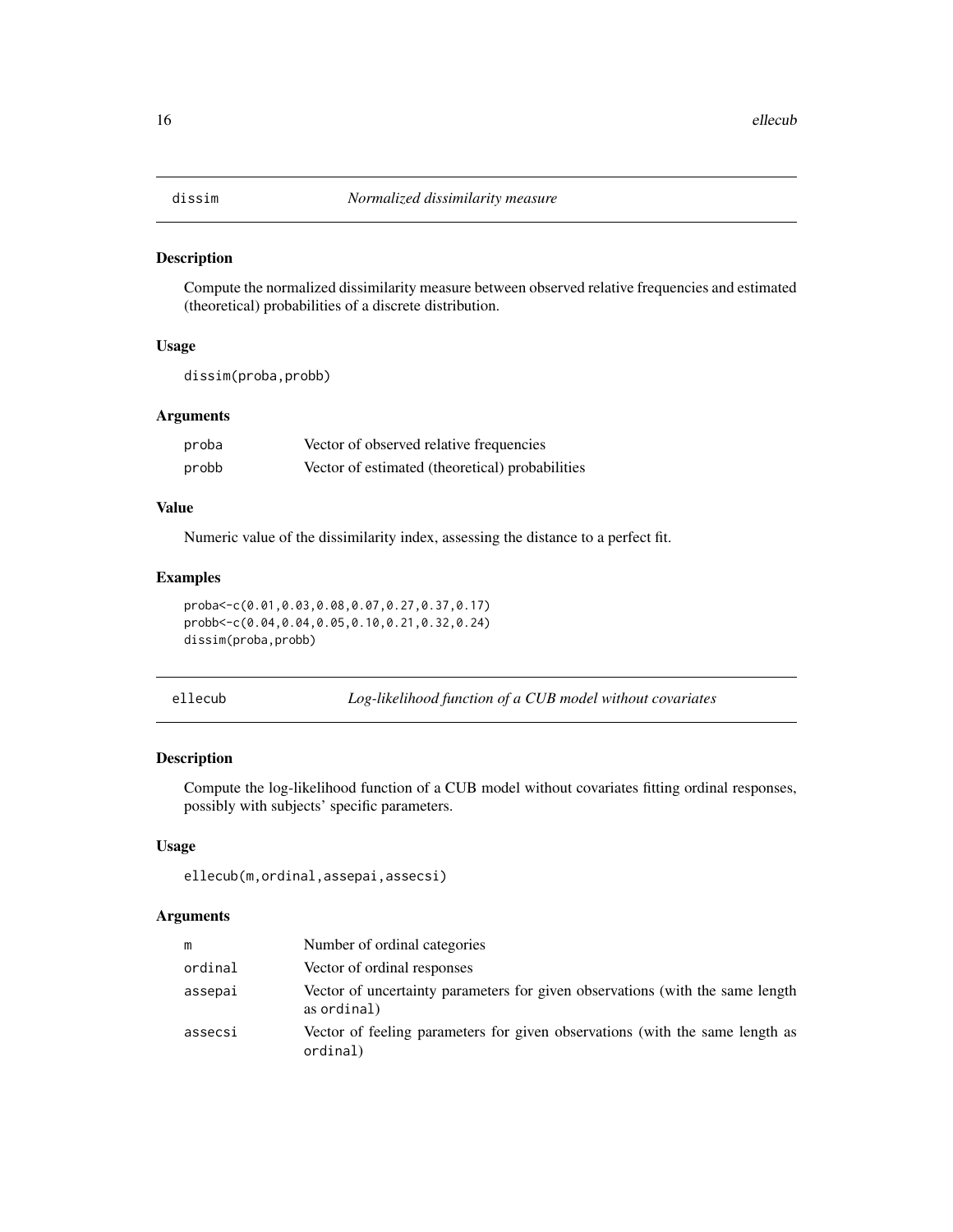#### <span id="page-16-0"></span> $\exp$ cub $00$  17

# See Also

[loglikCUB](#page-32-1)

# Examples

```
m < -7n0<-230
n1<-270
bet<-c(-1.5,1.2)
gama<-c(0.5,-1.2)
pai0<-logis(0,bet); csi0<-logis(0,gama)
pai1<-logis(1,bet); csi1<-logis(1,gama)
ordinal0<-simcub(n0,m,pai0,csi0)
ordinal1<-simcub(n1,m,pai1,csi1)
ordinal<-c(ordinal0,ordinal1)
assepai<-c(rep(pai0,n0),rep(pai1,n1))
assecsi<-c(rep(csi0,n0),rep(csi1,n1))
lli<-ellecub(m,ordinal,assepai,assecsi)
```
<span id="page-16-1"></span>expcub00 *Expectation of CUB distributions*

# Description

Compute the expectation of a CUB model without covariates.

# Usage

expcub00(m,pai,csi)

# Arguments

|     | Number of ordinal categories |
|-----|------------------------------|
| pai | Uncertainty parameter        |
| csi | Feeling parameter            |

# References

Piccolo D. (2003). On the moments of a mixture of uniform and shifted binomial random variables. *Quaderni di Statistica*, 5, 85–104

# See Also

[varcub00](#page-62-1), [expcube](#page-17-1), [varcube](#page-63-1)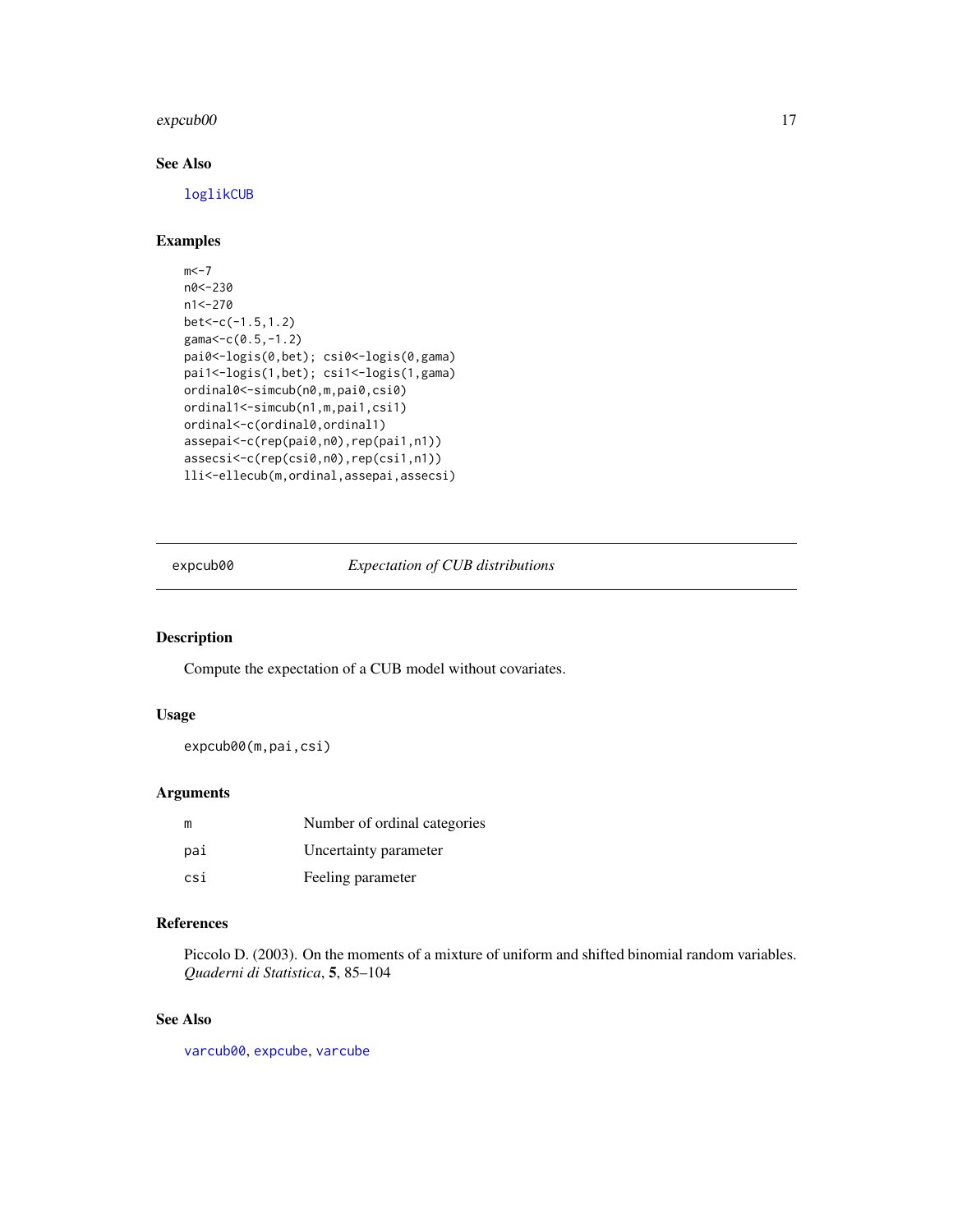# Examples

```
m < -10pai<-0.3
csi<-0.7
meancub<-expcub00(m,pai,csi)
```
<span id="page-17-1"></span>expcube *Expectation of CUBE models*

# Description

Compute the expectation of a CUBE model without covariates.

# Usage

expcube(m,pai,csi,phi)

# Arguments

| m   | Number of ordinal categories |
|-----|------------------------------|
| pai | Uncertainty parameter        |
| csi | Feeling parameter            |
| phi | Overdispersion parameter     |

# References

Iannario M. (2014). Modelling Uncertainty and Overdispersion in Ordinal Data, *Communications in Statistics - Theory and Methods*, 43, 771–786 Iannario, M. (2015). Detecting latent components in ordinal data with overdispersion by means of a mixture distribution, *Quality & Quantity*, 49, 977–987

# See Also

[varcube](#page-63-1), [varcub00](#page-62-1), [expcub00](#page-16-1)

```
m < -10pai<-0.1
csi<-0.7phi<-0.2
meancube<-expcube(m,pai,csi,phi)
```
<span id="page-17-0"></span>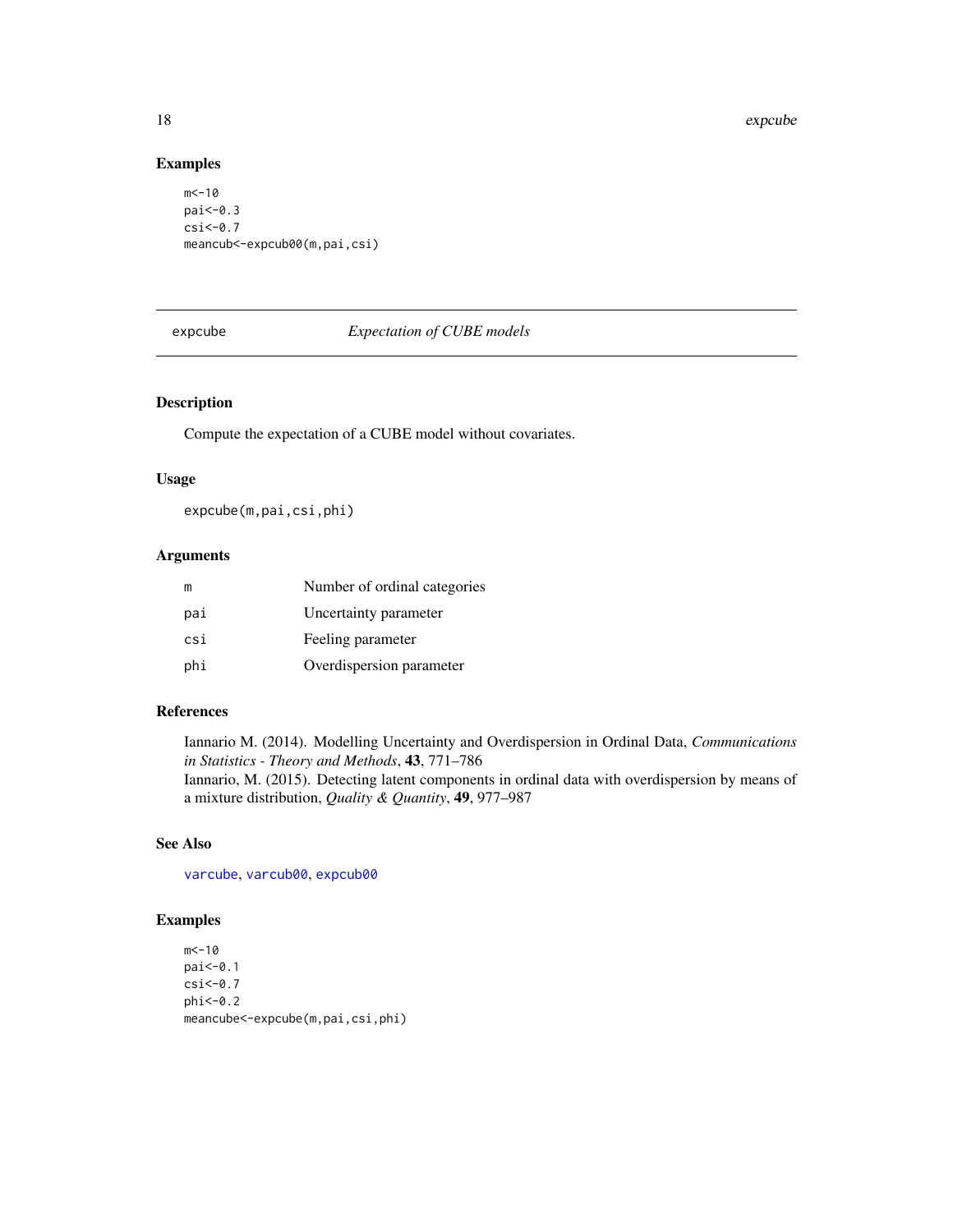<span id="page-18-0"></span>

S3 method fitted for objects of class [GEM](#page-18-1).

#### Usage

## S3 method for class 'GEM' fitted(object, ...)

#### Arguments

| object  | An object of class GEM |
|---------|------------------------|
| $\cdot$ | Other arguments        |

# Details

Returns the fitted probability distribution for GEM models with no covariates. If only one dichotomous covariate is included in the model to explain some components, it returns the fitted probability distribution for each profile.

# See Also

GEM

# Examples

```
fitcub<-GEM(Formula(global~0|freqserv|0),family="cub",data=univer)
fitted(fitcub,digits=4)
```
<span id="page-18-1"></span>GEM *Main function for GEM models*

### Description

Main function to estimate and validate GEneralized Mixture models with uncertainty.

# Usage

```
GEM(Formula,family=c("cub","cube","ihg","cush"),data,...)
```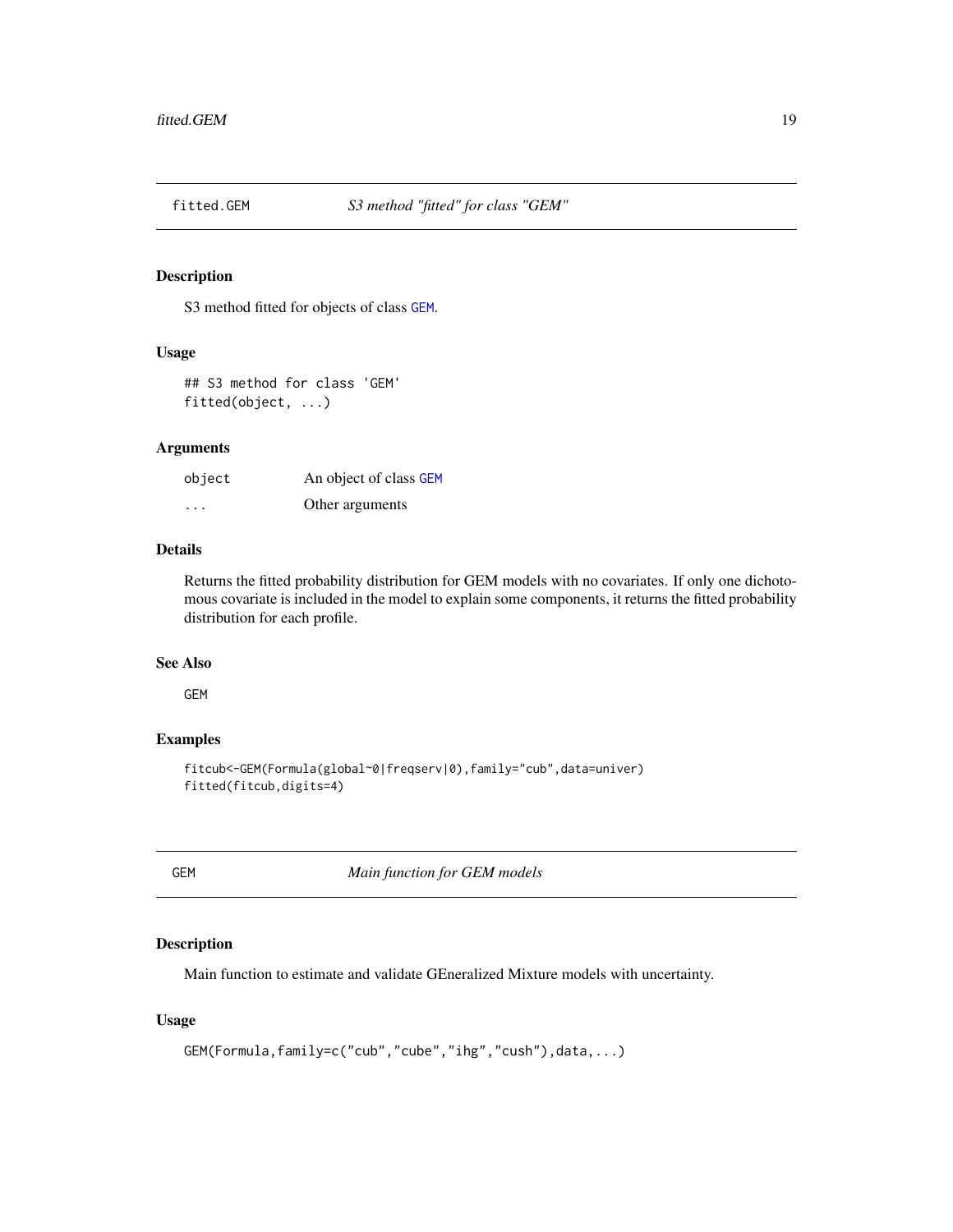#### Arguments

| Formula  | Object of class Formula. Response variable is the vector of ordinal observations<br>- see Details.                                                                                         |
|----------|--------------------------------------------------------------------------------------------------------------------------------------------------------------------------------------------|
| family   | Character string indicating which class of GEM models to fit.                                                                                                                              |
| data     | an optional data frame (or object coercible by as data. frame to a data frame)<br>containing the variables in the model. If missing, the variables are taken from<br>environment(Formula). |
| $\ddots$ | Additional arguments to be passed for the specification of the model. See details<br>and examples.                                                                                         |

#### Details

It is the main function for GEM models estimation, calling for the corresponding function for the specified subclass. The number of categories m is internally retrieved but it is advisable to pass it as an argument to the call if some category has zero frequency.

If family="cub", then a CUB mixture model is fitted to the data to explain uncertainty, feeling and possible shelter effect by further passing the extra argument shelter for the corresponding category. Subjects' covariates can be included by specifying covariates matrices in the Formula as ordinal~Y|W|X, to explain uncertainty (Y), feeling (W) or shelter (X). Notice that covariates for shelter effect can be included only if specified for both feeling and uncertaint (GeCUB models).

If family="cube", then a CUBE mixture model (Combination of Uniform and Beta-Binomial) is fitted to the data to explain uncertainty, feeling and overdispersion. Subjects' covariates can be also included to explain the feeling component or all the three components by specifying covariates matrices in the Formula as ordinal~ $Y|W|Z$  to explain uncertainty  $(Y)$ , feeling  $(W)$  or overdispersion (Z). An extra logical argument expinform indicates whether or not to use the expected or the observed information matrix (default is FALSE).

If family="ihg", then an IHG model is fitted to the data. IHG models (Inverse Hypergeometric) are nested into CUBE models (see the references below). The parameter  $\theta$  gives the probability of observing the first category and is therefore a direct measure of preference, attraction, pleasantness toward the investigated item. This is the reason why  $\theta$  is customarily referred to as the preference parameter of the IHG model. Covariates for the preference parameter  $\theta$  have to be specified in matrix form in the Formula as ordinal~U.

If family="cush", then a CUSH model is fitted to the data (Combination of Uniform and SHelter effect). The category corresponding to the inflation should be passed via argument shelter. Covariates for the shelter parameter  $\delta$  are specified in matrix form Formula as ordinal~X.

Even if no covariate is included in the model for a given component, the corresponding model matrix needs always to be specified: in this case, it should be set to 0 (see examples below). Extra arguments include the maximum number of iterations (maxiter, default: maxiter=500) for the optimization algorithm and the required error tolerance (toler, default: toler=1e-6).

Standard methods: logLik(), BIC(), vcov(), fitted(), coef(), print(), summary() are implemented.

The optimization procedure is run via optim() when required. If the estimated variance-covariance matrix is not positive definite, the function returns a warning message and produces a matrix with NA entries.

#### Value

An object of the class "GEM" is a list containing the following elements: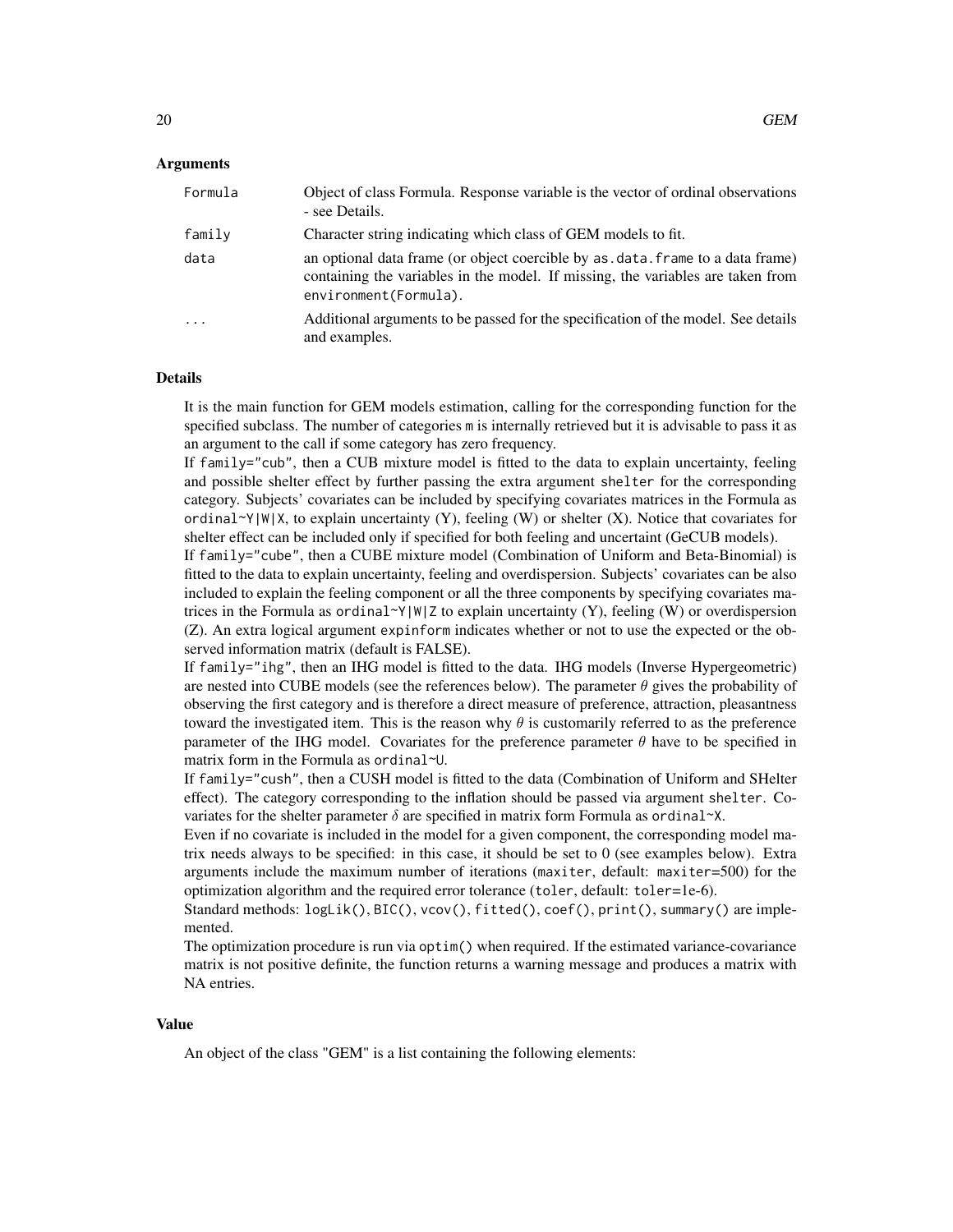#### <span id="page-20-0"></span> $GEM$  21

| estimates | Maximum likelihood estimates of parameters                                              |
|-----------|-----------------------------------------------------------------------------------------|
| loglik    | Log-likelihood function at the final estimates                                          |
| varmat    | Variance-covariance matrix of final estimates                                           |
| niter     | Number of executed iterations                                                           |
| BIC       | BIC index for the estimated model                                                       |
| ordinal   | Vector of ordinal responses on which the model has been fitted                          |
| time      | Processor time for execution                                                            |
| ellipsis  | Retrieve the arguments passed to the call and extra arguments generated via the<br>call |
| family    | Character string indicating the sub-class of the fitted model                           |
| formula   | Returns the Formula of the call for the fitted model                                    |
| call      | Returns the executed call                                                               |

#### References

D'Elia A. (2003). Modelling ranks using the inverse hypergeometric distribution, *Statistical Modelling: an International Journal*, 3, 65–78

D'Elia A. and Piccolo D. (2005). A mixture model for preferences data analysis, *Computational Statistics & Data Analysis*, 49, 917–937

Capecchi S. and Piccolo D. (2017). Dealing with heterogeneity in ordinal responses, *Quality and Quantity*, 51(5), 2375–2393

Iannario M. (2014). Modelling Uncertainty and Overdispersion in Ordinal Data, *Communications in Statistics - Theory and Methods*, 43, 771–786

Piccolo D. (2015). Inferential issues for CUBE models with covariates, *Communications in Statistics. Theory and Methods*, 44(23), 771–786.

Iannario M. (2015). Detecting latent components in ordinal data with overdispersion by means of a mixture distribution, *Quality & Quantity*, 49, 977–987

Iannario M. and Piccolo D. (2016a). A comprehensive framework for regression models of ordinal data. *Metron*, 74(2), 233–252.

Iannario M. and Piccolo D. (2016b). A generalized framework for modelling ordinal data. *Statistical Methods and Applications*, 25, 163–189.

#### See Also

[logLik](#page-0-0), [coef](#page-0-0), [BIC](#page-0-0), [makeplot](#page-38-1), [summary](#page-0-0), [vcov](#page-0-0), [fitted](#page-0-0), [cormat](#page-9-1)

```
library(CUB)
## CUB models with no covariates
model<-GEM(Formula(Walking~0|0|0),family="cub",data=relgoods)
coef(model,digits=5) # Estimated parameter vector (pai,csi)
logLik(model) # Log-likelihood function at ML estimates
vcov(model,digits=4) # Estimated Variance-Covariance matrix
cormat(model) # Parameter Correlation matrix
```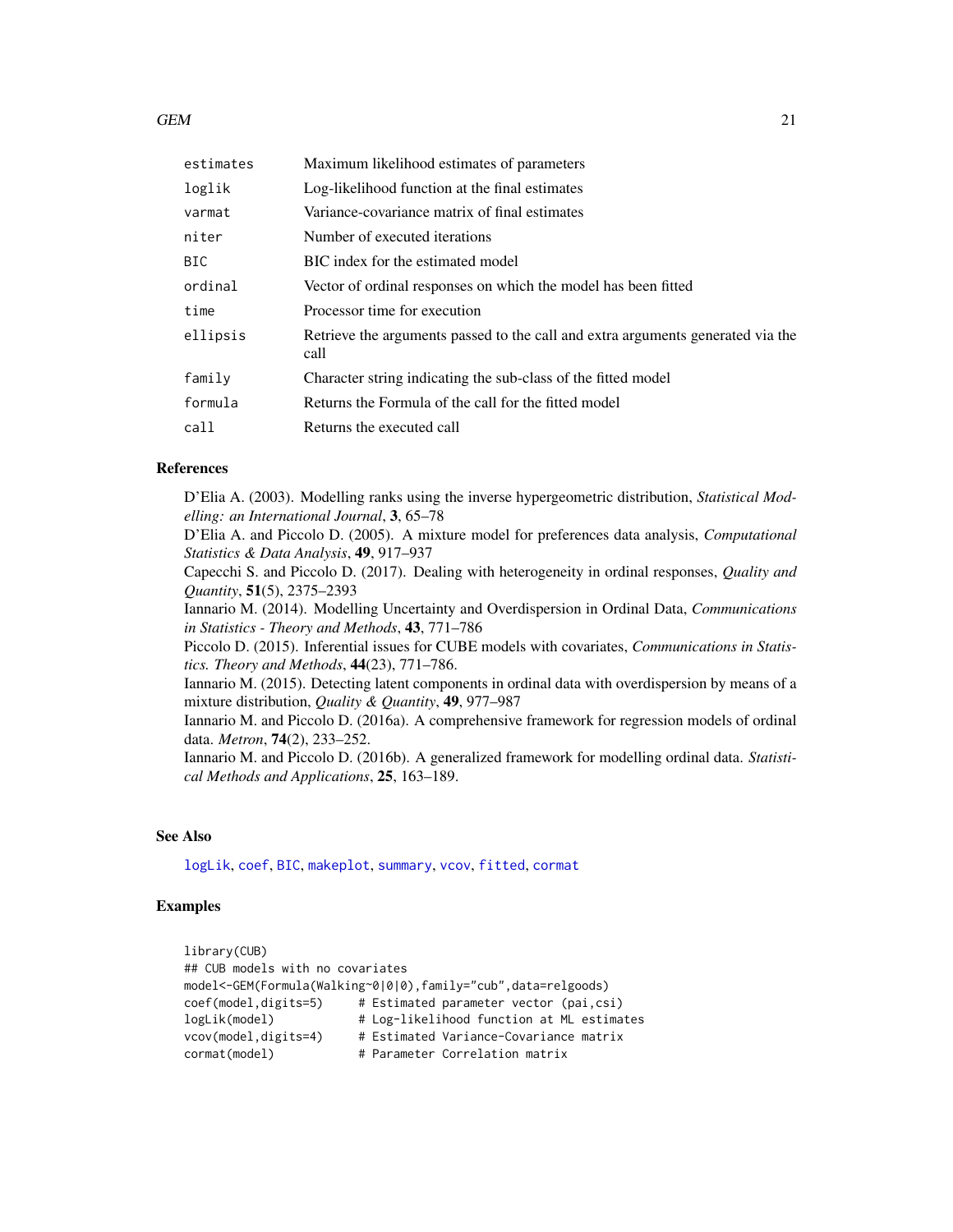```
fitted(model) # Fitted probability distribution
makeplot(model)
################
## CUB model with shelter effect
model<-GEM(Formula(officeho~0|0|0),family="cub",shelter=7,data=univer)
BICshe<-BIC(model,digits=4)
################
## CUB model with covariate for all components - GeCUB
data(univer)
dichoage<-ifelse(univer$age<=25,0,1)
modelgecub<-GEM(Formula(officeho~gender|dichoage|freqserv),family="cub",shelter=7,data=univer)
BICgecub<-BIC(modelgecub)
################
## CUB model with covariate for uncertainty
modelcovpai<-GEM(Formula(Parents~Smoking|0|0),family="cub",data=relgoods)
fitted(modelcovpai)
makeplot(modelcovpai)
################
## CUB model with covariate for feeling
# all methods are available for this variable specification
modelcovcsi<-GEM(Formula(RelFriends~0|WalkAlone|0),family="cub",data=relgoods,maxiter=10)
fitted(modelcovcsi)
makeplot(modelcovcsi)
##################
## CUB model with covariates for both uncertainty and feeling components
data(univer)
lage<-log(univer$age)-mean(log(univer$age))
model<-GEM(Formula(global~gender|lage|0),family="cub",data=univer,maxiter=150)
param<-coef(model)
bet<-param[1:2] # ML estimates of coefficients for uncertainty covariate: gender
gama<-param[3:4] # ML estimates of coefficients for feeling covariate: lage
##################
## CUBE models with no covariates
model<-GEM(Formula(MeetRelatives~0|0|0),family="cube",starting=c(0.5,0.5,0.1),
 data=relgoods,expinform=TRUE)
coef(model,digits=4) # Final ML estimates
logLik(model) # Maximum value of the log-likelihood function
vcov(model)
print(model)
BIC(model)
fitted(model)
makeplot(model)
summary(model)
##############
## CUBE with covariate 'WalkAlone' only for the feeling component
modelcovcsi<-GEM(Formula(MeetRelatives~0|WalkAlone|0),family="cube",data=relgoods)
summary(modelcovcsi)
##################
## CUBE with covariates for all components
modelcov<-GEM(Formula(MeetRelatives~WalkAlone|WalkAlone|WalkAlone),family="cube",
     maxiter=50,toler=1e-2,data=relgoods)
BIC(modelcovcsi)
BIC(modelcov)
```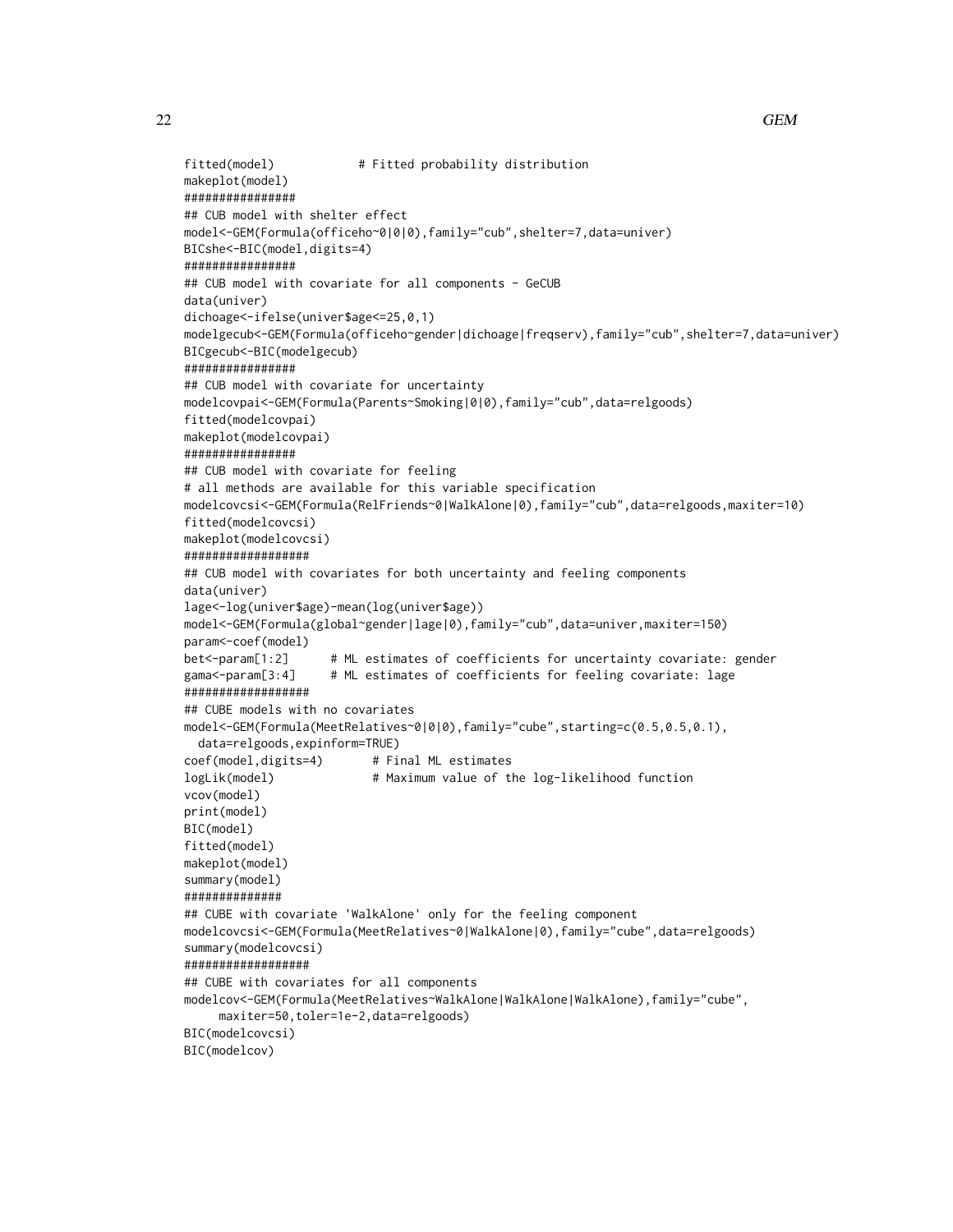#### <span id="page-22-0"></span>gini 23

```
####################
## IHG models without covariates
model<-GEM(willingn~0,family="ihg",data=univer)
coef(model) ## ML estimate of preference parameter theta
fitted(model) ## fitted probabilities
makeplot(model)
##################
## IHG with covariates
modelcov<-GEM(willingn~freqserv,family="ihg",data=univer)
omega<-coef(modelcov) ## ML estimates
maxlik<-logLik(modelcov) ##
makeplot(modelcov)
summary(modelcov)
###################
## CUSH models without covariate
model<-GEM(Dog~0,family="cush",shelter=1,data=relgoods)
delta<-coef(model) # ML estimates of delta
maxlik<-logLik(model) # Log-likelihood at ML estimates
summary(model)
makeplot(model)
#####################
## CUSH model with covariates
modelcov<-GEM(MusicInstr~Smoking,family="cush",shelter=1,data=relgoods)
omega<-coef(modelcov)
maxlik<-logLik(modelcov)
varmat<-vcov(modelcov)
summary(modelcov,digits=3)
fitted(modelcov,digits=3)
```
<span id="page-22-1"></span>gini *Normalized Gini heterogeneity index*

#### Description

Compute the normalized Gini heterogeneity index for a given discrete probability distribution.

#### Usage

gini(prob)

# Arguments

prob Vector of probability distribution or relative frequencies

# See Also

[laakso](#page-30-2)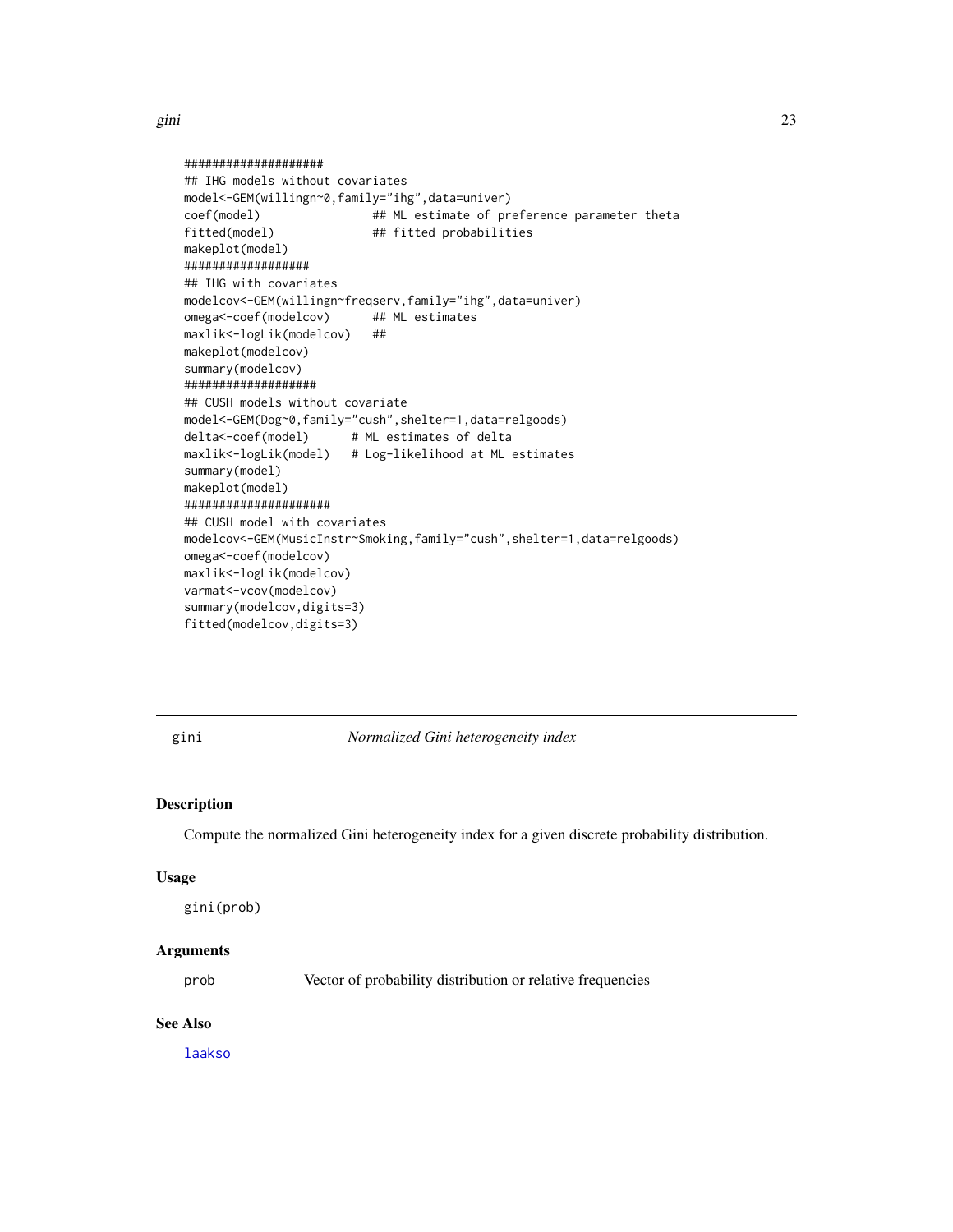#### Examples

```
prob<-c(0.04,0.04,0.05,0.10,0.21,0.32,0.24)
gini(prob)
```
<span id="page-23-1"></span>inibest *Preliminary estimators for CUB models without covariates*

#### Description

Compute preliminary parameter estimates of a CUB model without covariates for given ordinal responses. These preliminary estimators are used within the package code to start the E-M algorithm.

# Usage

inibest(m,freq)

#### Arguments

| m    | Number of ordinal categories                                  |
|------|---------------------------------------------------------------|
| freg | Vector of the absolute frequencies of given ordinal responses |

#### Value

A vector  $(\pi, \xi)$  of the initial parameter estimates for a CUB model without covariates, given the absolute frequency distribution of ordinal responses

#### References

Iannario M. (2009). A comparison of preliminary estimators in a class of ordinal data models, *Statistica & Applicazioni*, VII, 25–44 Iannario M. (2012). Preliminary estimators for a mixture model of ordinal data, *Advances in Data Analysis and Classification*, 6, 163–184

# See Also

[inibestgama](#page-27-1)

```
m < -9freq<-c(10,24,28,36,50,43,23,12,5)
estim<-inibest(m,freq)
pai<-estim[1]
csi<-estim[2]
```
<span id="page-23-0"></span>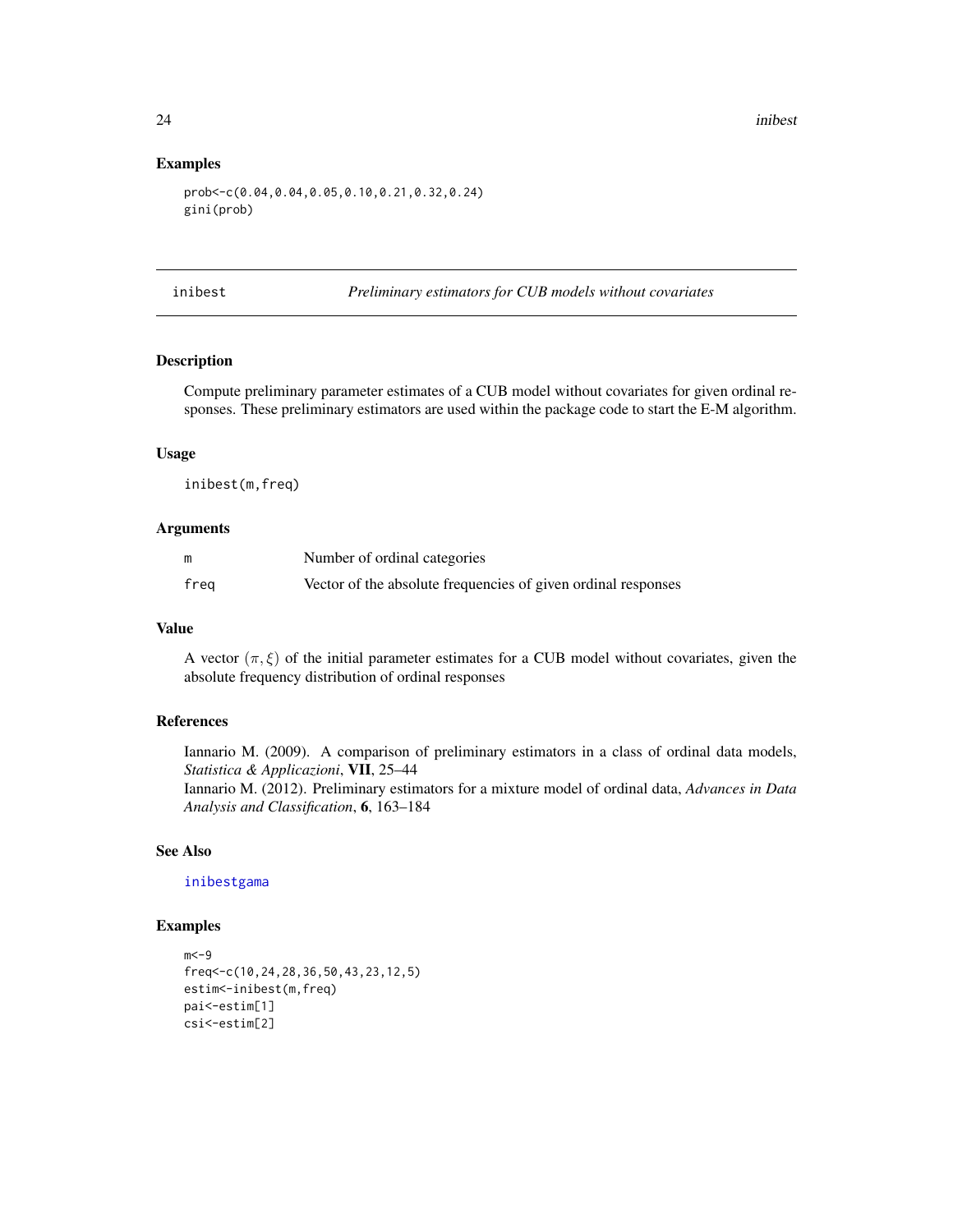<span id="page-24-2"></span><span id="page-24-0"></span>

Compute *naive* parameter estimates of a CUBE model without covariates for given ordinal responses. These preliminary estimators are used within the package code to start the E-M algorithm.

#### Usage

```
inibestcube(m,ordinal)
```
# Arguments

| m       | Number of ordinal categories |
|---------|------------------------------|
| ordinal | Vector of ordinal responses  |

# Value

A vector  $(\pi, \xi, \phi)$  of parameter estimates of a CUBE model without covariates.

# See Also

[inibestcubecov](#page-24-1), [inibestcubecsi](#page-25-1)

#### Examples

```
data(relgoods)
m < -10ordinal<-relgoods$SocialNetwork
estim<-inibestcube(m,ordinal) # Preliminary estimates (pai,csi,phi)
```
<span id="page-24-1"></span>inibestcubecov *Preliminary parameter estimates for CUBE models with covariates*

#### Description

Compute preliminary parameter estimates for a CUBE model with covariates for all the three parameters. These estimates are set as initial values to start the E-M algorithm within maximum likelihood estimation.

# Usage

```
inibestcubecov(m,ordinal,Y,W,Z)
```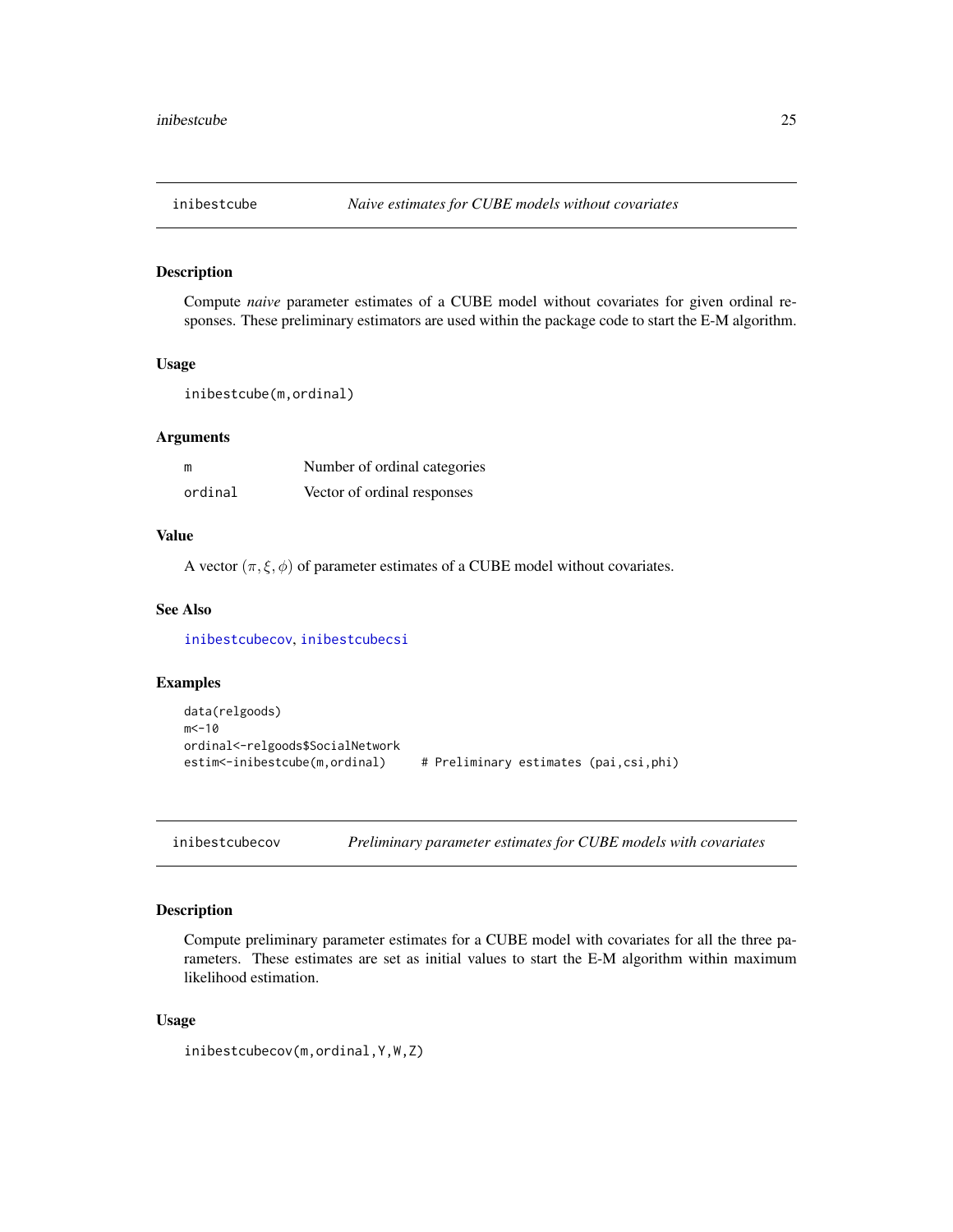#### <span id="page-25-0"></span>**Arguments**

| m       | Number of ordinal categories                                          |
|---------|-----------------------------------------------------------------------|
| ordinal | Vector of ordinal responses                                           |
| Y       | Matrix of selected covariates to explain the uncertainty parameter    |
| W       | Matrix of selected covariates to explain the feeling parameter        |
| Z       | Matrix of selected covariates to explain the overdispersion parameter |

#### Value

A vector (inibet, inigama, inialpha) of preliminary estimates of parameter vectors for  $\pi =$  $\pi(\beta), \xi = \xi(\gamma), \phi = \phi(\alpha)$ , respectively, of a CUBE model with covariates for all the three parameters. In details, inibet, inigama and inialpha have length equal to  $NCOL(Y)+1$ ,  $NCOL(W)+1$ and NCOL(Z)+1, respectively, to account for an intercept term for each component.

#### See Also

[inibestcube](#page-24-2), [inibestcubecsi](#page-25-1), [inibestgama](#page-27-1)

#### Examples

```
data(relgoods)
m < -10naord<-which(is.na(relgoods$Tv))
nacovpai<-which(is.na(relgoods$Gender))
nacovcsi<-which(is.na(relgoods$year.12))
nacovphi<-which(is.na(relgoods$EducationDegree))
na<-union(union(naord,nacovpai),union(nacovcsi,nacovphi))
ordinal<-relgoods$Tv[-na]
Y<-relgoods$Gender[-na]
W<-relgoods$year.12[-na]
Z<-relgoods$EducationDegree[-na]
ini<-inibestcubecov(m,ordinal,Y,W,Z)
p<-NCOL(Y)
q<-NCOL(W)
inibet<-ini[1:(p+1)] # Preliminary estimates for uncertainty
inigama<-ini[(p+2):(p+q+2)] # Preliminary estimates for feeling
inialpha<-ini[(p+q+3):length(ini)] # Preliminary estimates for overdispersion
```
<span id="page-25-1"></span>inibestcubecsi *Preliminary estimates of parameters for CUBE models with covariates only for feeling*

# Description

Compute preliminary parameter estimates of a CUBE model with covariates only for feeling, given ordinal responses. These estimates are set as initial values to start the corresponding E-M algorithm within the package.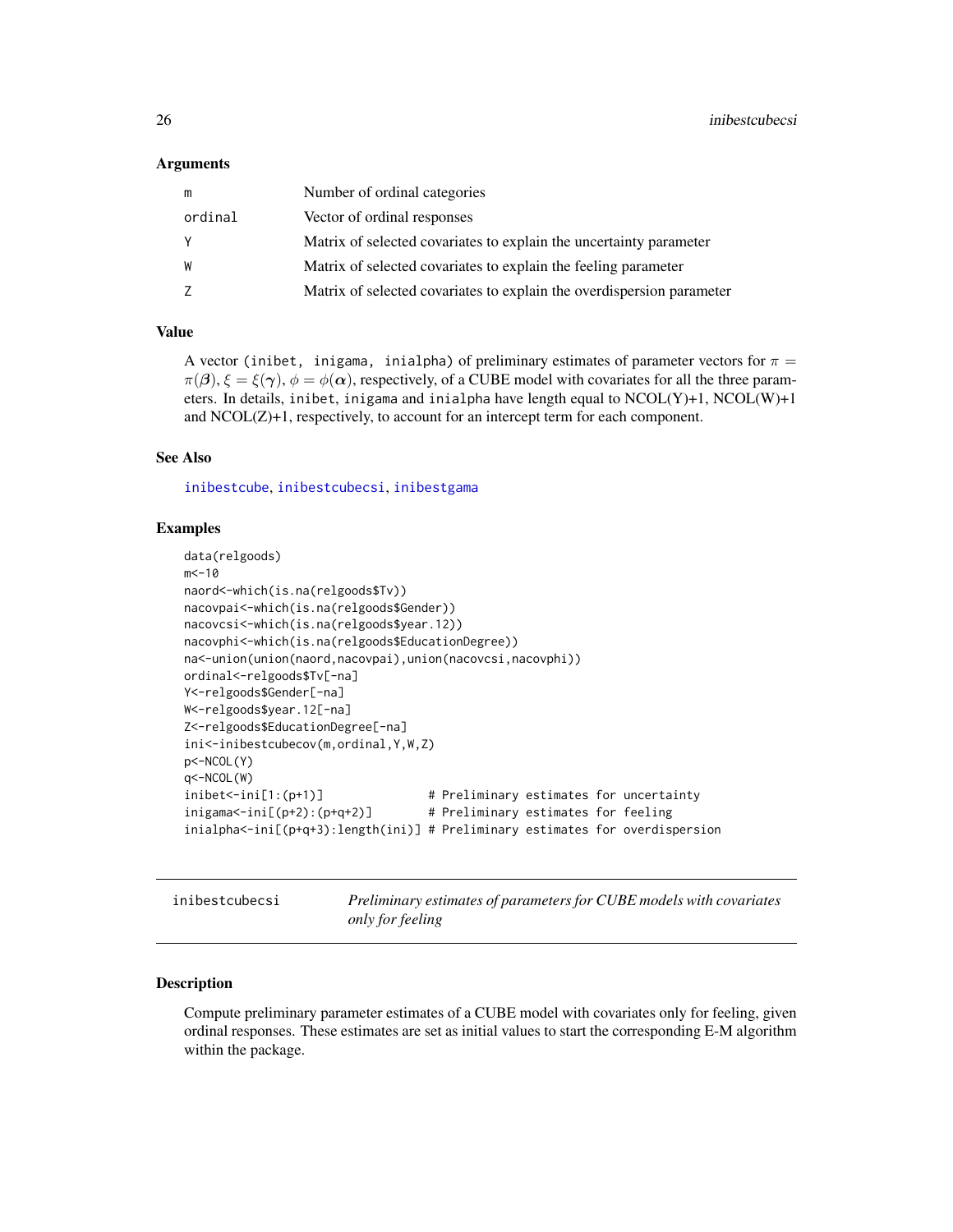# <span id="page-26-0"></span>inibestcubecsi 27

#### Usage

inibestcubecsi(m, ordinal, W, starting, maxiter, toler)

#### Arguments

| m        | Number of ordinal categories                                           |
|----------|------------------------------------------------------------------------|
| ordinal  | Vector of ordinal responses                                            |
| W        | Matrix of selected covariates to explain the feeling component         |
| starting | Starting values for preliminary estimation of a CUBE without covariate |
| maxiter  | Maximum number of iterations allowed for preliminary iterations        |
| toler    | Fixed error tolerance for final estimates for preliminary iterations   |

# Details

Preliminary estimates for the uncertainty and the overdispersion parameters are computed by short runs of EM. As to the feeling component, it considers the nested CUB model with covariates and calls [inibestgama](#page-27-1) to derive initial estimates for the coefficients of the selected covariates for feeling.

# Value

A vector (pai, gamaest, phi), where pai is the initial estimate for the uncertainty parameter, gamaest is the vector of initial estimates for the feeling component (including an intercept term in the first entry), and phi is the initial estimate for the overdispersion parameter.

#### See Also

[inibestcube](#page-24-2), [inibestcubecov](#page-24-1), [inibestgama](#page-27-1)

```
data(relgoods)
isnacov<-which(is.na(relgoods$Gender))
isnaord<-which(is.na(relgoods$Tv))
na<-union(isnacov,isnaord)
ordinal<-relgoods$Tv[-na]; W<-relgoods$Gender[-na]
m < -10starting<-rep(0.1,3)
ini<-inibestcubecsi(m,ordinal,W,starting,maxiter=100,toler=1e-3)
nparam<-length(ini)
pai<-ini[1] # Preliminary estimates for uncertainty component
gamaest<-ini[2:(nparam-1)] # Preliminary estimates for coefficients of feeling covariates
phi<-ini[nparam] # Preliminary estimates for overdispersion component
```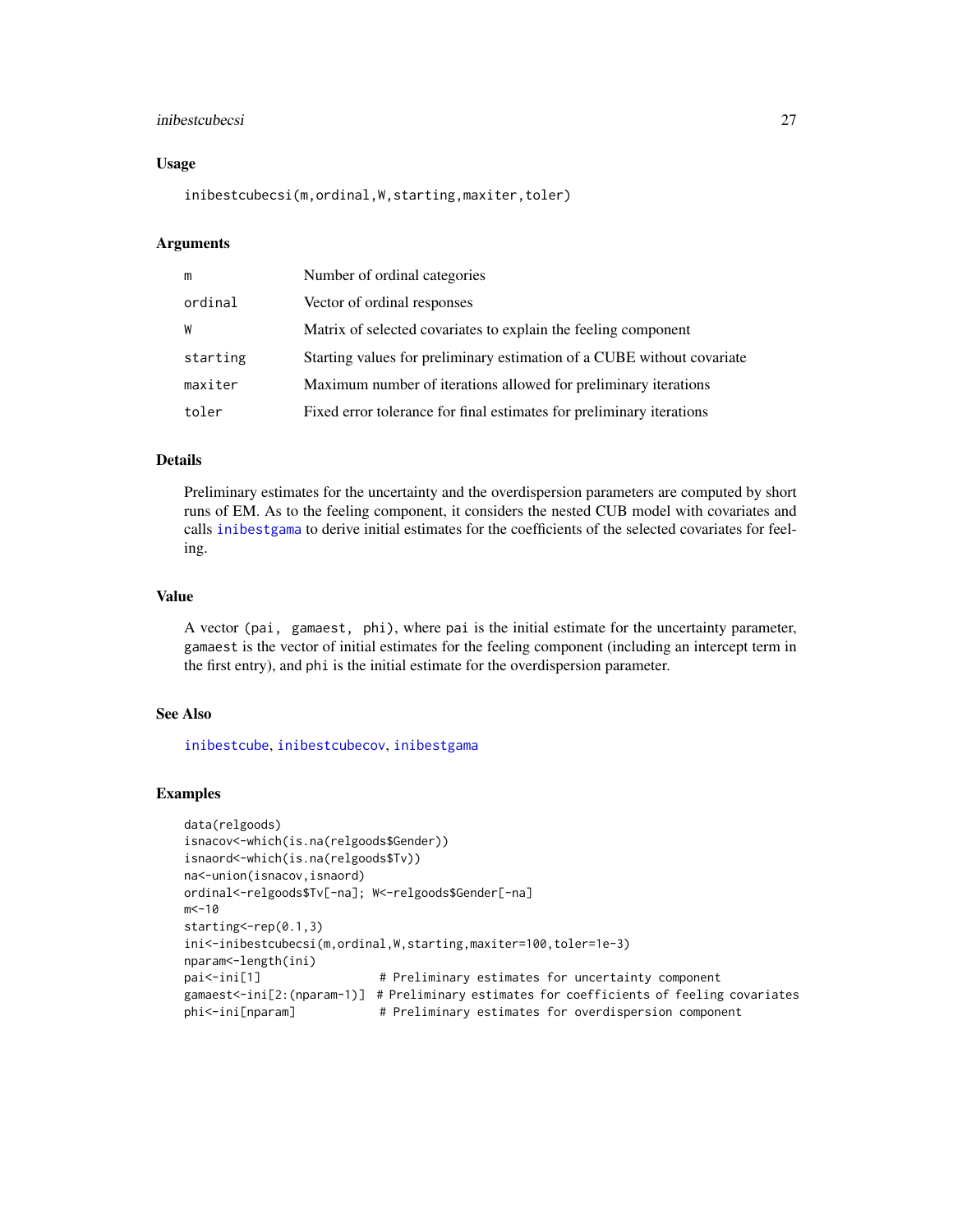<span id="page-27-1"></span><span id="page-27-0"></span>

Compute preliminary parameter estimates for the feeling component of a CUB model fitted to ordinal responses These estimates are set as initial values for parameters to start the E-M algorithm.

#### Usage

inibestgama(m,ordinal,W)

# Arguments

| m       | Number of ordinal categories                                       |
|---------|--------------------------------------------------------------------|
| ordinal | Vector of ordinal responses                                        |
| W       | Matrix of selected covariates for explaining the feeling component |

# Value

A vector of length equal to  $NCOL(W)+1$ , whose entries are the preliminary estimates of the parameters for the feeling component, including an intercept term as first entry.

#### References

Iannario M. (2008). Selecting feeling covariates in rating surveys, *Rivista di Statistica Applicata*, 20, 103–116

Iannario M. (2009). A comparison of preliminary estimators in a class of ordinal data models, *Statistica & Applicazioni*, VII, 25–44

Iannario M. (2012). Preliminary estimators for a mixture model of ordinal data, *Advances in Data Analysis and Classification*, 6, 163–184

# See Also

[inibest](#page-23-1), [inibestcubecsi](#page-25-1)

```
data(univer)
m<-7; ordinal<-univer$global; cov<-univer$diploma
ini<-inibestgama(m,ordinal,W=cov)
```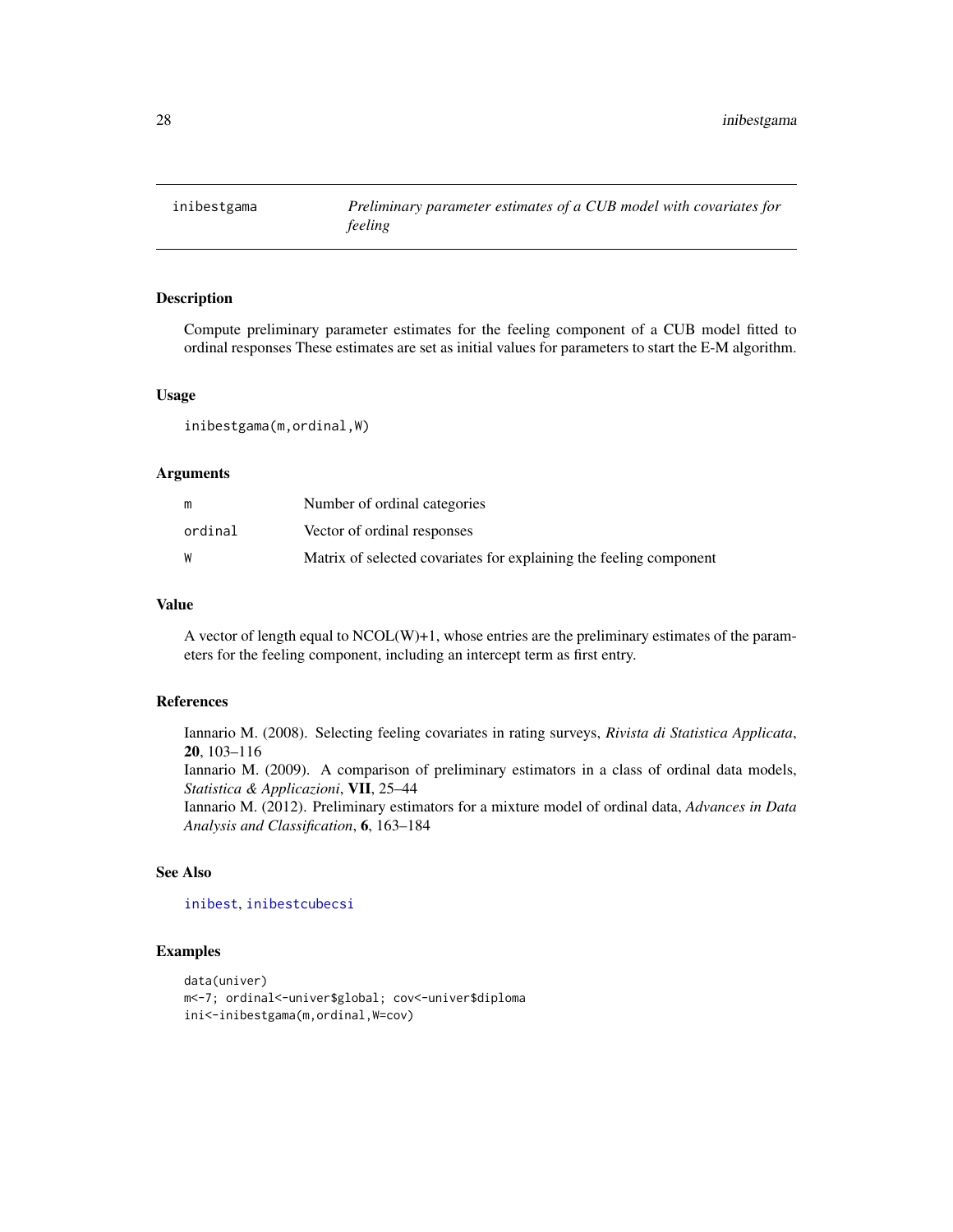<span id="page-28-0"></span>

Compute the log-likelihood function of a CUB model with parameter vector  $(\pi, \xi)$  ranging in the Cartesian product between  $x$  and  $y$ , for a given absolute frequency distribution.

# Usage

inigrid(m,freq,x,y)

# Arguments

| m    | Number of ordinal categories                                 |
|------|--------------------------------------------------------------|
| freg | Vector of length $m$ of the absolute frequency distribution  |
| X    | A set of values to assign to the uncertainty parameter $\pi$ |
|      | A set of values to assign to the feeling parameter $\xi$     |

# Value

It returns the parameter vector corresponding to the maximum value of the log-likelihood for a CUB model without covariates for given frequencies.

#### See Also

#### [inibest](#page-23-1)

```
m < -9x<-c(0.1,0.4,0.6,0.8)
y<-c(0.2, 0.5,0.7)
freq<-c(10,24,28,36,50,43,23,12,5)
ini<-inigrid(m,freq,x,y)
pai<-ini[1]
csi<-ini[2]
```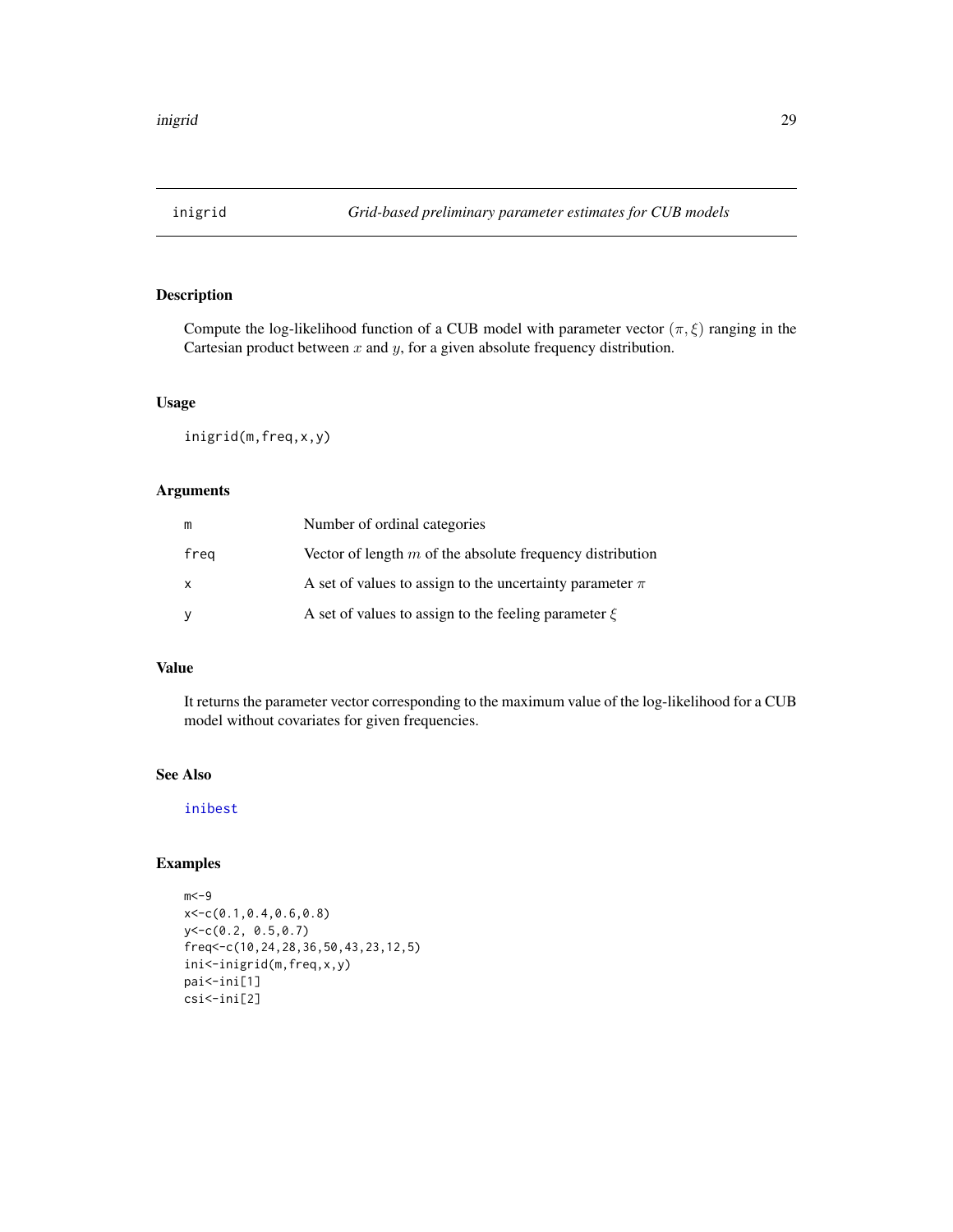<span id="page-29-0"></span>

Compute the moment estimate of the preference parameter of the IHG distribution. This preliminary estimate is set as initial value within the optimization procedure for an IHG model fitting the observed frequencies.

# Usage

iniihg(m,freq)

#### Arguments

| m    | Number of ordinal categories                                    |
|------|-----------------------------------------------------------------|
| freg | Vector of the absolute frequency distribution of the categories |

# Value

Moment estimator of the preference parameter  $\theta$ .

# References

D'Elia A. (2003). Modelling ranks using the inverse hypergeometric distribution, *Statistical Modelling: an International Journal*, 3, 65–78.

# See Also

[inibest](#page-23-1), [inibestcube](#page-24-2)

```
m < -9freq<-c(70,51,48,38,29,23,12,10,5)
initheta<-iniihg(m,freq)
```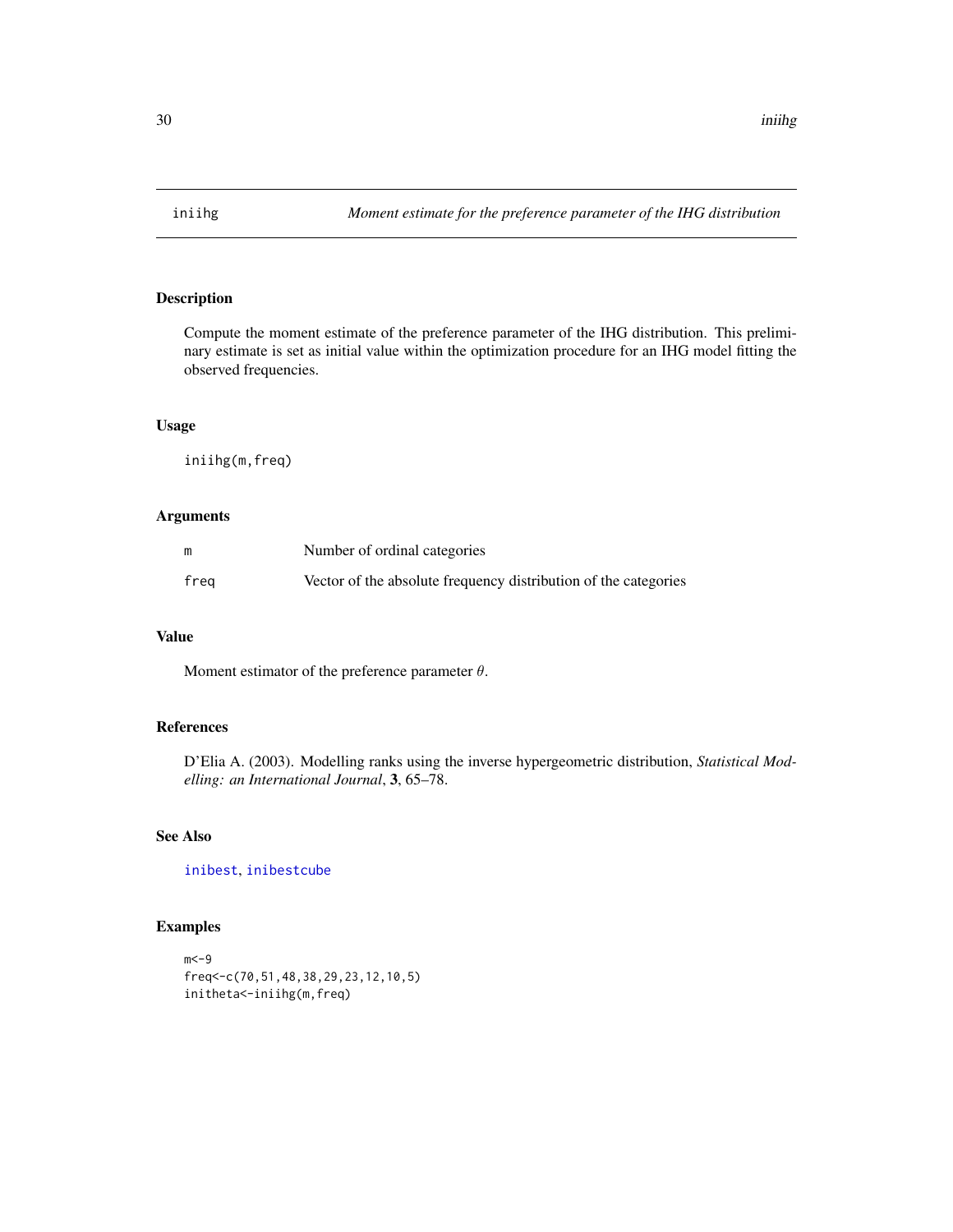<span id="page-30-2"></span><span id="page-30-0"></span>

Compute the normalized Laakso and Taagepera heterogeneity index for a given discrete probability distribution.

# Usage

laakso(prob)

# Arguments

prob Vector of a probability or relative frequency distribution

# References

Laakso, M. and Taagepera, R. (1989). Effective number of parties: a measure with application to West Europe, *Comparative Political Studies*, 12, 3–27.

#### See Also

[gini](#page-22-1)

#### Examples

prob<-c(0.04,0.04,0.05,0.10,0.21,0.32,0.24) laakso(prob)

<span id="page-30-1"></span>logis *The logistic transform*

# Description

Create a matrix YY binding array Y with a vector of ones, placed as the first column of YY. It applies the logistic transform componentwise to the standard matrix multiplication between YY and param.

#### Usage

logis(Y,param)

|       | A generic matrix or one dimensional array                                         |
|-------|-----------------------------------------------------------------------------------|
| param | Vector of coefficients, whose length is $NCOL(Y) + 1$ (to consider also an inter- |
|       | cept term)                                                                        |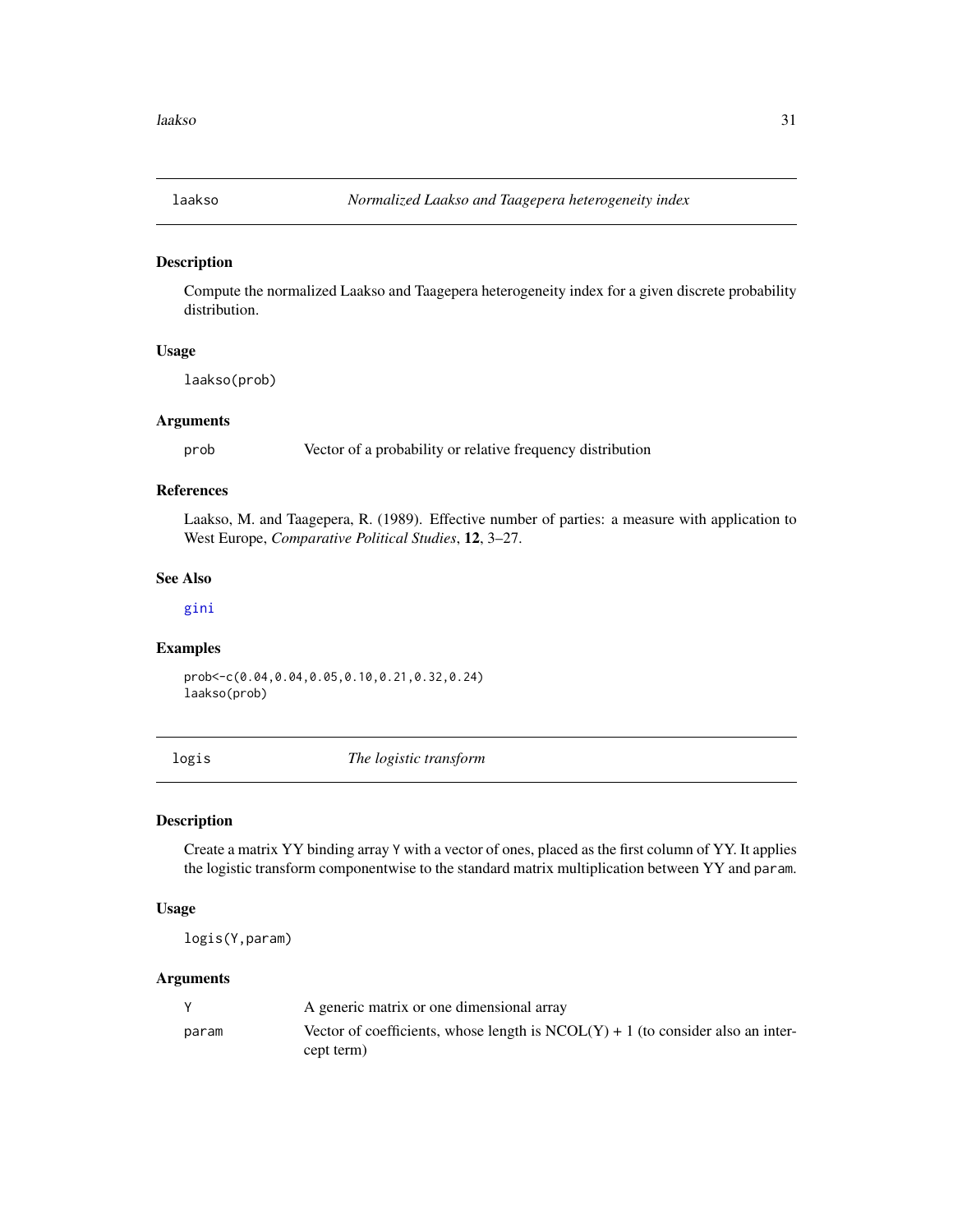# Value

Return a vector whose length is NROW(Y) and whose i-th component is the logistic function at the scalar product between the i-th row of YY and the vector param.

#### Examples

```
n<-50
Y<-sample(c(1,2,3),n,replace=TRUE)
param<-c(0.2,0.7)
logis(Y,param)
```
# logLik.GEM *logLik S3 Method for class "GEM"*

# Description

S3 method: logLik() for objects of class "GEM".

# Usage

## S3 method for class 'GEM' logLik(object, ...)

# Arguments

| object | An object of class "GEM" |
|--------|--------------------------|
| .      | Other arguments          |

# Value

Log-likelihood at the final ML estimates for parameters of the fitted GEM model.

# See Also

[loglikCUB](#page-32-1), [loglikCUBE](#page-34-1), [GEM](#page-18-1), [loglikIHG](#page-36-1), [loglikCUSH](#page-35-1), [BIC](#page-0-0)

<span id="page-31-0"></span>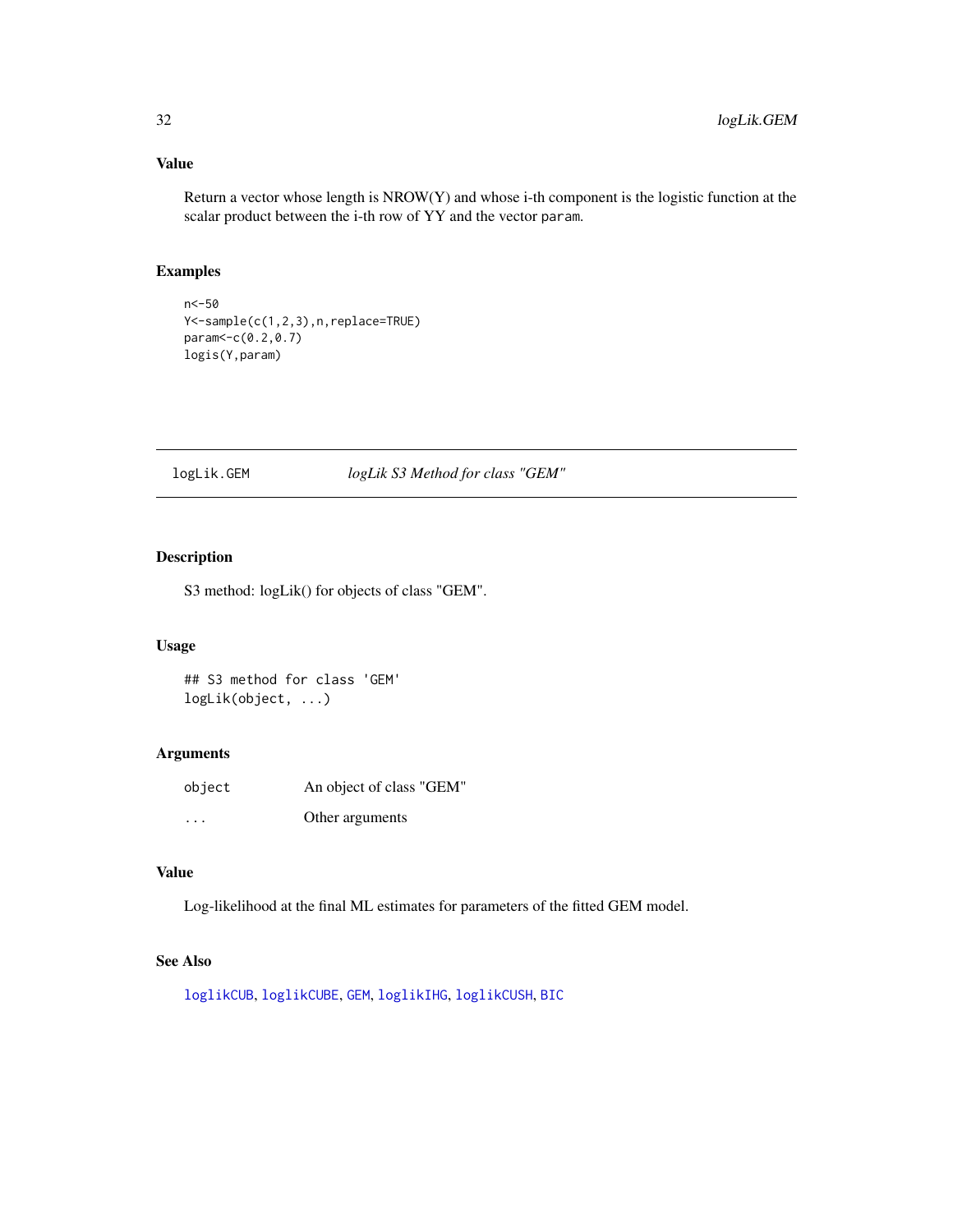<span id="page-32-1"></span><span id="page-32-0"></span>Compute the log-likelihood value of a CUB model fitting given data, with or without covariates to explain the feeling and uncertainty components, or for extended CUB models with shelter effect.

#### Usage

```
loglikCUB(ordinal,m,param,Y=0,W=0,X=0,shelter=0)
```
#### Arguments

| ordinal | Vector of ordinal responses                                                                                            |
|---------|------------------------------------------------------------------------------------------------------------------------|
| m       | Number of ordinal categories                                                                                           |
| param   | Vector of parameters for the specified CUB model                                                                       |
| Y       | Matrix of selected covariates to explain the uncertainty component (default: no<br>covariate is included in the model) |
| W       | Matrix of selected covariates to explain the feeling component (default: no co-<br>variate is included in the model)   |
| X       | Matrix of selected covariates to explain the shelter effect (default: no covariate<br>is included in the model)        |
| shelter | Category corresponding to the shelter choice (default: no shelter effect is in-<br>cluded in the model)                |

#### Details

If no covariate is included in the model, then param should be given in the form  $(\pi, \xi)$ . More generally, it should have the form  $(\beta, \gamma)$  where, respectively,  $\beta$  and  $\gamma$  are the vectors of coefficients explaining the uncertainty and the feeling components, with length  $NCOL(Y)+1$  and  $NCOL(W)+1$ to account for an intercept term in the first entry. When shelter effect is considered, param corresponds to the first possibile parameterization and hence should be given as (pai1, pai2, csi). No missing value should be present neither for ordinal nor for covariate matrices: thus, deletion or imputation procedures should be preliminarily run.

# See Also

[logLik](#page-0-0)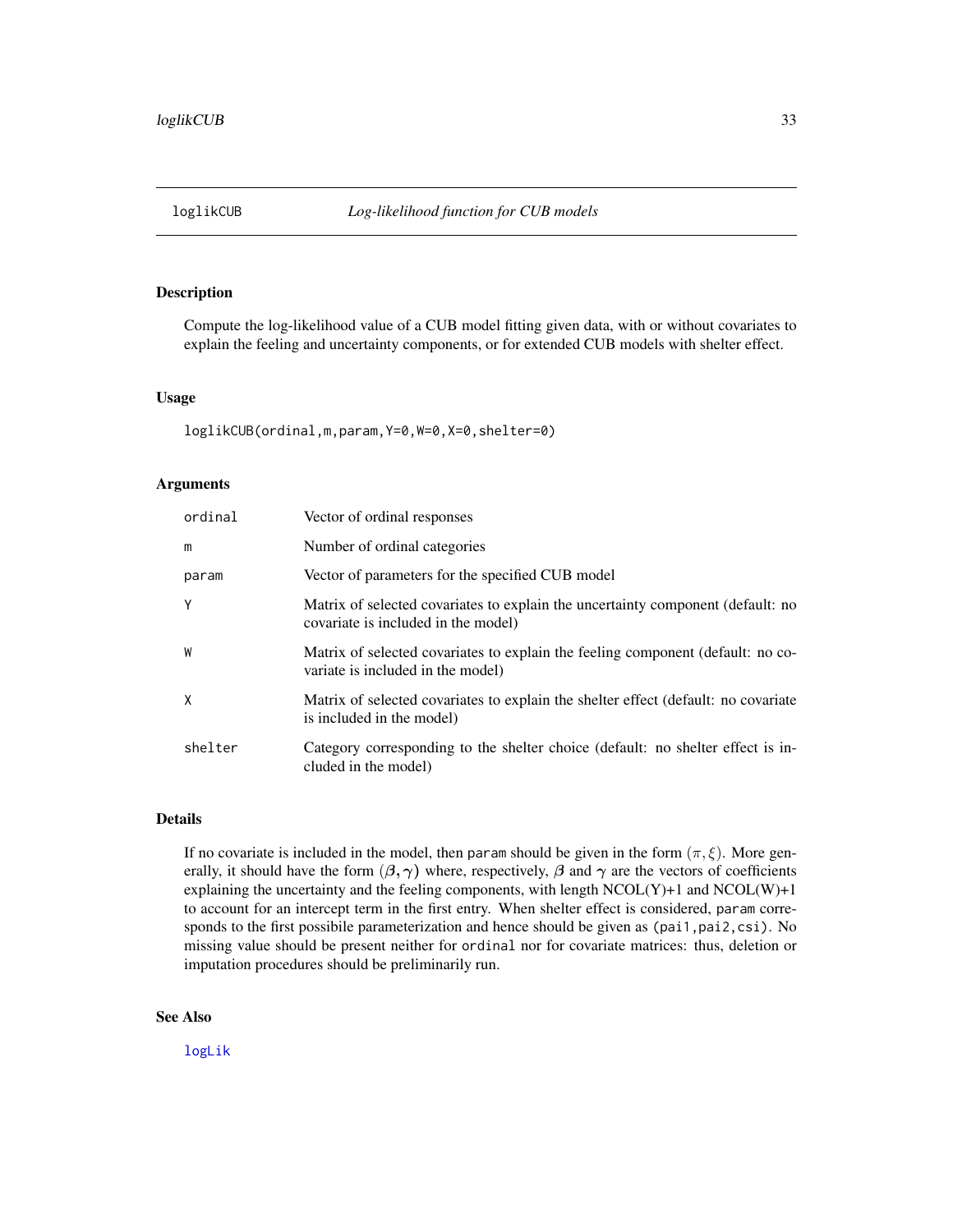```
## Log-likelihood of a CUB model with no covariate
m<-9; n<-300
pai<-0.6; csi<-0.4
ordinal<-simcub(n,m,pai,csi)
param<-c(pai,csi)
loglikcub<-loglikCUB(ordinal,m,param)
##################################
## Log-likelihood of a CUB model with covariate for uncertainty
data(relgoods)
m < -10naord<-which(is.na(relgoods$Physician))
nacov<-which(is.na(relgoods$Gender))
na<-union(naord,nacov)
ordinal<-relgoods$Physician[-na]; Y<-relgoods$Gender[-na]
bbet<-c(-0.81,0.93); ccsi<-0.2
param<-c(bbet,ccsi)
loglikcubp0<-loglikCUB(ordinal,m,param,Y=Y)
#######################
## Log-likelihood of a CUB model with covariate for feeling
data(relgoods)
m < -10naord<-which(is.na(relgoods$Physician))
nacov<-which(is.na(relgoods$Gender))
na<-union(naord,nacov)
ordinal<-relgoods$Physician[-na]; W<-relgoods$Gender[-na]
pai<-0.44; gama<-c(-0.91,-0.7)
param<-c(pai,gama)
loglikcub0q<-loglikCUB(ordinal,m,param,W=W)
#######################
## Log-likelihood of a CUB model with covariates for both parameters
data(relgoods)
m < -10naord<-which(is.na(relgoods$Walking))
nacovpai<-which(is.na(relgoods$Gender))
nacovcsi<-which(is.na(relgoods$Smoking))
na<-union(naord,union(nacovpai,nacovcsi))
ordinal<-relgoods$Walking[-na]
Y<-relgoods$Gender[-na]; W<-relgoods$Smoking[-na]
bet<-c(-0.45,-0.48); gama<-c(-0.55,-0.43)
param<-c(bet,gama)
loglikcubpq<-loglikCUB(ordinal,m,param,Y=Y,W=W)
#######################
### Log-likelihood of a CUB model with shelter effect
m<-7; n<-400
pai<-0.7; csi<-0.16; delta<-0.15
shelter<-5
ordinal<-simcubshe(n,m,pai,csi,delta,shelter)
pai1<- pai*(1-delta); pai2<-1-pai1-delta
param<-c(pai1,pai2,csi)
loglik<-loglikCUB(ordinal,m,param,shelter=shelter)
```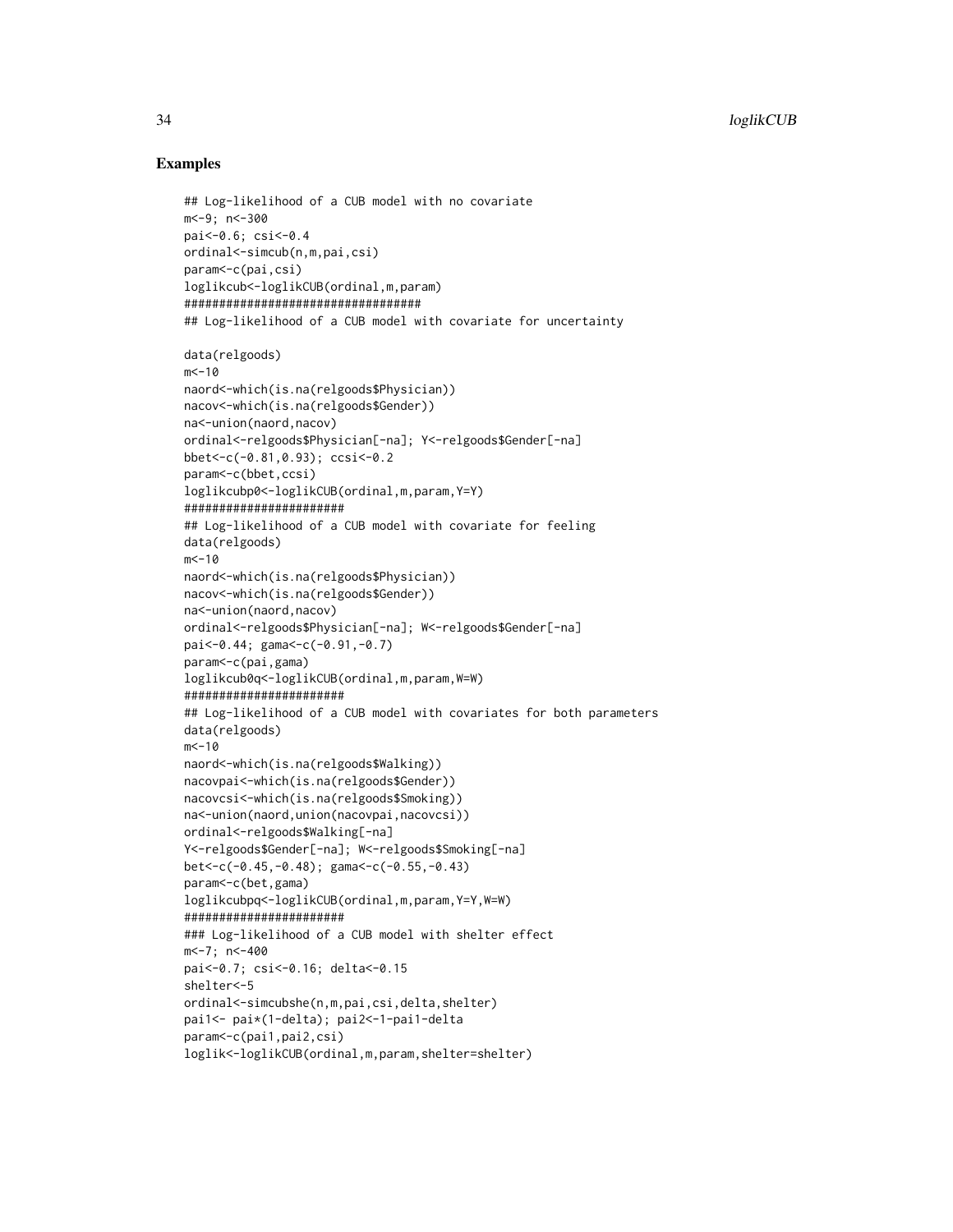# <span id="page-34-0"></span>loglikCUBE 35

```
##############
### Log-likelihood of a GeCUB
data(univer)
ordinal<-univer$officeho; Y<-W<-X<-univer$gender;
modelgecub<-GEM(Formula(ordinal~Y|W|X),family="cub",shelter=7,maxiter=100)
logLik(modelgecub)
param<-rep(0.1,6)loglik<-loglikCUB(ordinal,m=7,param=param,shelter=7,Y=Y,W=W,X=X)
```
<span id="page-34-1"></span>

loglikCUBE *Log-likelihood function for CUBE models*

# Description

Compute the log-likelihood function for CUBE models. It is possible to include covariates in the model for explaining the feeling component or all the three parameters.

# Usage

loglikCUBE(ordinal,m,param,Y=0,W=0,Z=0)

#### Arguments

| ordinal | Vector of ordinal responses                                                                                               |
|---------|---------------------------------------------------------------------------------------------------------------------------|
| m       | Number of ordinal categories                                                                                              |
| param   | Vector of parameters for the specified CUBE model                                                                         |
| Y       | Matrix of selected covariates to explain the uncertainty component (default: no<br>covariate is included in the model)    |
| W       | Matrix of selected covariates to explain the feeling component (default: no co-<br>variate is included in the model)      |
| 7       | Matrix of selected covariates to explain the overdispersion component (default:<br>no covariate is included in the model) |

#### Details

If no covariate is included in the model, then param has the form  $(\pi, \xi, \phi)$ . More generally, it has the form  $(\beta, \gamma, \alpha)$  where, respectively,  $\beta, \gamma, \alpha$  are the vectors of coefficients explaining the uncertainty, the feeling and the overdispersion components, with length  $NCOL(Y)+1$ ,  $NCOL(W)+1$ ,  $NCOL(Z)+1$  to account for an intercept term in the first entry. No missing value should be present neither for ordinal nor for covariate matrices: thus, deletion or imputation procedures should be preliminarily run.

#### See Also

[logLik](#page-0-0)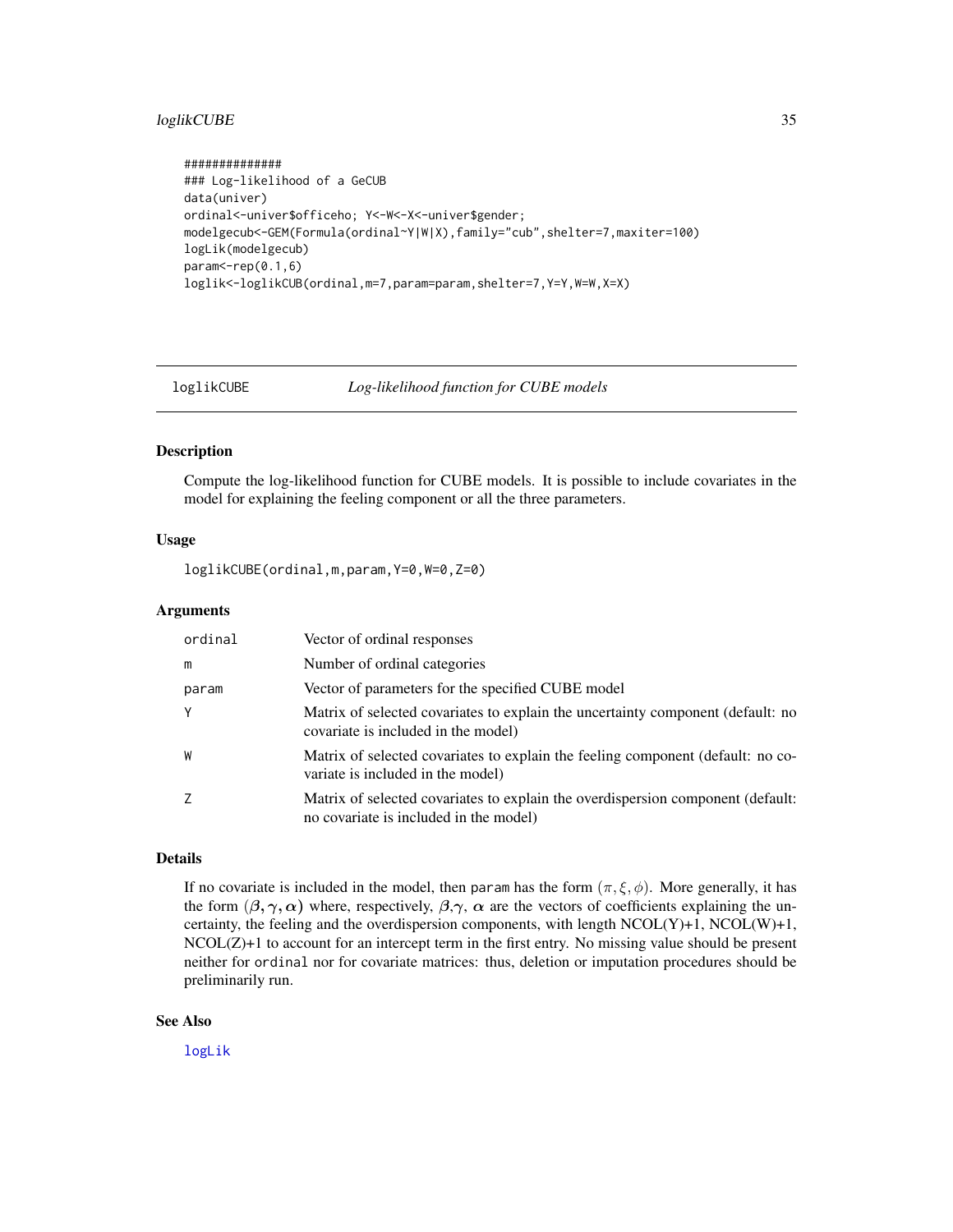# Examples

```
#### Log-likelihood of a CUBE model with no covariate
m<-7; n<-400
pai<-0.83; csi<-0.19; phi<-0.045
ordinal<-simcube(n,m,pai,csi,phi)
loglik<-loglikCUBE(ordinal,m,param=c(pai,csi,phi))
##################################
#### Log-likelihood of a CUBE model with covariate for feeling
data(relgoods)
m < -10nacov<-which(is.na(relgoods$BirthYear))
naord<-which(is.na(relgoods$Tv))
na<-union(nacov,naord)
age<-2014-relgoods$BirthYear[-na]
lage<-log(age)-mean(log(age))
ordinal<-relgoods$Tv[-na]; W<-lage
pai<-0.63; gama<-c(-0.61,-0.31); phi<-0.16
param<-c(pai,gama,phi)
loglik<-loglikCUBE(ordinal,m,param,W=W)
########## Log-likelihood of a CUBE model with covariates for all parameters
Y<-W<-Z<-lage
bet<-c(0.18, 1.03); gama<-c(-0.6, -0.3); alpha<-c(-2.3,0.92)
param<-c(bet,gama,alpha)
loglik<-loglikCUBE(ordinal,m,param,Y=Y,W=W,Z=Z)
```
<span id="page-35-1"></span>

| loglikCUSH | Log-likelihood function for CUSH models |
|------------|-----------------------------------------|
|            |                                         |

# Description

Compute the log-likelihood function for CUSH models with or without covariates to explain the shelter effect.

# Usage

loglikCUSH(ordinal,m,param,shelter,X=0)

| ordinal | Vector of ordinal responses                                                                                     |
|---------|-----------------------------------------------------------------------------------------------------------------|
| m       | Number of ordinal categories                                                                                    |
| param   | Vector of parameters for the specified CUSH model                                                               |
| shelter | Category corresponding to the shelter choice                                                                    |
| X       | Matrix of selected covariates to explain the shelter effect (default: no covariate<br>is included in the model) |

<span id="page-35-0"></span>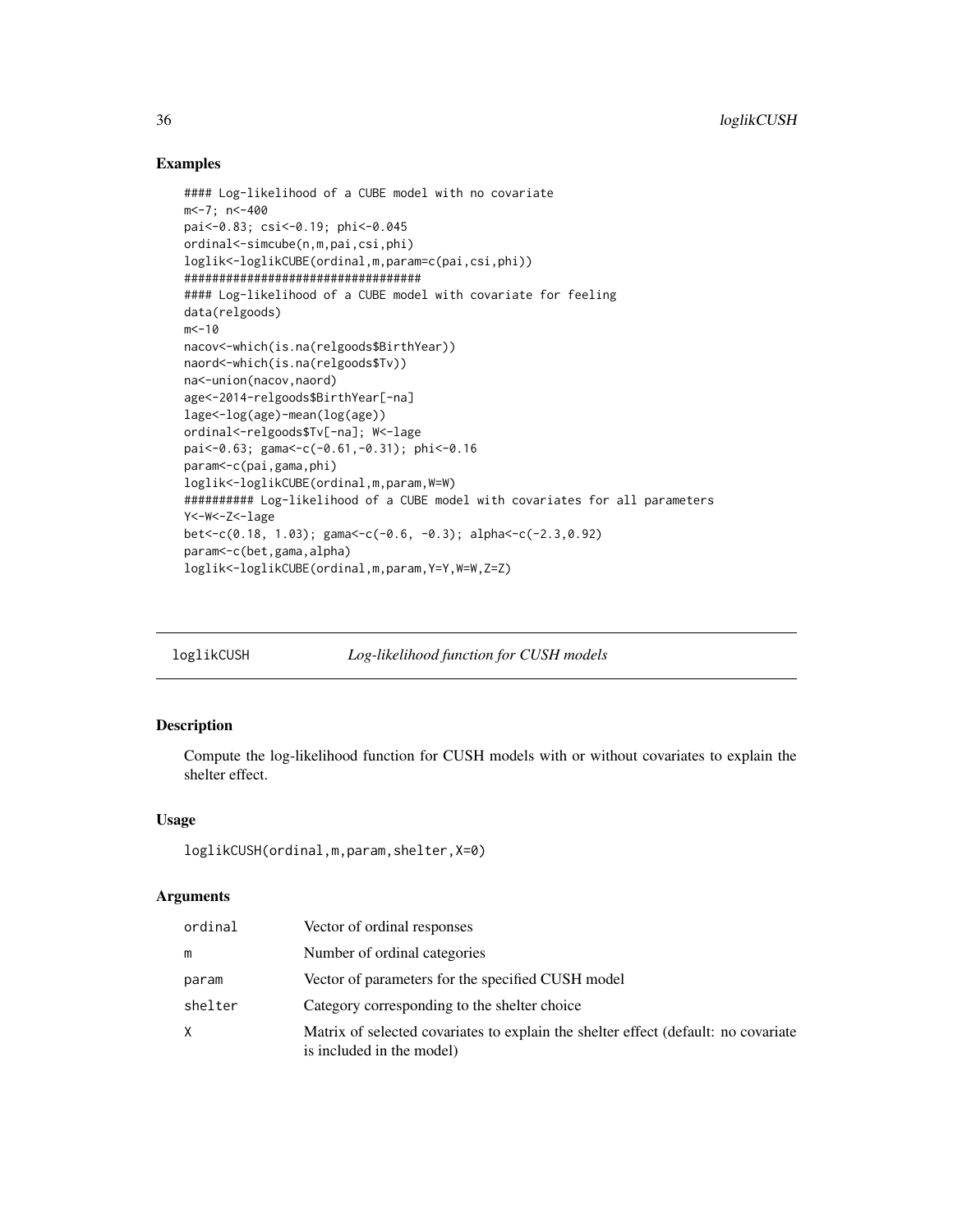#### <span id="page-36-0"></span> $loglikIHG$  37

# Details

If no covariate is included in the model, then param is the estimate of the shelter parameter (delta), otherwise param has length equal to  $NCOL(X) + 1$  to account for an intercept term (first entry). No missing value should be present neither for ordinal nor for X.

#### See Also

[GEM](#page-18-1), [logLik](#page-0-0)

# Examples

```
## Log-likelihood of CUSH model without covariates
n<-300
m < -7shelter<-2; delta<-0.4
ordinal<-simcush(n,m,delta,shelter)
loglik<-loglikCUSH(ordinal,m,param=delta,shelter)
#####################
## Log-likelihood of CUSH model with covariates
data(relgoods)
m < -10naord<-which(is.na(relgoods$SocialNetwork))
nacov<-which(is.na(relgoods$Gender))
na<-union(nacov,naord)
ordinal<-relgoods$SocialNetwork[-na]; cov<-relgoods$Gender[-na]
omega<-c(-2.29, 0.62)
loglikcov<-loglikCUSH(ordinal,m,param=omega,shelter=1,X=cov)
```
<span id="page-36-1"></span>loglikIHG *Log-likelihood function for IHG models*

#### Description

Compute the log-likelihood function for IHG models with or without covariates to explain the preference parameter.

#### Usage

```
loglikIHG(ordinal,m,param,U=0)
```

| ordinal | Vector of ordinal responses                                                                                           |
|---------|-----------------------------------------------------------------------------------------------------------------------|
|         | Number of ordinal categories                                                                                          |
| param   | Vector of parameters for the specified IHG model                                                                      |
| U       | Matrix of selected covariates to explain the preference parameter (default: no<br>covariate is included in the model) |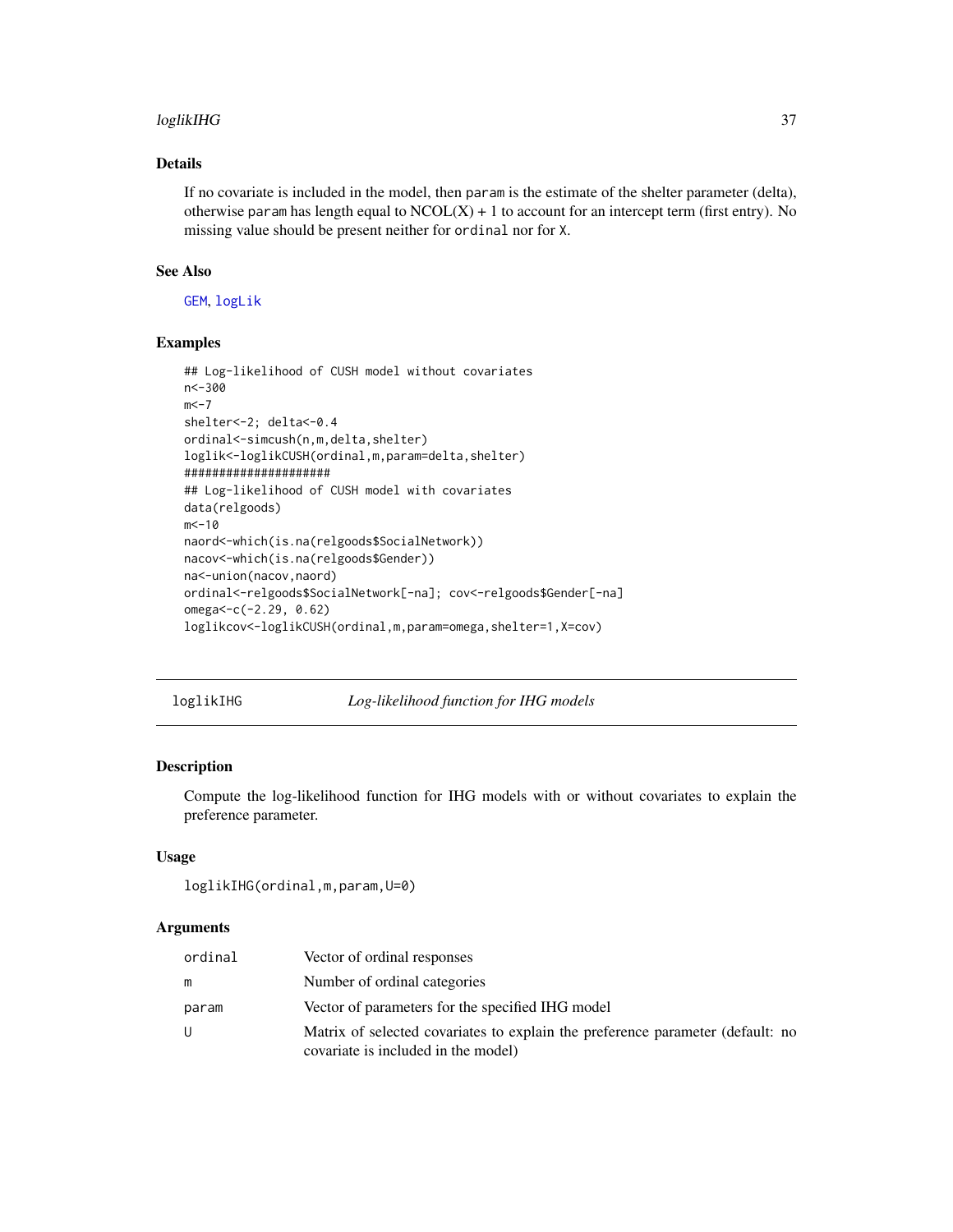# <span id="page-37-0"></span>Details

If no covariate is included in the model, then param is the estimate of the preference parameter *(theta)*, otherwise param has length equal to  $NCOL(U) + 1$  to account for an intercept term (first) entry). No missing value should be present neither for ordinal nor for U.

#### See Also

[GEM](#page-18-1), [logLik](#page-0-0)

# Examples

```
#### Log-likelihood of an IHG model with no covariate
m<-10; theta<-0.14; n<-300
ordinal<-simihg(n,m,theta)
loglik<-loglikIHG(ordinal,m,param=theta)
##################################
#### Log-likelihood of a IHG model with covariate
data(relgoods)
m < -10naord<-which(is.na(relgoods$HandWork))
nacov<-which(is.na(relgoods$Gender))
na<-union(naord,nacov)
ordinal<-relgoods$HandWork[-na]; U<-relgoods$Gender[-na]
nu<-c(-1.55,-0.11) # first entry: intercept term
loglik<-loglikIHG(ordinal,m,param=nu,U=U); loglik
```

| logscore | Logarithmic score |  |
|----------|-------------------|--|
|----------|-------------------|--|

# Description

Compute the logarithmic score of a CUB model with covariates both for the uncertainty and the feeling parameters.

#### Usage

```
logscore(m,ordinal,Y,W,bet,gama)
```

| m       | Number of ordinal categories                                                                                                           |
|---------|----------------------------------------------------------------------------------------------------------------------------------------|
| ordinal | Vector of ordinal responses                                                                                                            |
| Y       | Matrix of covariates for explaining the uncertainty component                                                                          |
| W       | Matrix of covariates for explaining the feeling component                                                                              |
| bet     | Vector of parameters for the uncertainty component, with length $NCOL(Y) + 1$<br>to account for an intercept term (first entry of bet) |
| gama    | Vector of parameters for the feeling component, with length $NCOL(W) + 1$ to<br>account for an intercept term (first entry of gama)    |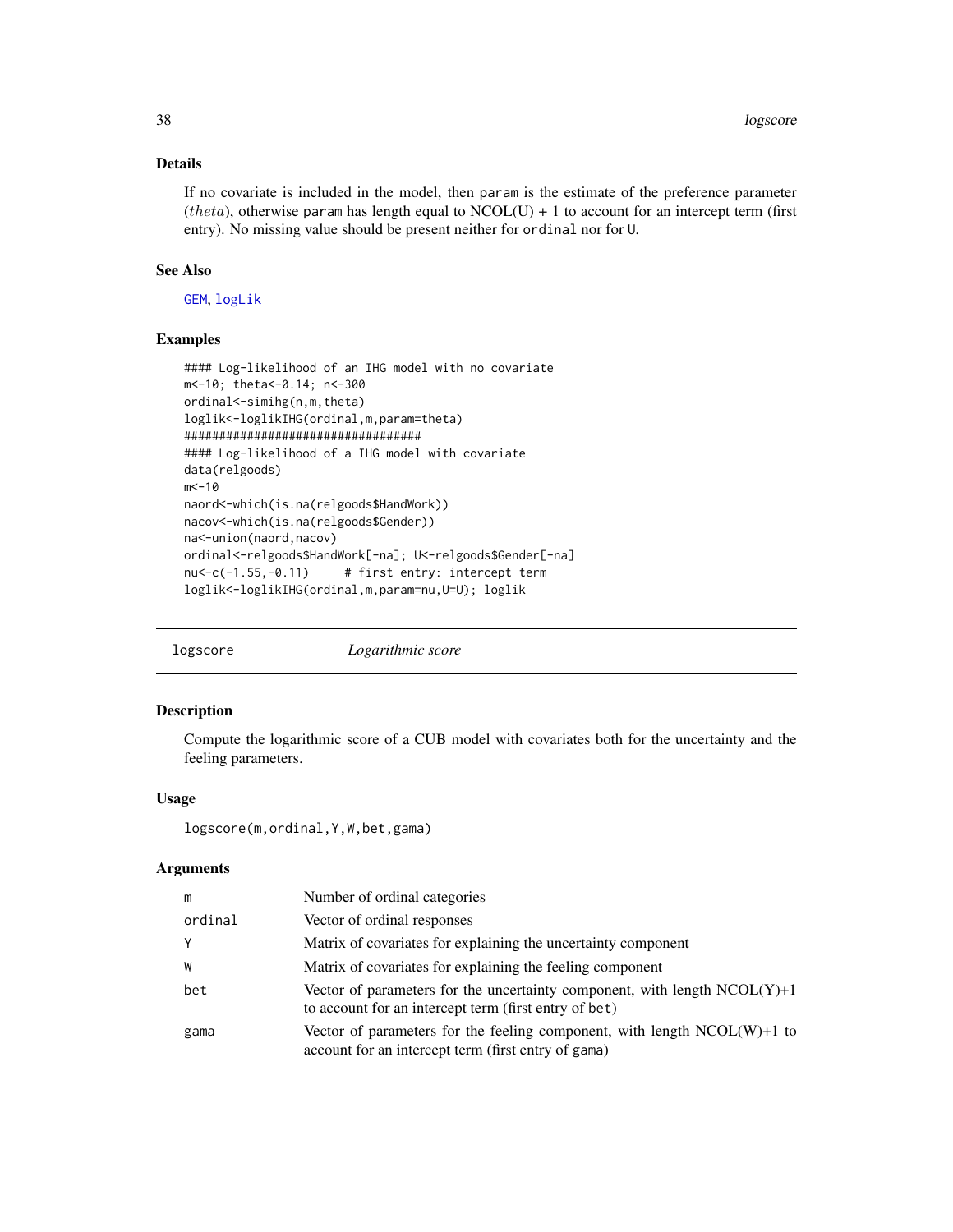#### <span id="page-38-0"></span>makeplot 39

# Details

No missing value should be present neither for ordinal nor for covariate matrices: thus, deletion or imputation procedures should be preliminarily run.

#### References

Tutz, G. (2012). *Regression for Categorical Data*, Cambridge University Press, Cambridge

#### Examples

```
data(relgoods)
m < -10naord<-which(is.na(relgoods$Walking))
nacovpai<-which(is.na(relgoods$Gender))
nacovcsi<-which(is.na(relgoods$Smoking))
na<-union(naord,union(nacovpai,nacovcsi))
ordinal<-relgoods$Walking[-na]
Y<-relgoods$Gender[-na]
W<-relgoods$Smoking[-na]
bet<-c(-0.45,-0.48)
gama<-c(-0.55,-0.43)
logscore(m,ordinal,Y=Y,W=W,bet,gama)
```
<span id="page-38-1"></span>

makeplot *Plot facilities for GEM objects*

#### Description

Plot facilities for objects of class "GEM".

#### Usage

makeplot(object)

#### Arguments

object An object of class "GEM"

#### Details

Returns a plot comparing fitted probabilities and observed relative frequencies for GEM models without covariates. If only one explanatory dichotomous variable is included in the model for one or all components, then the function returns a plot comparing the distributions of the responses conditioned to the value of the covariate.

#### See Also

[cubvisual](#page-12-1), [cubevisual](#page-10-1), [cubshevisual](#page-11-1), [multicub](#page-39-1), [multicube](#page-40-1)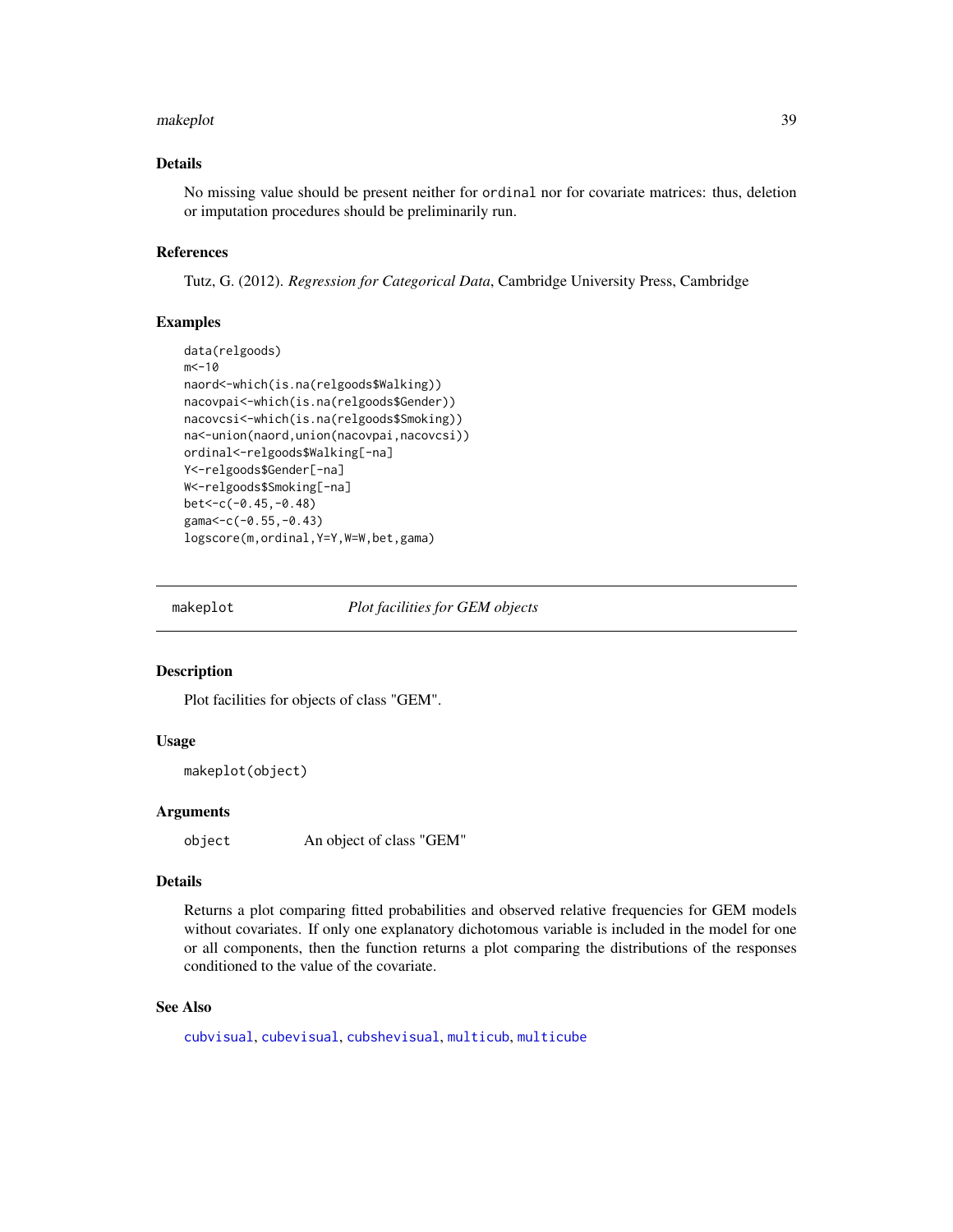<span id="page-39-1"></span><span id="page-39-0"></span>

Return a plot of estimated CUB models represented as points in the parameter space.

#### Usage

```
multicub(listord,mvett,csiplot=FALSE,paiplot=FALSE,...)
```
#### Arguments

| listord | A data matrix, data frame, or list of vectors of ordinal observations (for variables<br>with different number of observations)                                                                                          |
|---------|-------------------------------------------------------------------------------------------------------------------------------------------------------------------------------------------------------------------------|
| mvett   | Vector of number of categories for ordinal variables in listord (optional: if<br>missing, the number of categories is retrieved from data: it is advisable to spec-<br>ify it in case some category has zero frequency) |
| csiplot | Logical: should $\xi$ or $1 - \xi$ be the y coordinate                                                                                                                                                                  |
| paiplot | Logical: should $\pi$ or $1 - \pi$ be the x coordinate                                                                                                                                                                  |
| $\cdot$ | Additional arguments to be passed to plot, text, and GEM                                                                                                                                                                |

# Value

Fit a CUB model to list elements, and then by default it returns a plot of the estimated  $(1-\pi, 1-\xi)$ as points in the parameter space. Depending on csiplot and paiplot and on desired output,  $x$  and y coordinates may be set to  $\pi$  and  $\xi$ , respectively.

```
data(univer)
listord<-univer[,8:12]
multicub(listord,colours=rep("red",5),cex=c(0.4,0.6,0.8,1,1.2),
  pch=c(1,2,3,4,5),xlim=c(0,0.4),ylim=c(0.75,1),pos=c(1,3,3,3,3))
###############################
m1<-5; m2<-7; m3<-9
pai<-0.7;csi<-0.6
n1<-1000; n2<-500; n3<-1500
ord1<-simcub(n1,m1,pai,csi)
ord2<-simcub(n2,m2,pai,csi)
ord3<-simcub(n3,m3,pai,csi)
listord<-list(ord1,ord2,ord3)
multicub(listord,labels=c("m=5","m=7","m=9"),pos=c(3,1,4))
```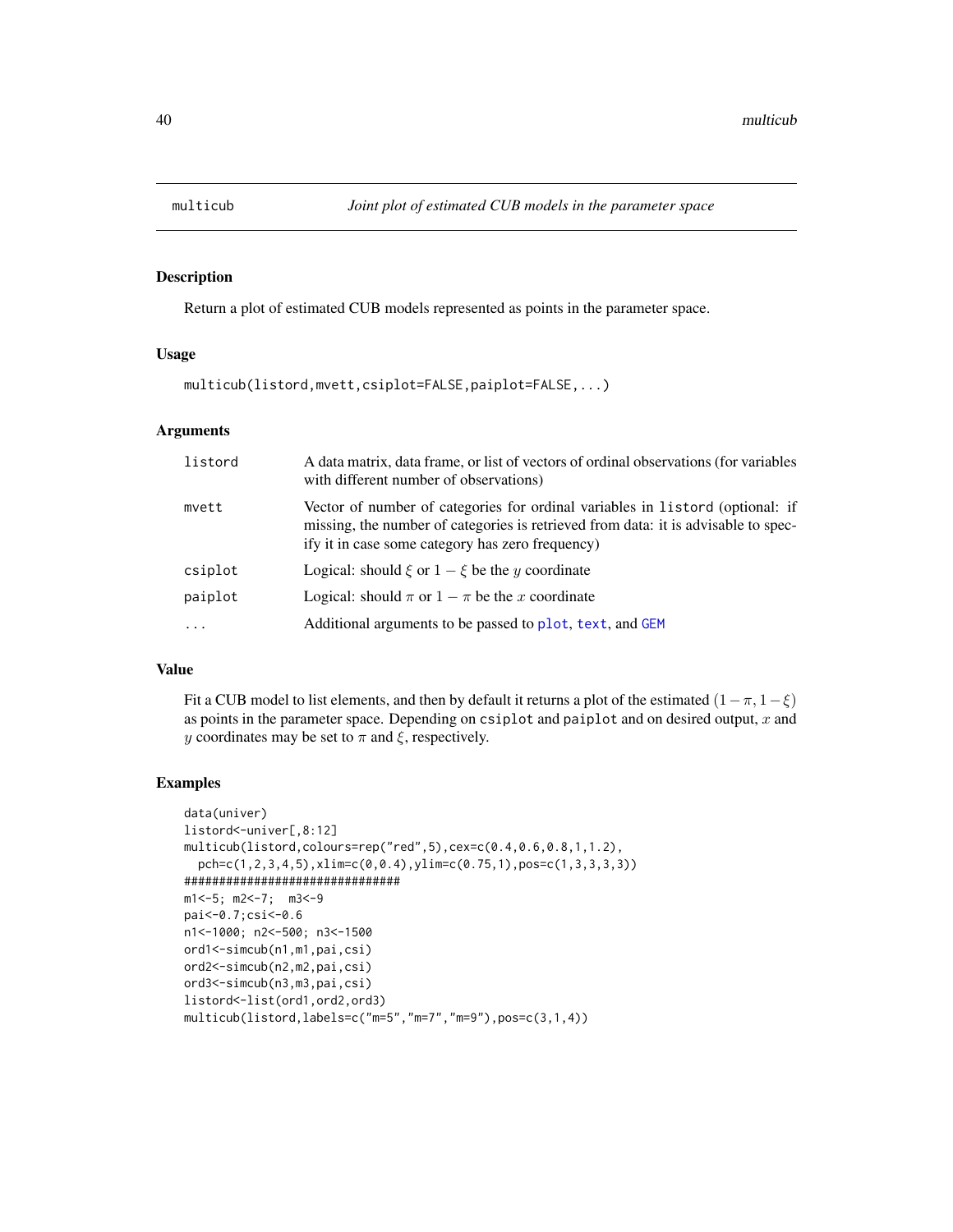<span id="page-40-1"></span><span id="page-40-0"></span>

Return a plot of estimated CUBE models represented as points in the parameter space, where the overdispersion is labeled.

# Usage

```
multicube(listord,mvett,csiplot=FALSE,paiplot=FALSE,...)
```
#### Arguments

| listord   | A data matrix, data frame, or list of vectors of ordinal observations (for variables<br>with different number of observations)                                                                                          |
|-----------|-------------------------------------------------------------------------------------------------------------------------------------------------------------------------------------------------------------------------|
| mvett     | Vector of number of categories for ordinal variables in listord (optional: if<br>missing, the number of categories is retrieved from data: it is advisable to spec-<br>ify it in case some category has zero frequency) |
| csiplot   | Logical: should $\xi$ or $1 - \xi$ be the y coordinate                                                                                                                                                                  |
| paiplot   | Logical: should $\pi$ or $1 - \pi$ be the x coordinate                                                                                                                                                                  |
| $\ddotsc$ | Additional arguments to be passed to plot, text, and GEM                                                                                                                                                                |

## Value

Fit a CUBE model to list elements, and then by default it returns a plot of the estimated  $(1-\pi, 1-\xi)$ as points in the parameter space, labeled with the estimated overdispersion. Depending on csiplot and paiplot and on desired output, x and y coordinates may be set to  $\pi$  and  $\xi$ , respectively.

```
m1<-5; m2<-7; m3<-9
pai<-0.7;csi<-0.6;phi=0.1
n1<-1000; n2<-500; n3<-1500
ord1<-simcube(n1,m1,pai,csi,phi)
ord2<-simcube(n2,m2,pai,csi,phi)
ord3<-simcube(n3,m3,pai,csi,phi)
listord<-list(ord1,ord2,ord3)
multicube(listord,labels=c("m=5","m=7","m=9"),pos=c(3,1,4),expinform=TRUE)
```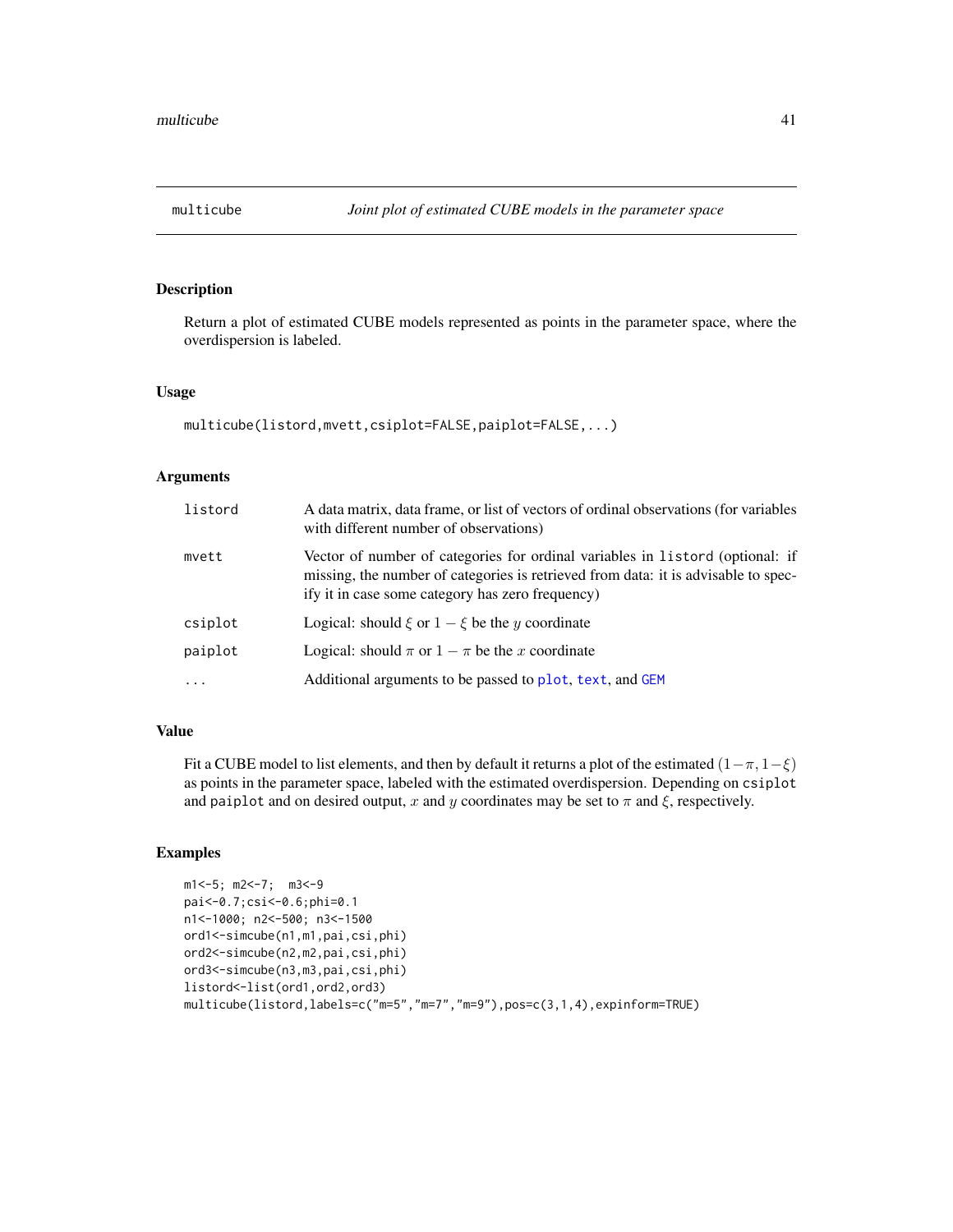<span id="page-41-0"></span>

Plot the log-likelihood function of an IHG model fitted to a given absolute frequency distribution, over the whole support of the preference parameter. It returns also the ML estimate.

# Usage

plotloglikihg(m,freq)

#### Arguments

| m    | Number of ordinal categories                  |
|------|-----------------------------------------------|
| freg | Vector of the absolute frequency distribution |

# See Also

[loglikIHG](#page-36-1)

# Examples

```
m < -7freq<-c(828,275,202,178,143,110,101)
max<-plotloglikihg(m,freq)
```
print.GEM *S3 method: print for class "GEM"*

# Description

S3 method print for objects of class [GEM](#page-18-1).

#### Usage

## S3 method for class 'GEM'  $print(x, \ldots)$ 

# Arguments

| x        | An object of class GEM |
|----------|------------------------|
| $\cdots$ | Other arguments        |

# Value

Brief summary results of the fitting procedure, including parameter estimates, their standard errors and the executed call.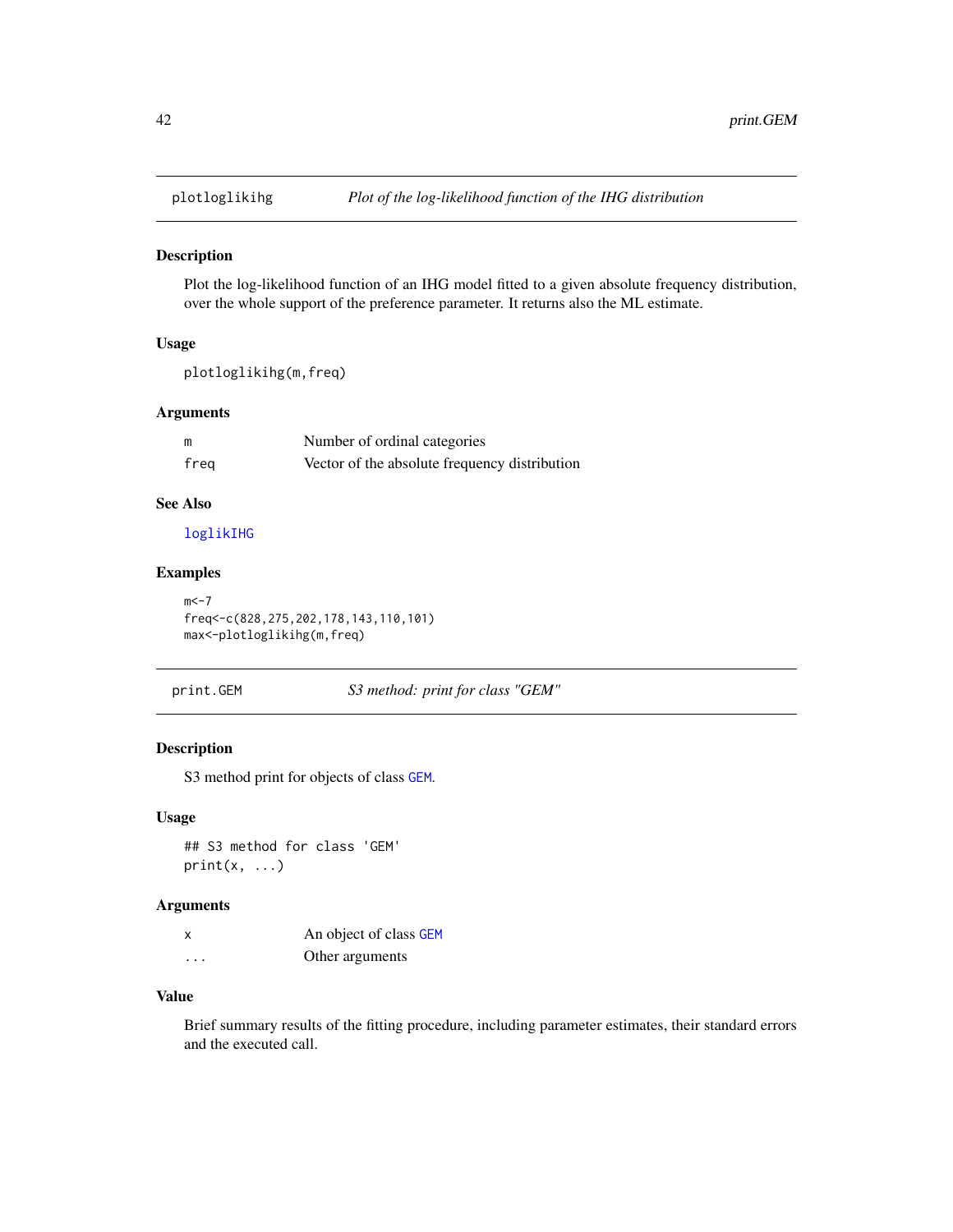<span id="page-42-0"></span>

Return the shifted Binomial probability distribution.

# Usage

probbit(m,csi)

# Arguments

| m   | Number of ordinal categories |
|-----|------------------------------|
| csi | Feeling parameter            |

# Value

The vector of the probability distribution of a shifted Binomial model.

# See Also

[bitcsi](#page-6-1), [probcub00](#page-42-1)

# Examples

```
m < -7csi<-0.7
pr<-probbit(m,csi)
plot(1:m,pr,type="h",main="Shifted Binomial probability distribution",xlab="Categories")
points(1:m,pr,pch=19)
```

| probcub00 |  |
|-----------|--|
|-----------|--|

<span id="page-42-1"></span>probcub00 *Probability distribution of a CUB model without covariates*

#### Description

Compute the probability distribution of a CUB model without covariates.

# Usage

probcub00(m,pai,csi)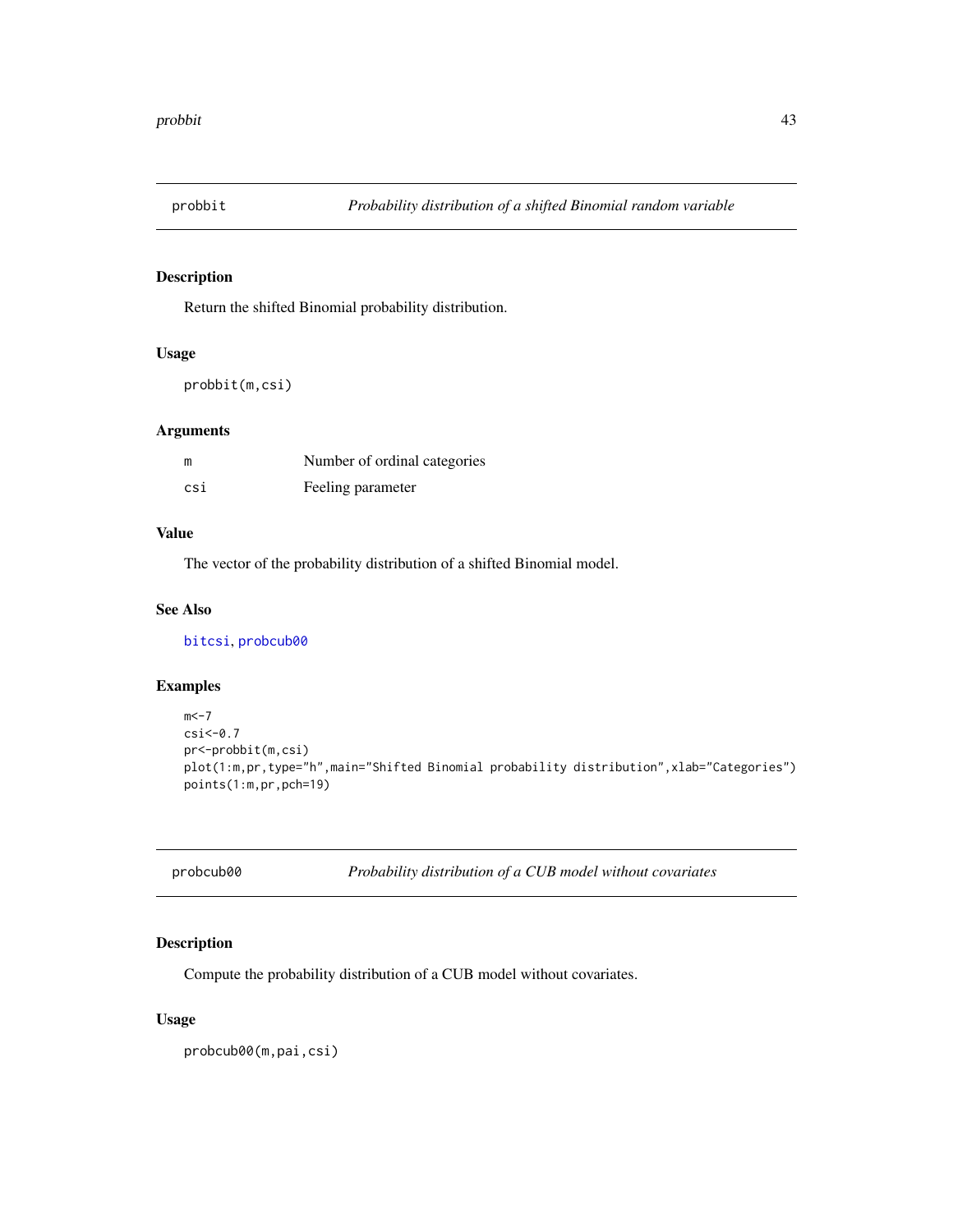<span id="page-43-0"></span>44 probcub0q

# Arguments

| m   | Number of ordinal categories |
|-----|------------------------------|
| pai | Uncertainty parameter        |
| csi | Feeling parameter            |

# Value

The vector of the probability distribution of a CUB model.

#### References

Piccolo D. (2003). On the moments of a mixture of uniform and shifted binomial random variables. *Quaderni di Statistica*, 5, 85–104

# See Also

[bitcsi](#page-6-1), [probcub0q](#page-43-1), [probcubp0](#page-45-1), [probcubpq](#page-47-1)

# Examples

```
m < -9pai<-0.3
csi<-0.8
pr<-probcub00(m,pai,csi)
plot(1:m,pr,type="h",main="CUB probability distribution",xlab="Ordinal categories")
points(1:m,pr,pch=19)
```
<span id="page-43-1"></span>

| probcub0q | Probability distribution of a CUB model with covariates for the feeling |
|-----------|-------------------------------------------------------------------------|
|           | component                                                               |

# Description

Compute the probability distribution of a CUB model with covariates for the feeling component.

#### Usage

```
probcub0q(m,ordinal,W,pai,gama)
```

| m       | Number of ordinal categories                                                 |
|---------|------------------------------------------------------------------------------|
| ordinal | Vector of ordinal responses                                                  |
| W       | Matrix of covariates for explaining the feeling component $NCOL(Y)+1$ to in- |
|         | clude an intercept term in the model (first entry)                           |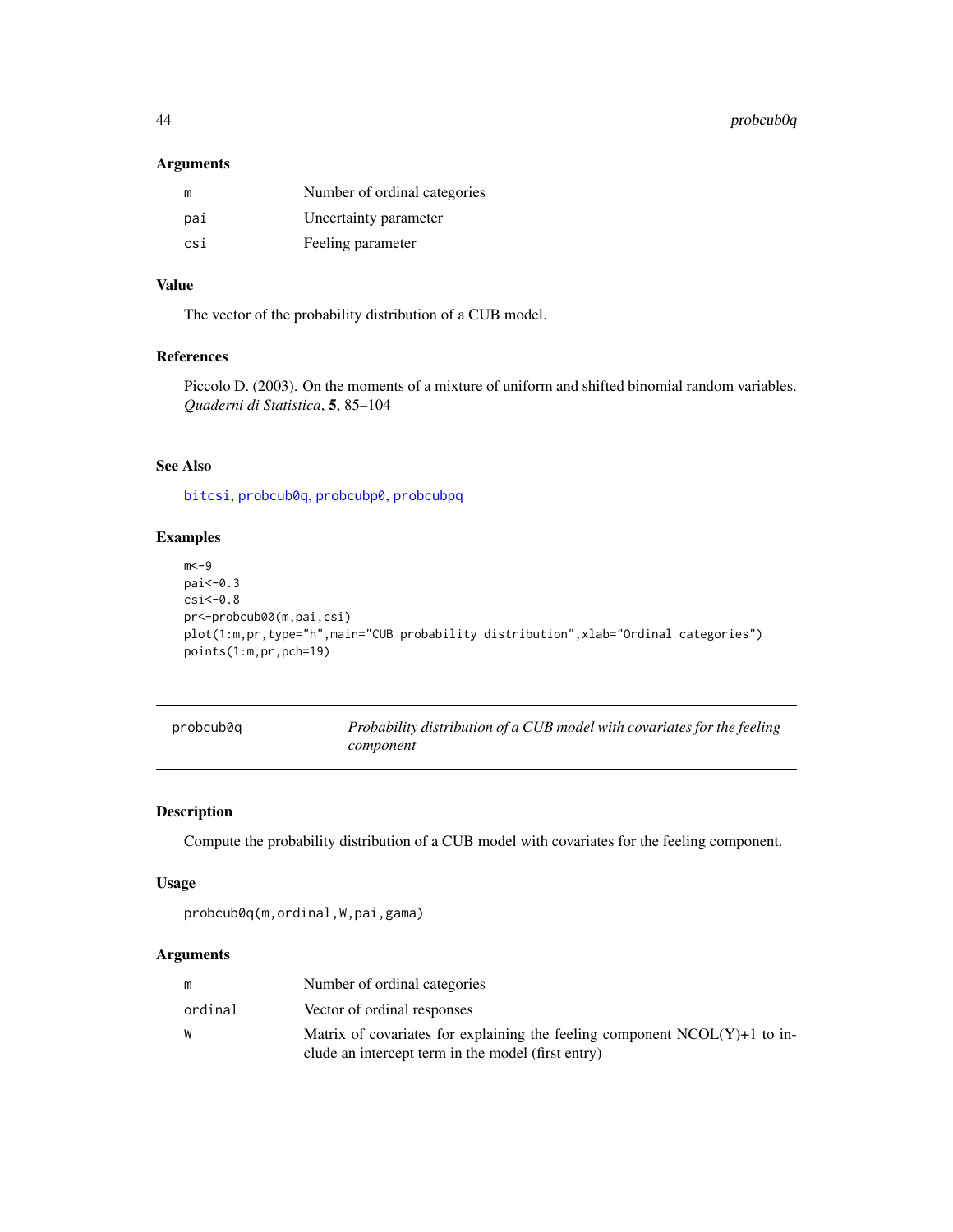#### <span id="page-44-0"></span>probcube 45

| pai  | Uncertainty parameter                                                                                                                        |
|------|----------------------------------------------------------------------------------------------------------------------------------------------|
| gama | Vector of parameters for the feeling component, whose length equals $NCOL(W) + 1$<br>to include an intercept term in the model (first entry) |
|      |                                                                                                                                              |

#### Value

A vector of the same length as ordinal, whose i-th component is the probability of the i-th observation according to a CUB distribution with the corresponding values of the covariates for the feeling component and coefficients specified in gama.

#### References

Piccolo D. (2006). Observed Information Matrix for MUB Models, *Quaderni di Statistica*, 8, 33– 78

Piccolo D. and D'Elia A. (2008). A new approach for modelling consumers' preferences, *Food Quality and Preference*, 18, 247–259

Iannario M. and Piccolo D. (2012). CUB models: Statistical methods and empirical evidence, in: Kenett R. S. and Salini S. (eds.), *Modern Analysis of Customer Surveys: with applications using R*, J. Wiley and Sons, Chichester, 231–258

# See Also

[bitgama](#page-7-1), [probcub00](#page-42-1), [probcubp0](#page-45-1), [probcubpq](#page-47-1)

#### Examples

```
data(relgoods)
m < -10naord<-which(is.na(relgoods$Physician))
nacov<-which(is.na(relgoods$Gender))
na<-union(naord,nacov)
ordinal<-relgoods$Physician[-na]
W<-relgoods$Gender[-na]
pai<-0.44; gama<-c(-0.91,-0.7)
pr<-probcub0q(m,ordinal,W,pai,gama)
```
<span id="page-44-1"></span>probcube *Probability distribution of a CUBE model without covariates*

#### Description

Compute the probability distribution of a CUBE model without covariates.

# Usage

probcube(m,pai,csi,phi)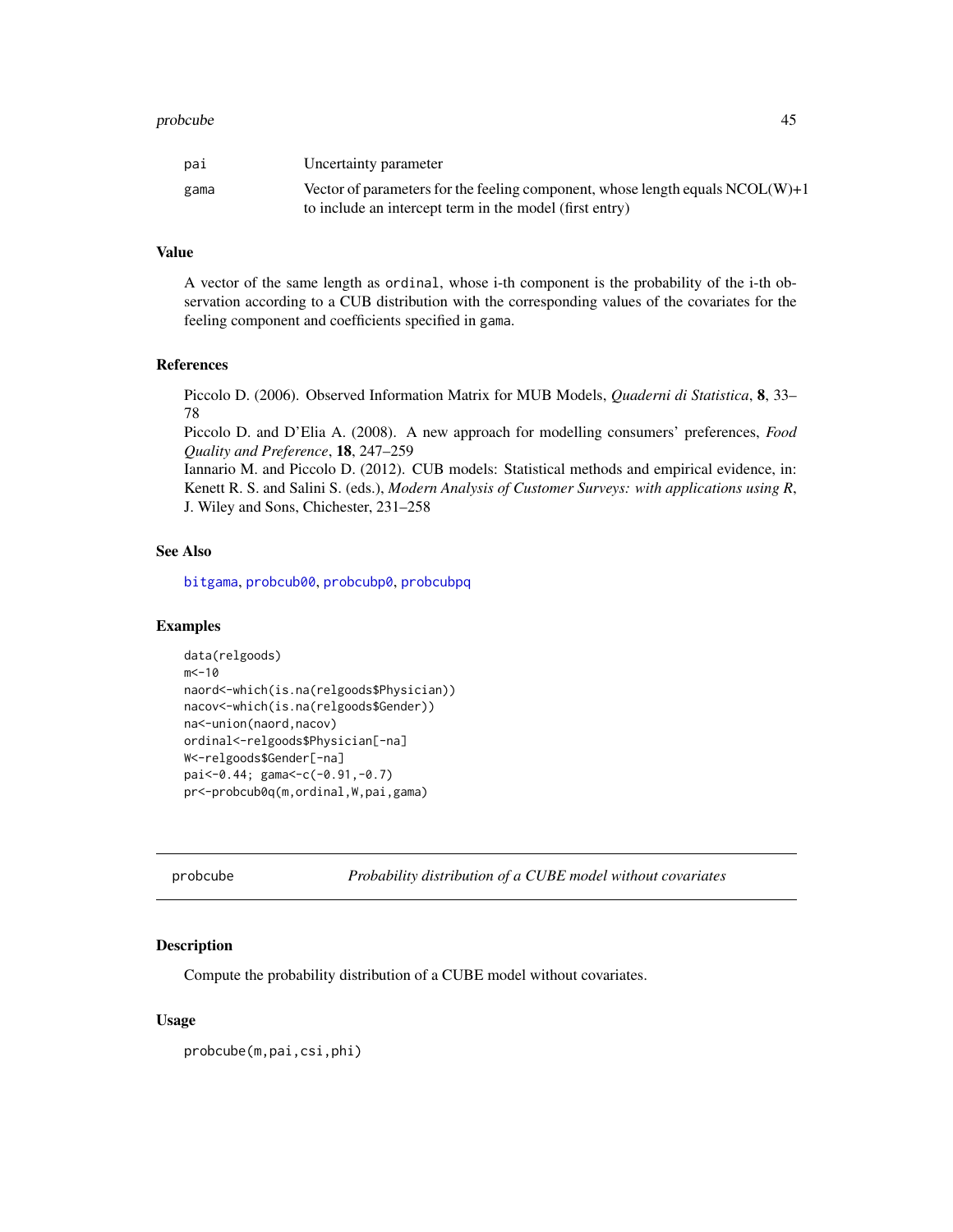<span id="page-45-0"></span>46 probcubp0

#### Arguments

| m   | Number of ordinal categories |
|-----|------------------------------|
| pai | Uncertainty parameter        |
| csi | Feeling parameter            |
| phi | Overdispersion parameter     |

# Value

The vector of the probability distribution of a CUBE model without covariates.

# References

Iannario, M. (2014). Modelling Uncertainty and Overdispersion in Ordinal Data, *Communications in Statistics - Theory and Methods*, 43, 771–786

# See Also

[betar](#page-4-1), [betabinomial](#page-2-1)

# Examples

```
m < -9pai<-0.3
csi<-0.8phi<-0.1
pr<-probcube(m,pai,csi,phi)
plot(1:m,pr,type="h", main="CUBE probability distribution",xlab="Ordinal categories")
points(1:m,pr,pch=19)
```
<span id="page-45-1"></span>

|  |  | probcubp0 |
|--|--|-----------|
|--|--|-----------|

Probability distribution of a CUB model with covariates for the uncer*tainty component*

#### Description

Compute the probability distribution of a CUB model with covariates for the uncertainty component.

# Usage

probcubp0(m,ordinal,Y,bet,csi)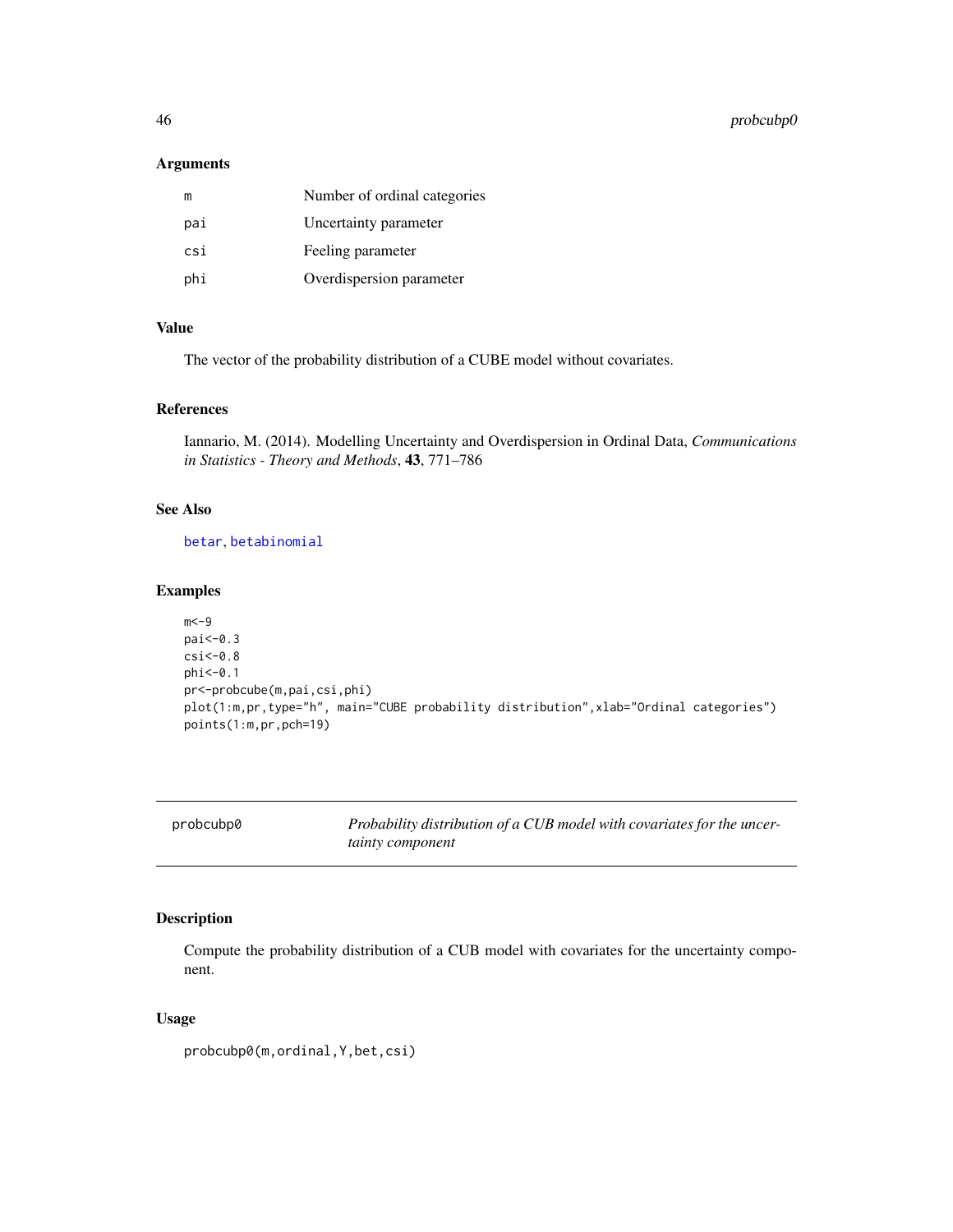# <span id="page-46-0"></span>probcubp0 47

#### **Arguments**

| m       | Number of ordinal categories                                                                                                                     |
|---------|--------------------------------------------------------------------------------------------------------------------------------------------------|
| ordinal | Vector of ordinal responses                                                                                                                      |
| Υ       | Matrix of covariates for explaining the uncertainty component                                                                                    |
| bet     | Vector of parameters for the uncertainty component, whose length equals $NCOL(Y)$<br>+ 1 to include an intercept term in the model (first entry) |
| csi     | Feeling parameter                                                                                                                                |

# Value

A vector of the same length as ordinal, whose i-th component is the probability of the i-th observation according to a CUB model with the corresponding values of the covariates for the uncertainty component and coefficients for the covariates specified in bet.

#### References

Piccolo D. (2006). Observed Information Matrix for MUB Models, *Quaderni di Statistica*, 8, 33– 78

Piccolo D. and D'Elia A. (2008). A new approach for modelling consumers' preferences, *Food Quality and Preference*, 18, 247–259

Iannario M. and Piccolo D. (2012). CUB models: Statistical methods and empirical evidence, in: Kenett R. S. and Salini S. (eds.), *Modern Analysis of Customer Surveys: with applications using R*, J. Wiley and Sons, Chichester, 231–258

# See Also

[bitgama](#page-7-1), [probcub00](#page-42-1), [probcubpq](#page-47-1), [probcub0q](#page-43-1)

```
data(relgoods)
m < -10naord<-which(is.na(relgoods$Physician))
nacov<-which(is.na(relgoods$Gender))
na<-union(naord,nacov)
ordinal<-relgoods$Physician[-na]
Y<-relgoods$Gender[-na]
bet<-c(-0.81,0.93); csi<-0.20
probi<-probcubp0(m,ordinal,Y,bet,csi)
```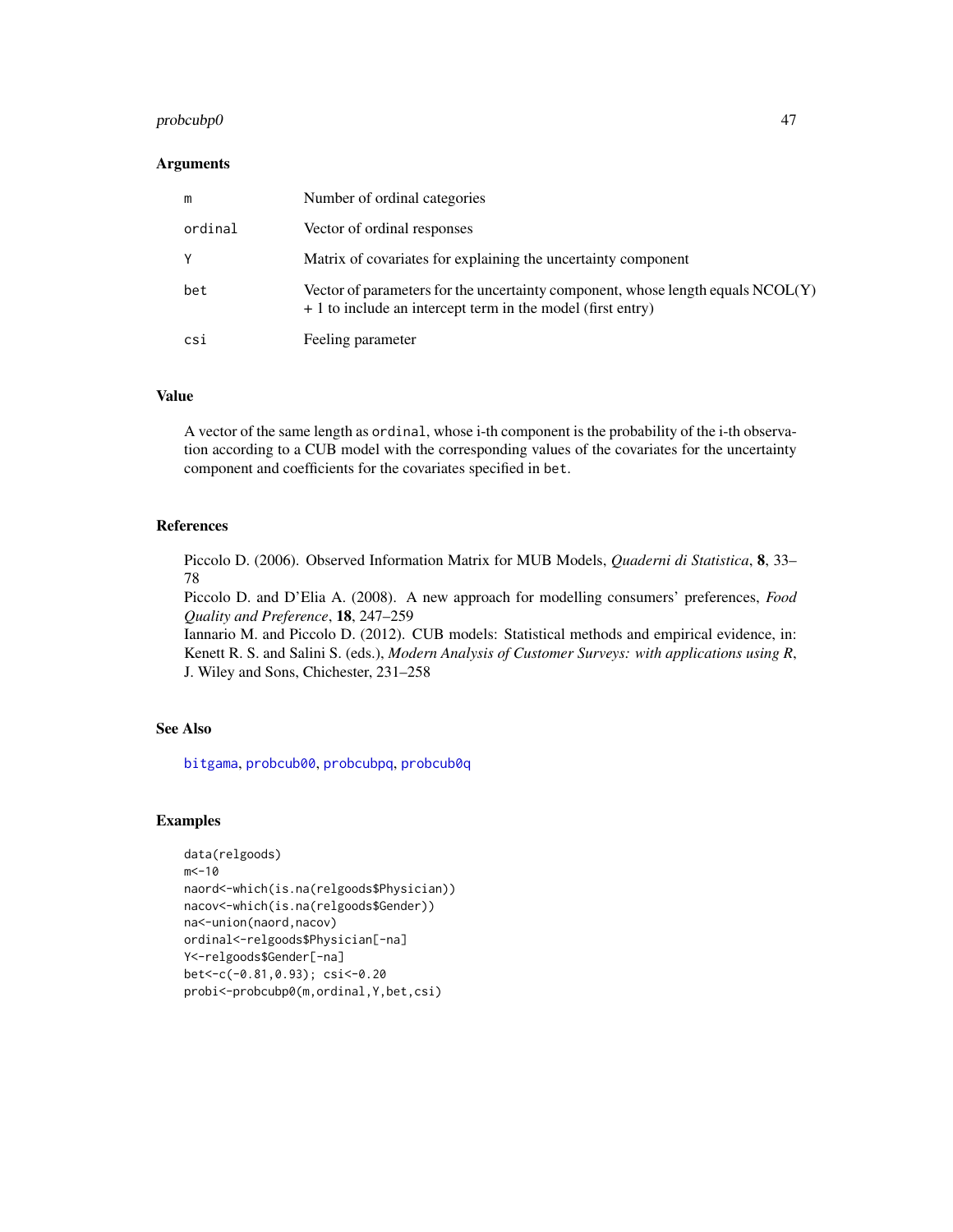<span id="page-47-1"></span><span id="page-47-0"></span>

Compute the probability distribution of a CUB model with covariates for both the feeling and the uncertainty components.

#### Usage

probcubpq(m,ordinal,Y,W,bet,gama)

# Arguments

| m       | Number of ordinal categories                                                                                                                     |
|---------|--------------------------------------------------------------------------------------------------------------------------------------------------|
| ordinal | Vector of ordinal responses                                                                                                                      |
| Υ       | Matrix of covariates for explaining the uncertainty component                                                                                    |
| W       | Matrix of covariates for explaining the feeling component                                                                                        |
| bet     | Vector of parameters for the uncertainty component, whose length equals $NCOL(Y)$<br>+ 1 to include an intercept term in the model (first entry) |
| gama    | Vector of parameters for the feeling component, whose length equals $NCOL(W) + 1$<br>to include an intercept term in the model (first entry)     |

# Value

A vector of the same length as ordinal, whose i-th component is the probability of the i-th rating according to a CUB distribution with given covariates for both uncertainty and feeling, and specified coefficients vectors bet and gama, respectively.

# References

Piccolo D. (2006). Observed Information Matrix for MUB Models, *Quaderni di Statistica*, 8, 33– 78

Piccolo D. and D'Elia A. (2008). A new approach for modelling consumers' preferences, *Food Quality and Preference*, 18, 247–259

Iannario M. and Piccolo D. (2012). CUB models: Statistical methods and empirical evidence, in: Kenett R. S. and Salini S. (eds.), *Modern Analysis of Customer Surveys: with applications using R*, J. Wiley and Sons, Chichester, 231–258

# See Also

[bitgama](#page-7-1), [probcub00](#page-42-1), [probcubp0](#page-45-1), [probcub0q](#page-43-1)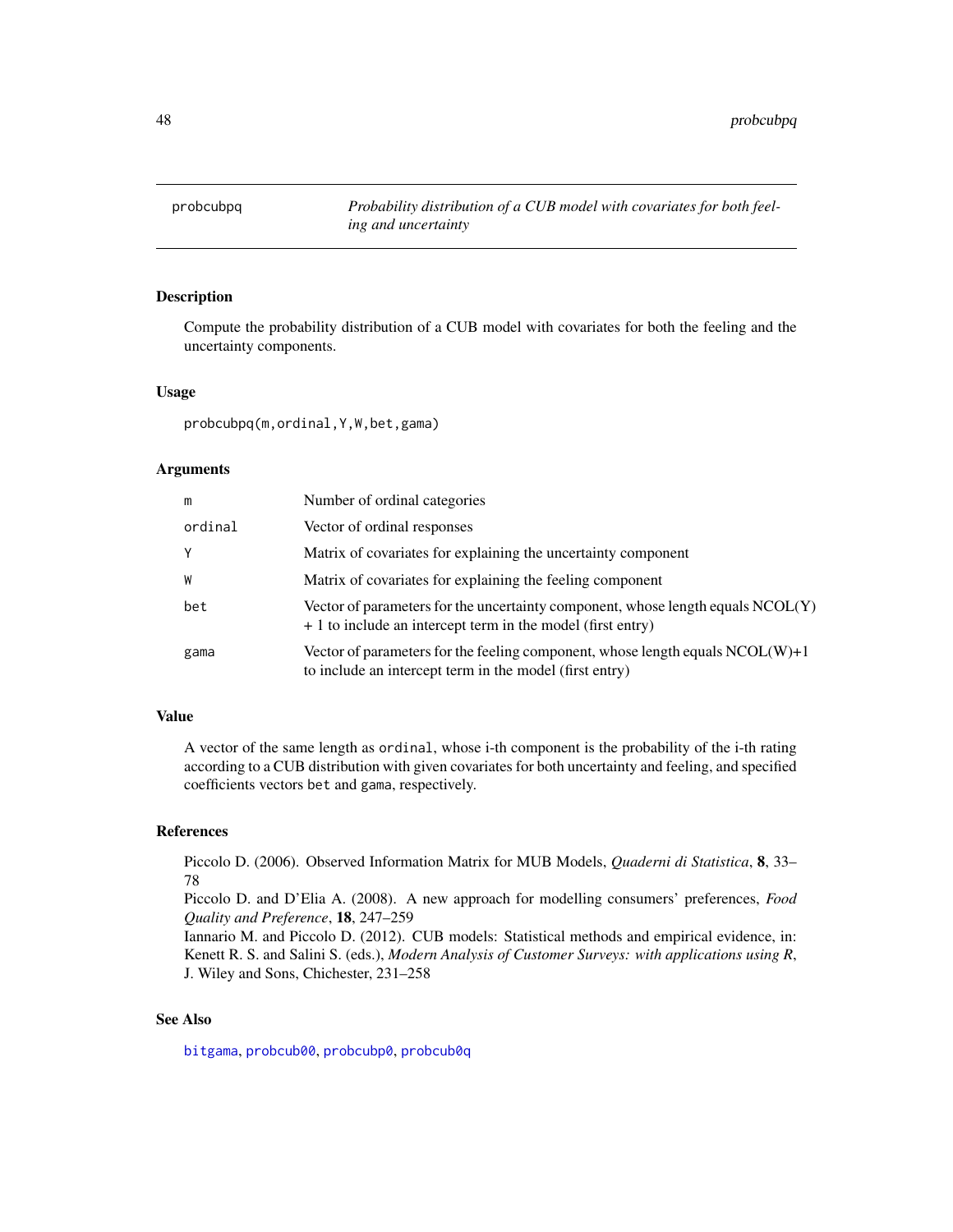# <span id="page-48-0"></span>probcubshe1 49

#### Examples

```
data(relgoods)
m < -10naord<-which(is.na(relgoods$Physician))
nacov<-which(is.na(relgoods$Gender))
na<-union(naord,nacov)
ordinal<-relgoods$Physician[-na]
W<-Y<-relgoods$Gender[-na]
gama<-c(-0.91,-0.7); bet<-c(-0.81,0.93)
probi<-probcubpq(m,ordinal,Y,W,bet,gama)
```
<span id="page-48-1"></span>probcubshe1 *probcubshe1*

# Description

Probability distribution of an extended CUB model with a shelter effect.

# Usage

probcubshe1(m,pai1,pai2,csi,shelter)

#### **Arguments**

| m       | Number of ordinal categories                                                           |
|---------|----------------------------------------------------------------------------------------|
| pai1    | Mixing coefficient for the shifted Binomial component of the mixture distribu-<br>tion |
| pai2    | Mixing coefficient for the discrete Uniform component of the mixture distribu-<br>tion |
| csi     | Feeling parameter                                                                      |
| shelter | Category corresponding to the shelter choice                                           |

#### Details

An extended CUB model is a mixture of three components: a shifted Binomial distribution with probability of success  $\xi$ , a discrete uniform distribution with support  $\{1, ..., m\}$ , and a degenerate distribution with unit mass at the shelter category (shelter).

#### Value

The vector of the probability distribution of an extended CUB model with a shelter effect at the shelter category

# References

Iannario M. (2012). Modelling *shelter* choices in a class of mixture models for ordinal responses, *Statistical Methods and Applications*, 21, 1–22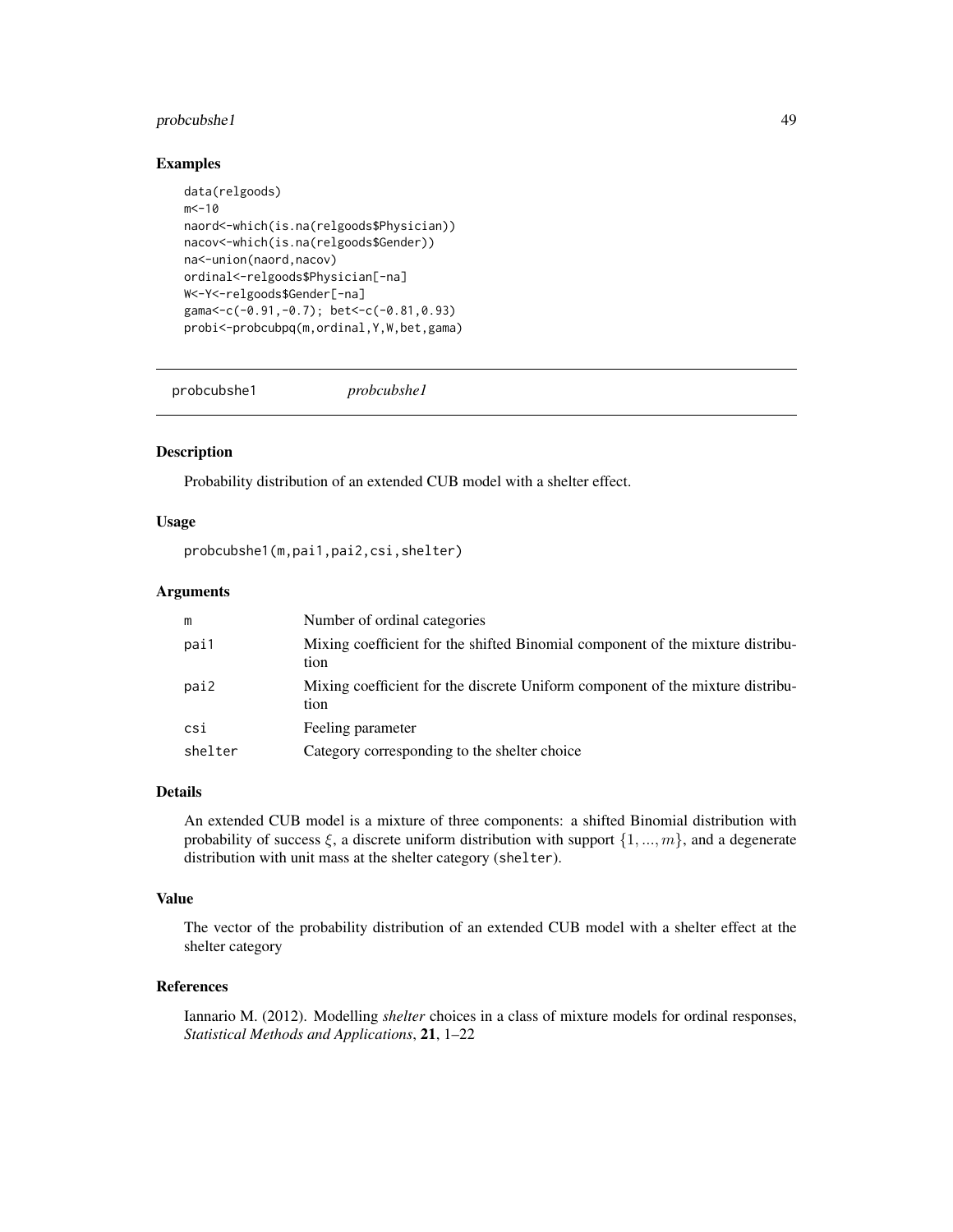# See Also

[probcubshe2](#page-49-1), [probcubshe3](#page-50-1)

# Examples

```
m < -8pai1<-0.5
pai2<-0.3
csi<-\theta.4shelter<-6
pr<-probcubshe1(m,pai1,pai2,csi,shelter)
plot(1:m,pr,type="h",main="Extended CUB probability distribution with shelter effect",
xlab="Ordinal categories")
points(1:m,pr,pch=19)
```
<span id="page-49-1"></span>probcubshe2 *probcubshe2*

#### Description

Probability distribution of a CUB model with explicit shelter effect

#### Usage

```
probcubshe2(m,pai,csi,delta,shelter)
```
#### Arguments

| m       | Number of ordinal categories                 |
|---------|----------------------------------------------|
| pai     | Uncertainty parameter                        |
| csi     | Feeling parameter                            |
| delta   | Shelter parameter                            |
| shelter | Category corresponding to the shelter choice |

# Details

A CUB model with explicit shelter effect is a mixture of two components: a CUB distribution with uncertainty parameter  $\pi$  and feeling parameter  $\xi$ , and a degenerate distribution with unit mass at the shelter category (shelter) with mixing coefficient specified by  $\delta$ .

# Value

The vector of the probability distribution of a CUB model with explicit shelter effect.

<span id="page-49-0"></span>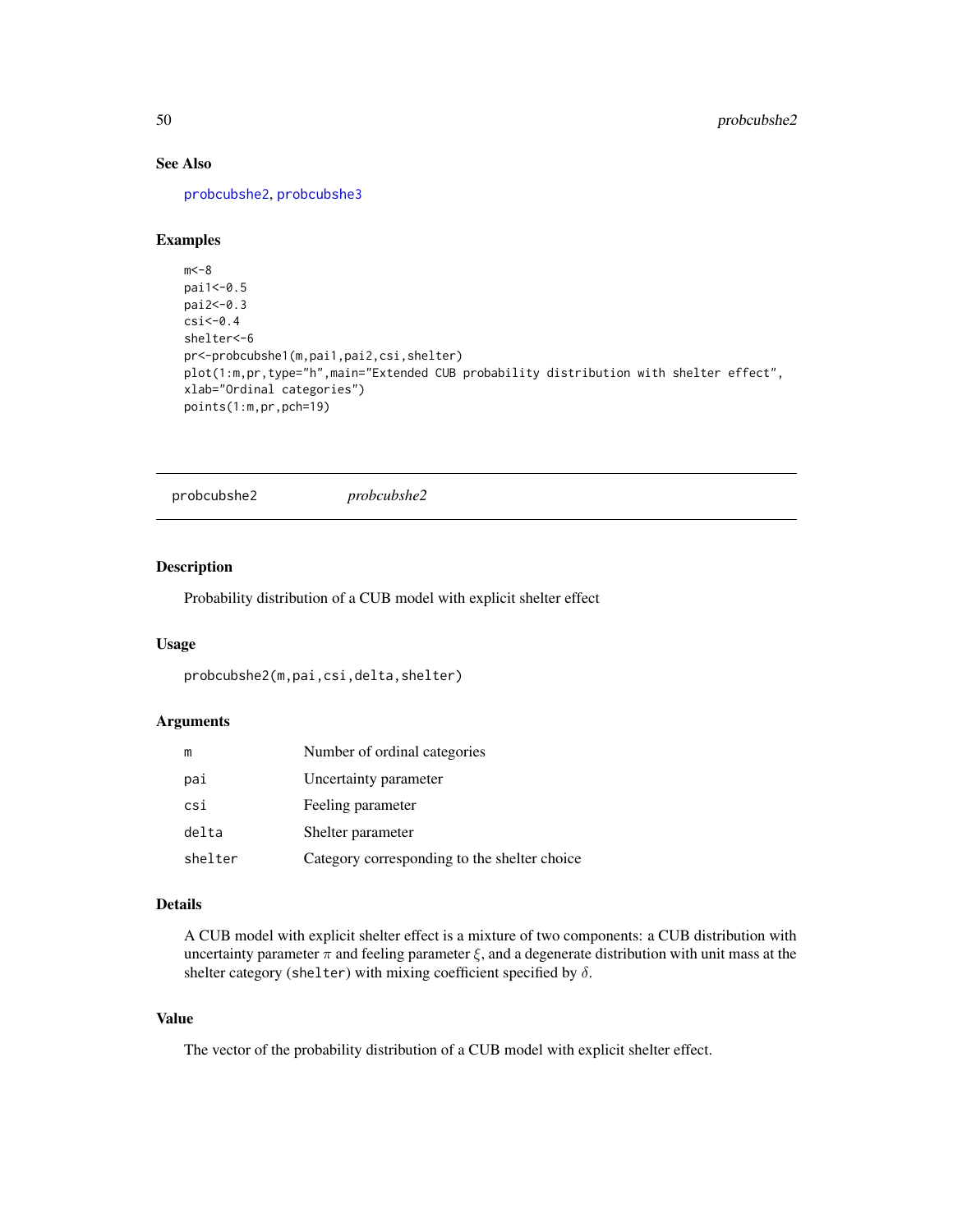# <span id="page-50-0"></span>probcubshe3 51

# References

Iannario M. (2012). Modelling *shelter* choices in a class of mixture models for ordinal responses, *Statistical Methods and Applications*, 21, 1–22

# See Also

[probcubshe1](#page-48-1), [probcubshe3](#page-50-1)

# Examples

```
m < -8pai1<-0.5
pai2<-0.3
csi<-\theta.4shelter<-6
delta<-1-pai1-pai2
pai<-pai1/(1-delta)
pr2<-probcubshe2(m,pai,csi,delta,shelter)
plot(1:m,pr2,type="h", main="CUB probability distribution with
explicit shelter effect", xlab="Ordinal categories")
points(1:m,pr2,pch=19)
```
<span id="page-50-1"></span>

| probcubshe3 | <i>probcubshe3</i> |
|-------------|--------------------|
|-------------|--------------------|

# Description

Probability distribution of a CUB model with explicit shelter effect: satisficing interpretation

#### Usage

```
probcubshe3(m,lambda,eta,csi,shelter)
```

| m       | Number of ordinal categories                                                              |
|---------|-------------------------------------------------------------------------------------------|
| lambda  | Mixing coefficient for the shifted Binomial component                                     |
| eta     | Mixing coefficient for the mixture of the uncertainty component and the shelter<br>effect |
| csi     | Feeling parameter                                                                         |
| shelter | Category corresponding to the shelter choice                                              |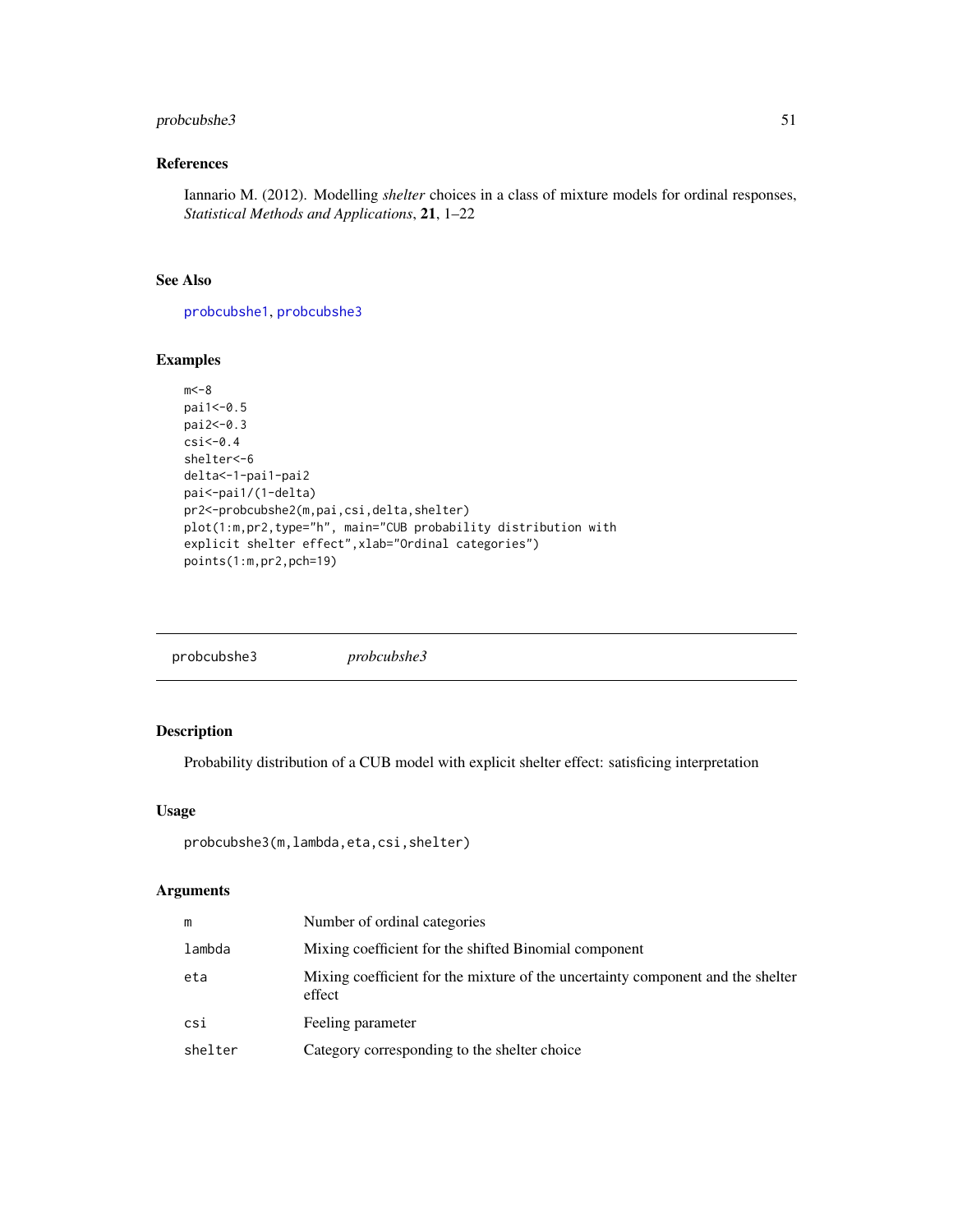# Details

The "satisficing interpretation" provides a parametrization for CUB models with explicit shelter effect as a mixture of two components: a shifted Binomial distribution with feeling parameter  $\xi$ (meditated choice), and a mixture of a degenerate distribution with unit mass at the shelter category (shelter) and a discrete uniform distribution over  $m$  categories, with mixing coefficient specified by  $\eta$  (lazy selection of a category).

# Value

The vector of the probability distribution of a CUB model with shelter effect.

# References

Iannario M. (2012). Modelling *shelter* choices in a class of mixture models for ordinal responses, *Statistical Methods and Applications*, 21, 1–22

# See Also

[probcubshe1](#page-48-1), [probcubshe2](#page-49-1)

#### Examples

```
m < -8pai1<-0.5
pai2<-0.3
csi<-0.4shelter<-6
lambda<-pai1
eta<-1-pai2/(1-pai1)
pr3<-probcubshe3(m,lambda,eta,csi,shelter)
plot(1:m,pr3,type="h",main="CUB probability distribution with explicit
shelter effect",xlab="Ordinal categories")
points(1:m,pr3,pch=19)
```
<span id="page-51-1"></span>probcush *Probability distribution of a CUSH model*

#### Description

Compute the probability distribution of a CUSH model without covariates, that is a mixture of a degenerate random variable with mass at the shelter category and the Uniform distribution.

#### Usage

```
probcush(m,delta,shelter)
```
<span id="page-51-0"></span>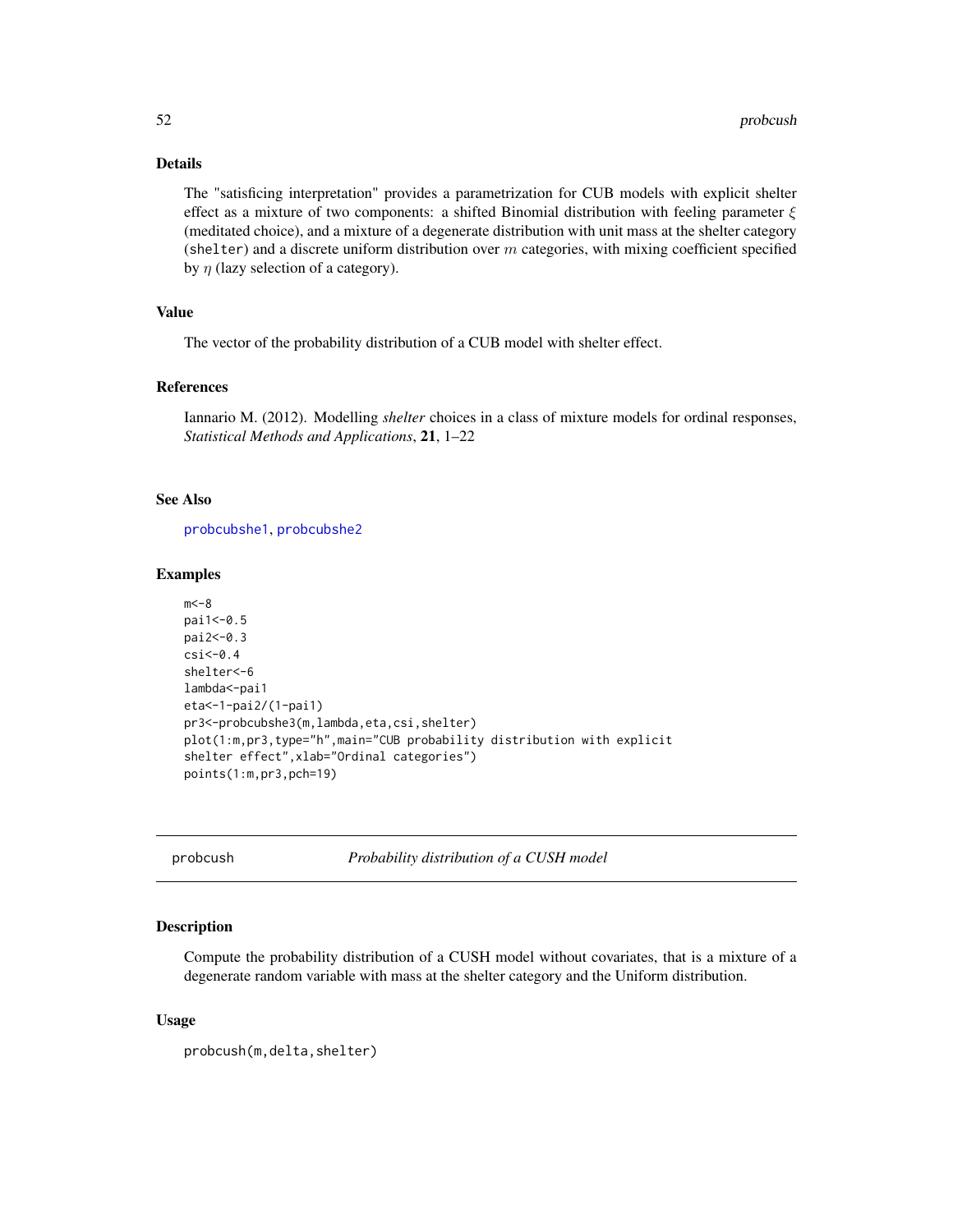# <span id="page-52-0"></span>probgecub 53

#### Arguments

| m       | Number of ordinal categories                 |
|---------|----------------------------------------------|
| delta   | Shelter parameter                            |
| shelter | Category corresponding to the shelter choice |

# Value

The vector of the probability distribution of a CUSH model without covariates.

# References

Capecchi S. and Piccolo D. (2017). Dealing with heterogeneity in ordinal responses, *Quality and Quantity*, 51(5), 2375–2393

Capecchi S. and Iannario M. (2016). Gini heterogeneity index for detecting uncertainty in ordinal data surveys, *Metron*, 74(2), 223–232

#### Examples

```
m < -10shelter<-1
delta<-0.4
pr<-probcush(m,delta,shelter)
plot(1:m,pr,type="h",xlab="Number of categories")
points(1:m,pr,pch=19)
```
probgecub *Probability distribution of a GeCUB model*

# Description

Compute the probability distribution of a GeCUB model, that is a CUB model with shelter effect with covariates specified for all component.

# Usage

```
probgecub(ordinal,Y,W,X,bet,gama,omega,shelter)
```

| ordinal | Vector of ordinal responses                                                                                                                      |
|---------|--------------------------------------------------------------------------------------------------------------------------------------------------|
| Υ       | Matrix of covariates for explaining the uncertainty component                                                                                    |
| W       | Matrix of covariates for explaining the feeling component                                                                                        |
| X.      | Matrix of covariates for explaining the shelter effect                                                                                           |
| bet     | Vector of parameters for the uncertainty component, whose length equals $NCOL(Y) + 1$<br>to include an intercept term in the model (first entry) |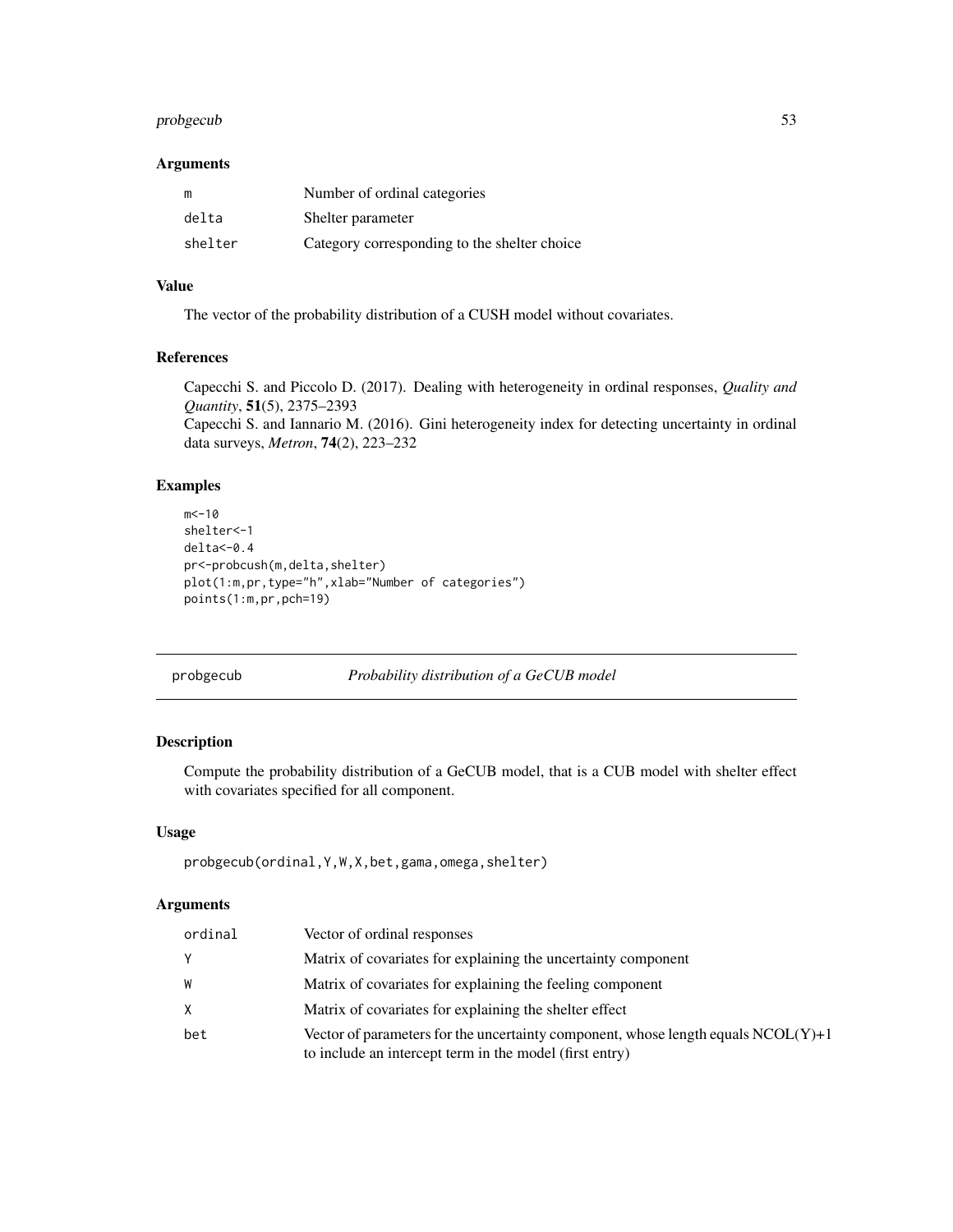<span id="page-53-0"></span>54 probihg

| gama    | Vector of parameters for the feeling component, whose length equals $NCOL(W) + 1$<br>to include an intercept term in the model (first entry) |
|---------|----------------------------------------------------------------------------------------------------------------------------------------------|
| omega   | Vector of parameters for the shelter effect, whose length equals $NCOL(X) + 1$ to<br>include an intercept term in the model (first entry)    |
| shelter | Category corresponding to the shelter choice                                                                                                 |

# Value

A vector of the same length as ordinal, whose i-th component is the probability of the i-th observation according to a GeCUB model with the corresponding values of the covariates for all the components and coefficients specified in bet, gama, omega.

# References

Iannario M. and Piccolo D. (2016b). A generalized framework for modelling ordinal data. *Statistical Methods and Applications*, 25, 163–189.

<span id="page-53-1"></span>probihg *Probability distribution of an IHG model*

# Description

Compute the probability distribution of an IHG model (Inverse Hypergeometric) without covariates.

# Usage

```
probihg(m,theta)
```
# Arguments

| m     | Number of ordinal categories |
|-------|------------------------------|
| theta | Preference parameter         |

# Value

The vector of the probability distribution of an IHG model.

# References

D'Elia A. (2003). Modelling ranks using the inverse hypergeometric distribution, *Statistical Modelling: an International Journal*, 3, 65–78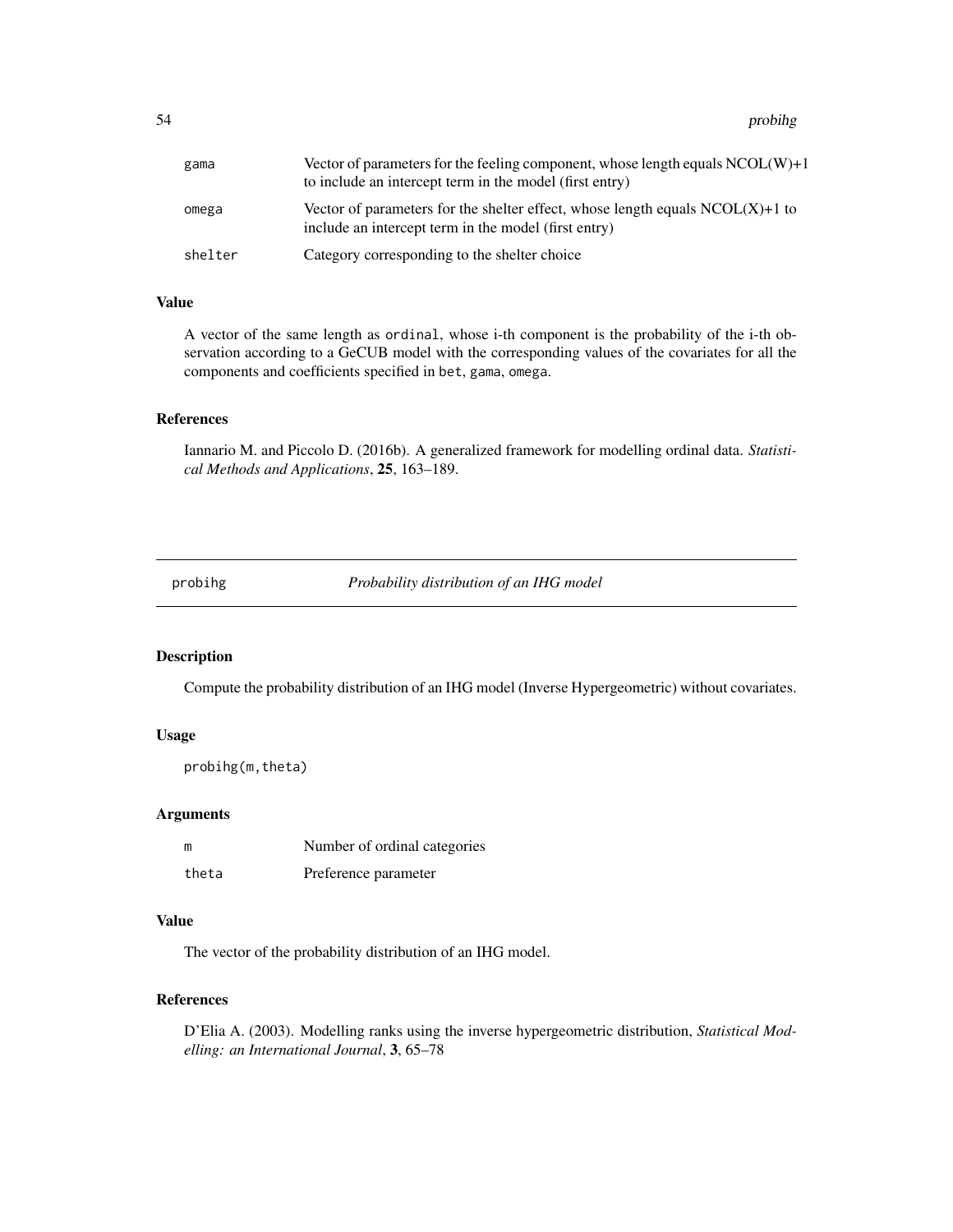# <span id="page-54-0"></span>probihgcovn 55

# Examples

```
m < -10theta<-0.30
pr<-probihg(m,theta)
plot(1:m,pr,type="h",xlab="Ordinal categories")
points(1:m,pr,pch=19)
```
probihgcovn *Probability distribution of an IHG model with covariates*

#### Description

Given a vector of  $n$  ratings over  $m$  categories, it returns a vector of length  $n$  whose i-th element is the probability of observing the i-th rating for the corresponding IHG model with parameter  $\theta_i$ , obtained via logistic link with covariates and coefficients.

# Usage

probihgcovn(m,ordinal,U,nu)

# Arguments

| m       | Number of ordinal categories                                                                                                          |
|---------|---------------------------------------------------------------------------------------------------------------------------------------|
| ordinal | Vector of ordinal responses                                                                                                           |
| U       | Matrix of selected covariates for explaining the preference parameter                                                                 |
| nu      | Vector of coefficients for covariates, whose length equals $NCOL(U) + 1$ to in-<br>clude an intercept term in the model (first entry) |

# Details

The matrix  $U$  is expanded with a vector with entries equal to 1 in the first column to include an intercept term in the model.

# See Also

[probihg](#page-53-1)

```
n<-100
m < -7theta<-0.30
ordinal<-simihg(n,m,theta)
U<-sample(c(0,1),n,replace=TRUE)
nu<-c(0.12,-0.5)
pr<-probihgcovn(m,ordinal,U,nu)
```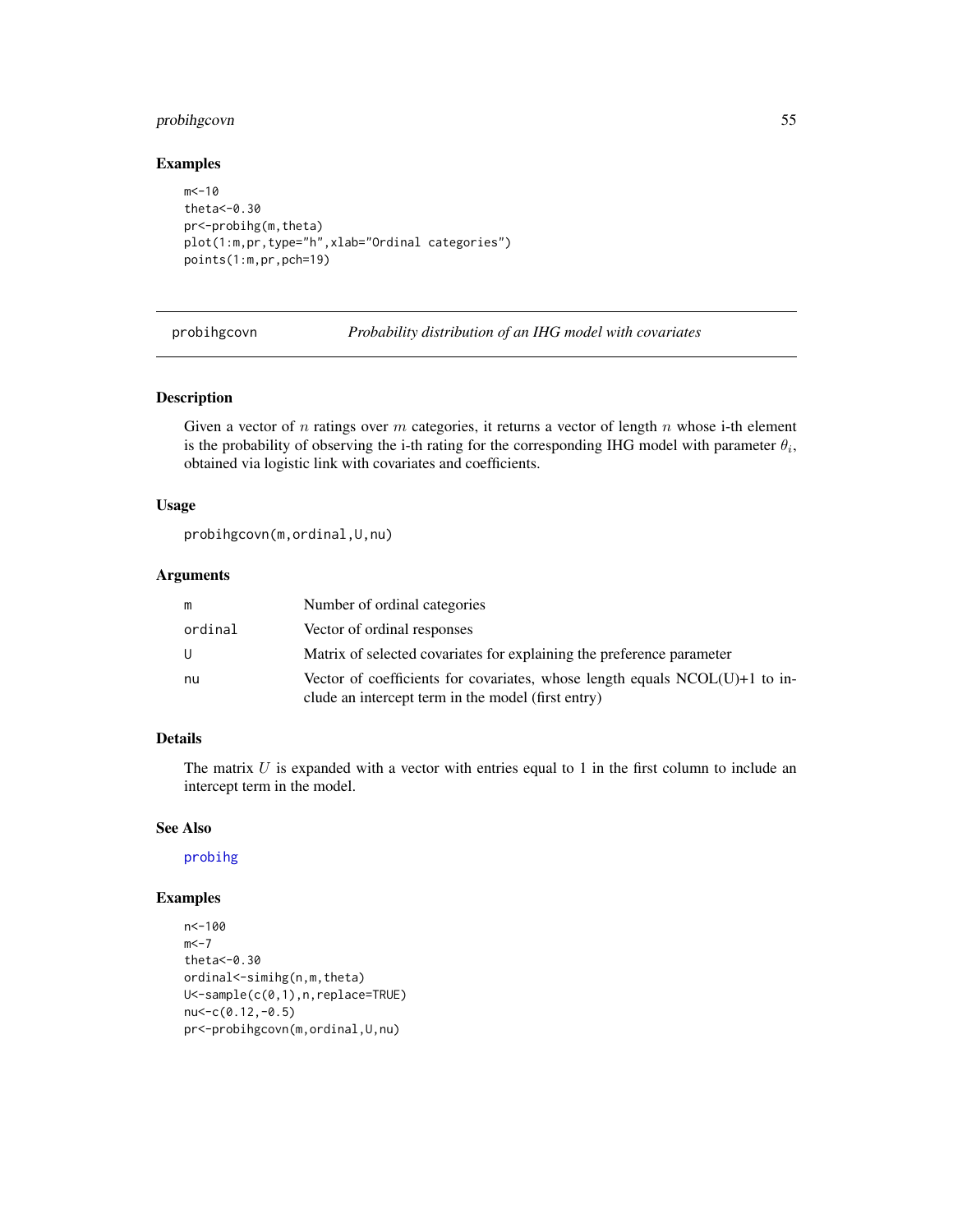<span id="page-55-0"></span>Dataset consists of the results of a survey aimed at measuring the evaluation of people living in the metropolitan area of Naples, Italy, with respect to of relational goods and leisure time collected in December 2014. Every participant was asked to assess on a 10 point ordinal scale his/her personal score for several relational goods (for instance, time dedicated to friends and family) and to leisure time. In addition, the survey asked respondents to self-evaluate their level of happiness by marking a sign along a horizontal line of 110 millimeters according to their feeling, with the left-most extremity standing for "extremely unhappy", and the right-most extremity corresponding to the status "extremely happy".

#### Usage

data(relgoods)

#### Format

The description of subjects' covariates is the following:

ID An identification number

Gender A factor with levels:  $0 = \text{man}$ ,  $1 = \text{woman}$ 

BirthMonth A variable indicating the month of birth of the respondent

BirthYear A variable indicating the year of birth of the respondent

Family A factor variable indicating the number of members of the family

- Year. 12 A factor with levels:  $1 =$  if there is any child aged less than 12 in the family,  $0 =$  otherwise
- EducationDegree A factor with levels:  $1 =$  compulsory school,  $2 =$  high school diploma,  $3 =$ Graduated-Bachelor degree, 4 = Graduated-Master degree, 5 = Post graduated
- MaritalStatus A factor with levels: 1 = Unmarried, 2 = Married/Cohabitee, 3 = Separated/Divorced,  $4 =$  Widower
- Residence A factor with levels:  $1 = City$  of Naples,  $2 = District$  of Naples,  $3 = Others$  Campania,  $4 =$  Others Italia,  $5 =$  Foreign countries
- Glasses A factor with levels:  $1 =$  wearing glasses or contact lenses,  $0 =$  otherwise
- RightHand A factor with levels:  $1 =$  right-handed,  $0 =$  left-handed
- Smoking A factor with levels:  $1 =$  smoker,  $0 =$  not smoker
- WalkAlone A factor with levels:  $1 =$  usually walking alone,  $0 =$  usually walking in company
- job A factor with levels:  $1 = Not working$ ,  $2 = Retired$ ,  $3 = occasionally$ ,  $4 = fixed-term job$ ,  $5 =$ permanent job
- PlaySport A factor with levels:  $1 = Not$  playing any sport,  $2 = Yes$ , individual sport,  $3 = Yes$ , team sport
- Pets A factor with levels:  $1 =$  owning a pet,  $0 =$  not owning any pet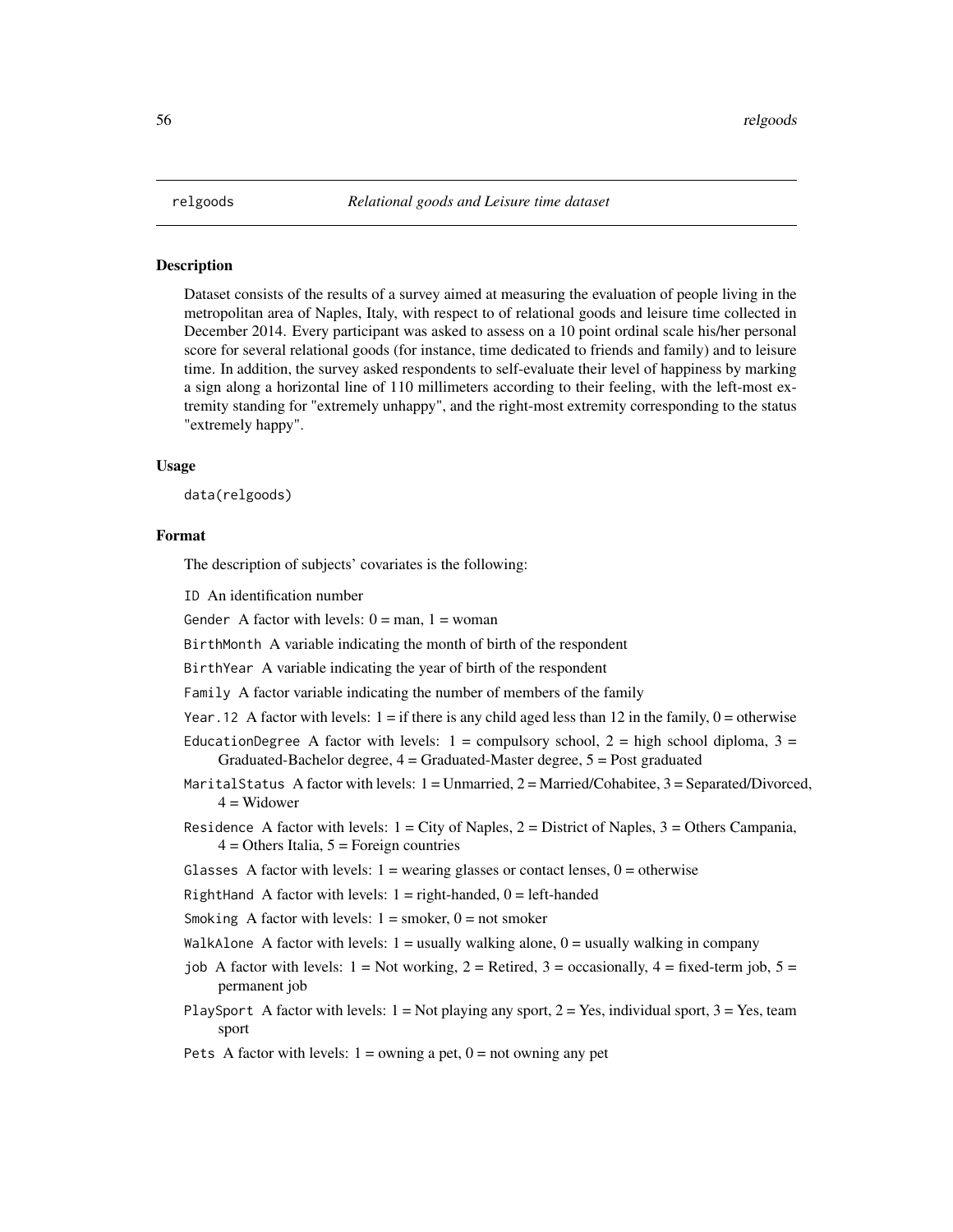#### relgoods 57 seconds to the contract of the contract of the contract of the contract of the contract of the contract of the contract of the contract of the contract of the contract of the contract of the contract of the con

1) Respondents were asked to evaluate the following items on a 10 point Likert scale, ranging from  $1 =$  "never, at all" to  $10 =$  "always, a lot":

WalkOut How often the respondent goes out for a walk

Parents How often respondent talks at least to one of his/her parents

MeetRelatives How often respondent meets his/her relatives

Association Frequency of involvement in volunteering or different kinds of associations/parties, etc

RelFriends Quality of respondent's relationships with friends

RelNeighbours Quality of the relationships with neighbors

NeedHelp Easiness in asking help whenever in need

Environment Level of comfort with the surrounding environment

Safety Level of safety in the streets

EndofMonth Family making ends meet

MeetFriend Number of times the respondent met his/her friends during the month preceding the interview

Physician Importance of the kindness/simpathy in the selection of respondent's physician

Happiness Each respondent was asked to mark a sign on a 110mm horizontal line according to his/her feeling of happiness (left endpoint corresponding to completely unhappy, right-most endpoint corresponding to extremely happy

2) The same respondents were asked to score the activities for leisure time listed below, according to their involvement/degree of amusement, on a 10 point Likert scale ranging from 1 = "At all, nothing, never" to 10 = "Totally, extremely important, always":

Videogames Reading Cinema Drawing Shopping Writing Bicycle Tv StayWFriend Spending time with friends Groups Taking part to associations, meetings, etc. Walking HandWork Hobby, gardening, sewing, etc. Internet Sport SocialNetwork Gym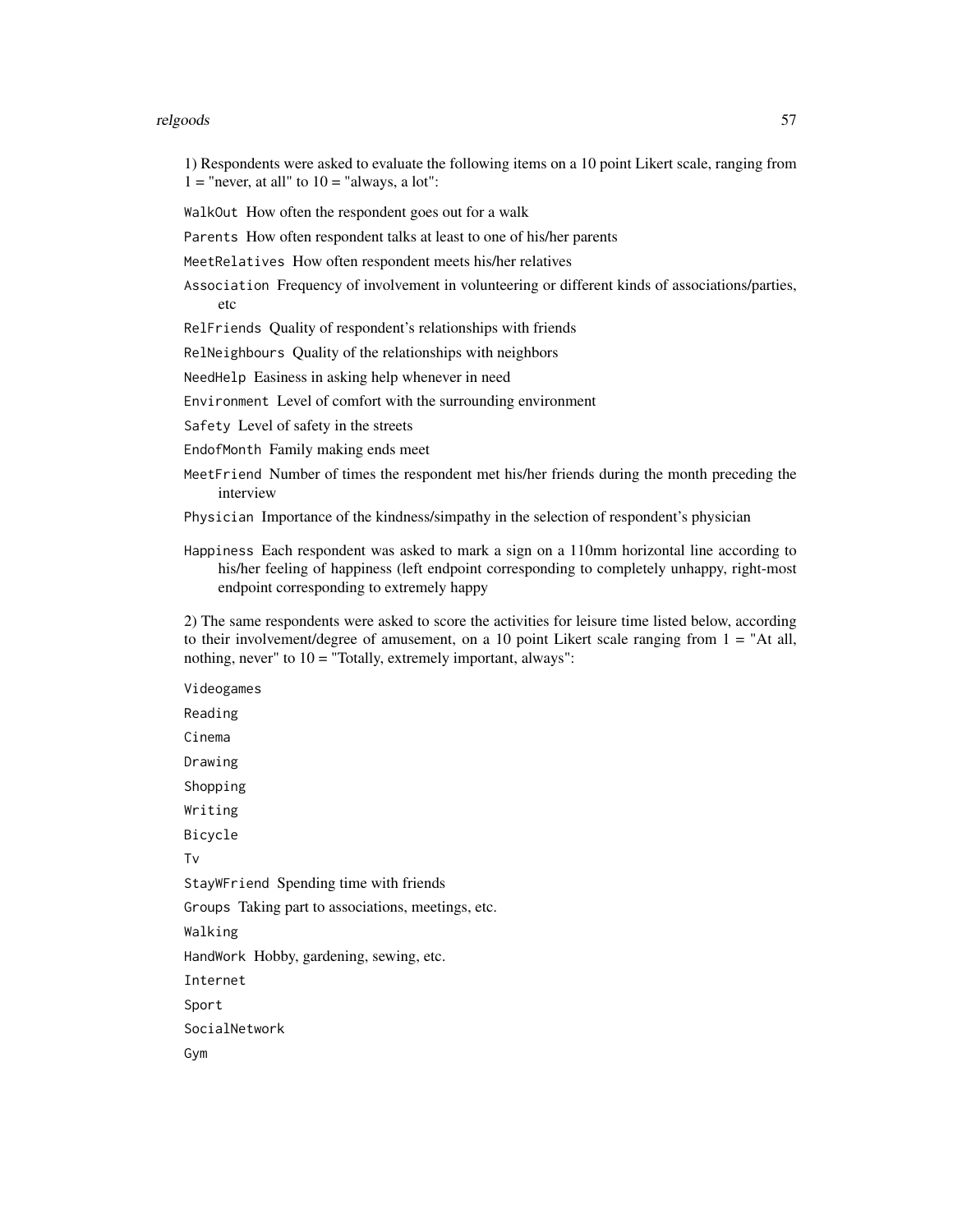#### 58 simcub simcub simulation of the state of the state of the state of the state of the state of the state of the state of the state of the state of the state of the state of the state of the state of the state of the state

Quiz Crosswords, sudoku, etc. MusicInstr Playing a musical instrument GoAroundCar Hanging out by car Dog Walking out the dog GoOutEat Go to restaurants/pubs

# Details

Period of data collection: December 2014 Mode of collection: questionnaire Number of observations: 2459 Number of subjects' covariates: 16 Number of analyzed items: 34 Warning: with a limited number of missing values

#### Source

<http://www.labstat.it/home/wp-content/uploads/2015/09/relgoods.txt>

simcub *Simulation routine for CUB models*

# Description

Generate  $n$  pseudo-random observations following the given CUB distribution.

# Usage

simcub(n,m,pai,csi)

# Arguments

|     | Number of simulated observations |
|-----|----------------------------------|
| m   | Number of ordinal categories     |
| pai | Uncertainty parameter            |
| csi | Feeling parameter                |

# See Also

[probcub00](#page-42-1)

<span id="page-57-0"></span>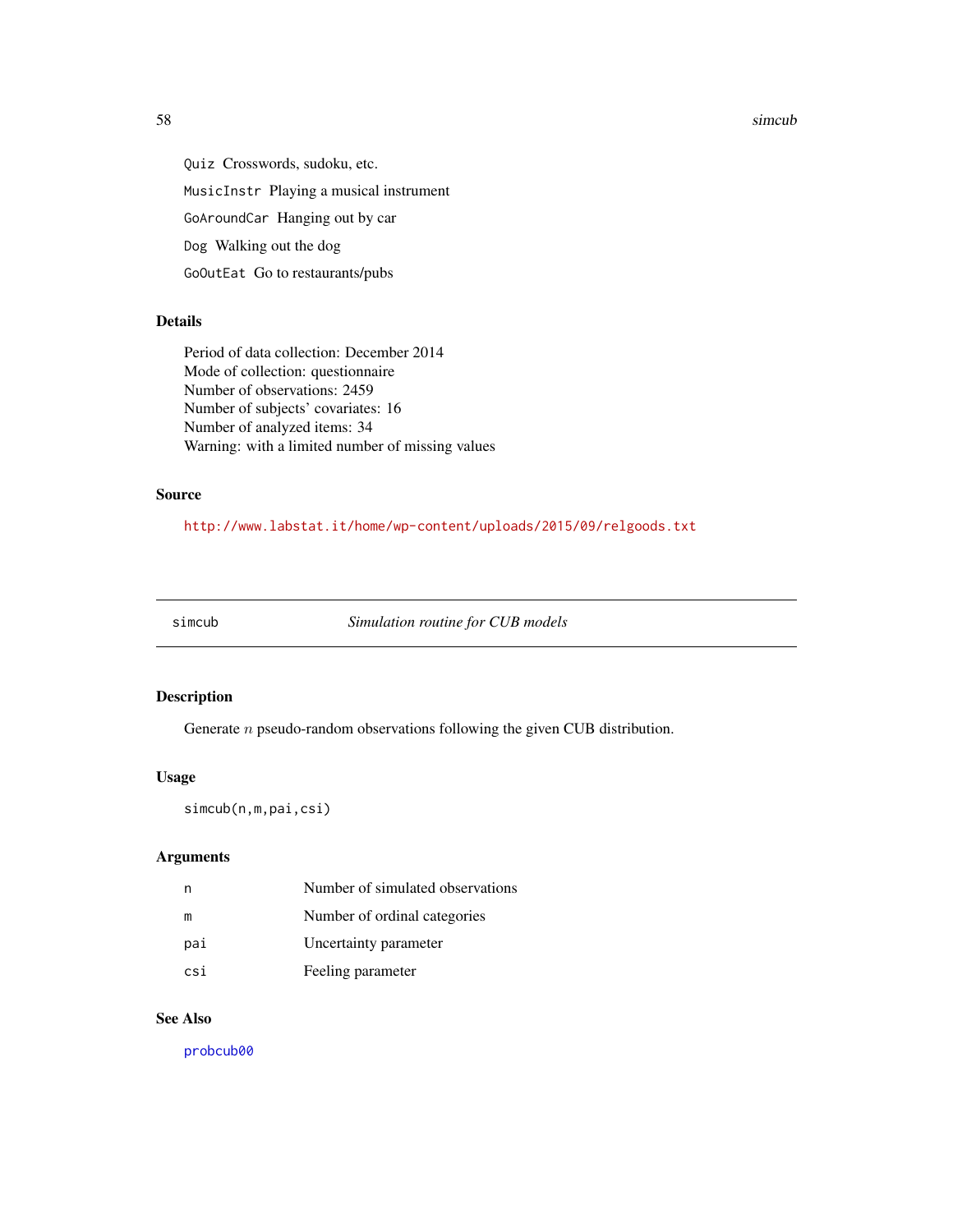#### <span id="page-58-0"></span>simcube 59

# Examples

```
n<-300
m < -9pai<-0.4
csi<-0.7
simulation<-simcub(n,m,pai,csi)
plot(table(simulation),xlab="Ordinal categories",ylab="Frequencies")
```
# simcube *Simulation routine for CUBE models*

# Description

Generate  $n$  pseudo-random observations following the given CUBE distribution.

# Usage

simcube(n,m,pai,csi,phi)

# Arguments

|     | Number of simulated observations |
|-----|----------------------------------|
| m   | Number of ordinal categories     |
| pai | Uncertainty parameter            |
| csi | Feeling parameter                |
| phi | Overdispersion parameter         |

# See Also

[probcube](#page-44-1)

```
n<-300
m < -9pai<-0.7
csi<-0.4phi<-0.1
simulation<-simcube(n,m,pai,csi,phi)
plot(table(simulation),xlab="Ordinal categories",ylab="Frequencies")
```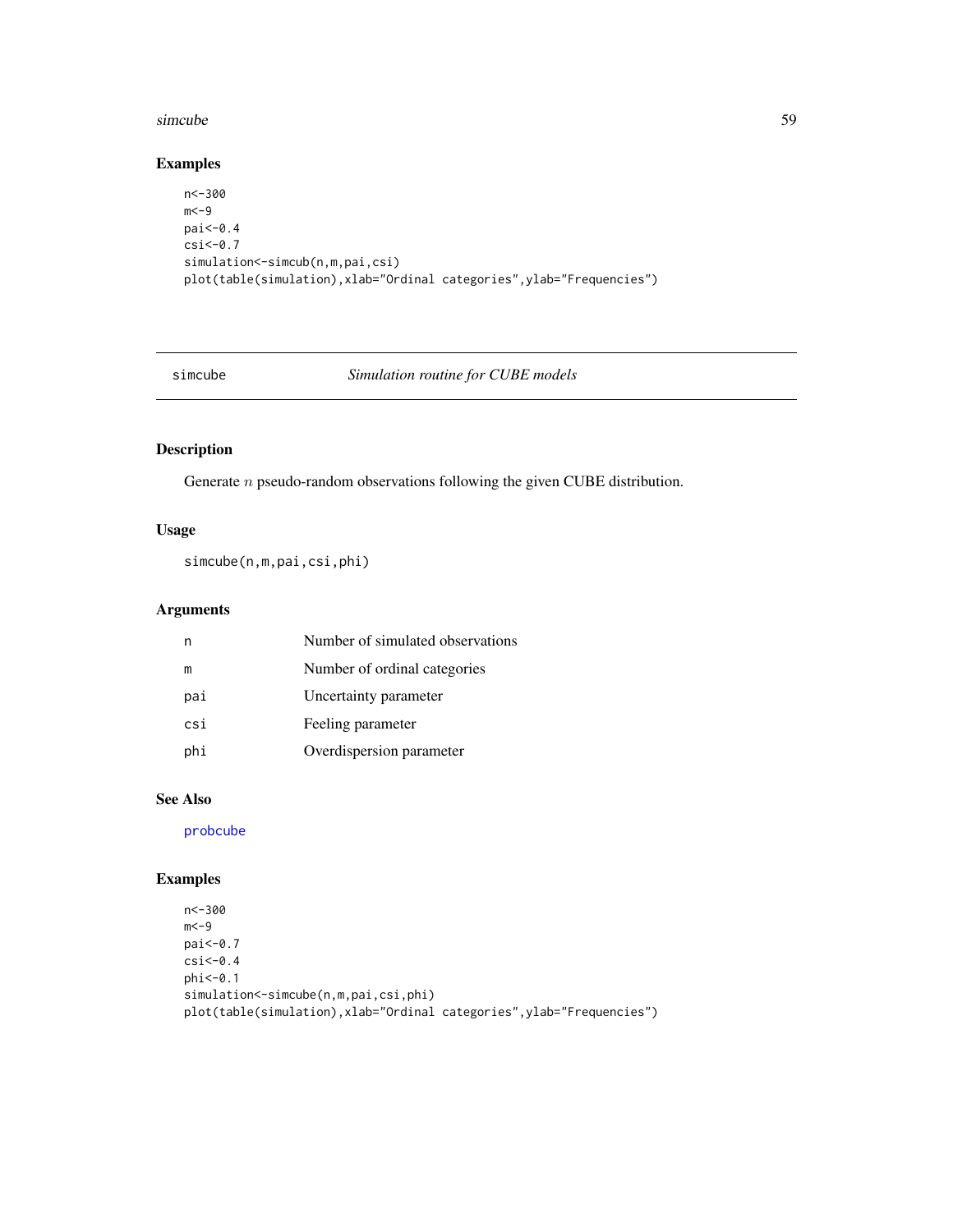<span id="page-59-0"></span>

Generate  $n$  pseudo-random observations following the given CUB distribution with shelter effect.

# Usage

```
simcubshe(n,m,pai,csi,delta,shelter)
```
# Arguments

| n       | Number of simulated observations             |
|---------|----------------------------------------------|
| m       | Number of ordinal categories                 |
| pai     | Uncertainty parameter                        |
| csi     | Feeling parameter                            |
| delta   | Shelter parameter                            |
| shelter | Category corresponding to the shelter choice |
|         |                                              |

# See Also

[probcubshe1](#page-48-1), [probcubshe2](#page-49-1), [probcubshe3](#page-50-1)

# Examples

```
n<-300
m < -9pai<-0.7
csi < -0.3delta<-0.2
shelter<-3
simulation<-simcubshe(n,m,pai,csi,delta,shelter)
plot(table(simulation),xlab="Ordinal categories",ylab="Frequencies")
```
simcush *Simulation routine for CUSH models*

# Description

Generate n pseudo-random observations following the distribution of a CUSH model without covariates.

#### Usage

simcush(n,m,delta,shelter)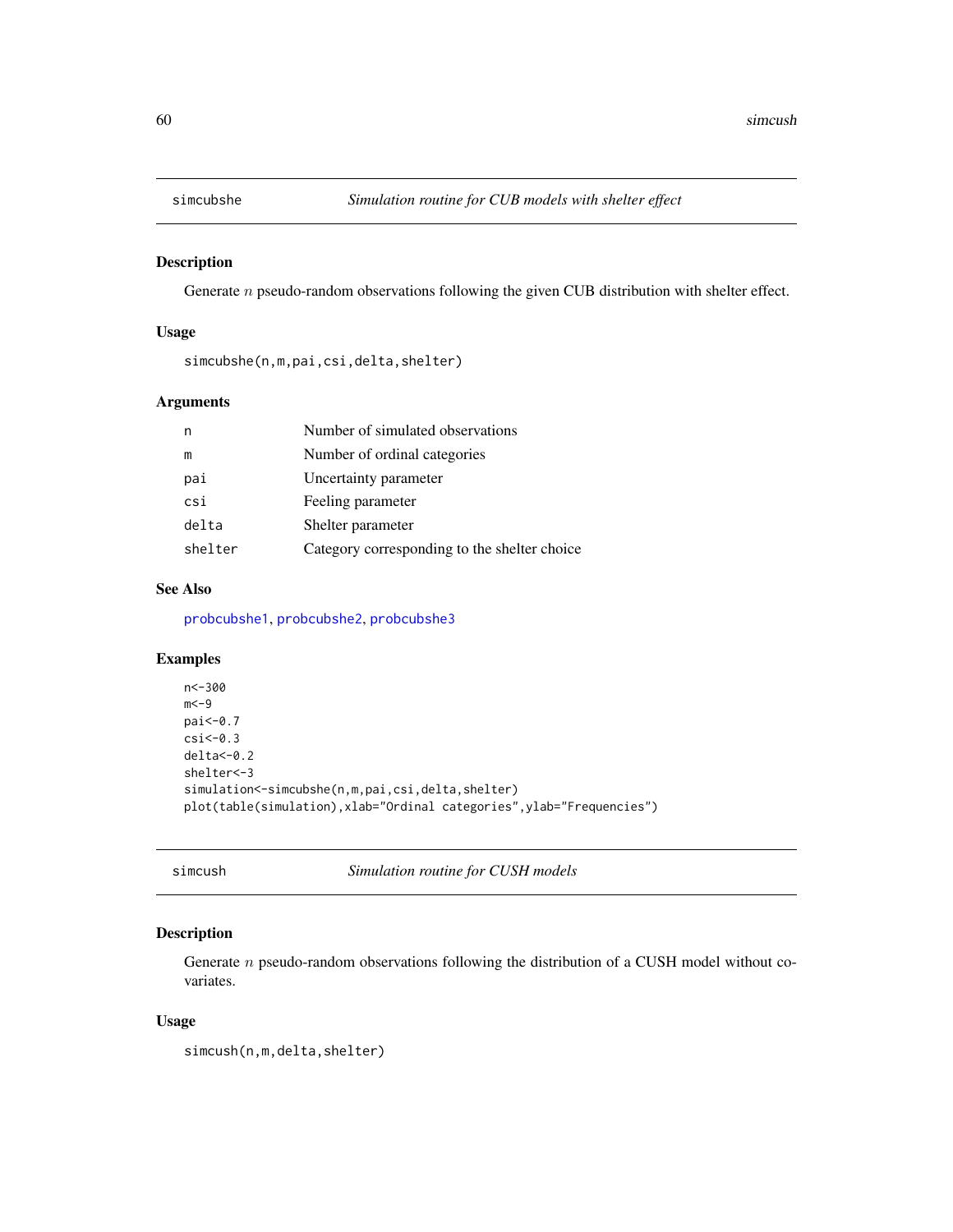#### <span id="page-60-0"></span>simihg 61

# Arguments

| n       | Number of simulated observations             |
|---------|----------------------------------------------|
| m       | Number of ordinal categories                 |
| delta   | Shelter parameter                            |
| shelter | Category corresponding to the shelter choice |

# See Also

[probcush](#page-51-1)

# Examples

```
n<-200
m < -7delta<-0.3
shelter<-3
simulation <- simcush(n,m,delta,shelter)
plot(table(simulation),xlab="Ordinal categories",ylab="Frequencies")
```
simihg *Simulation routine for IHG models*

# Description

Generate  $n$  pseudo-random observations following the given IHG distribution.

# Usage

simihg(n,m,theta)

# Arguments

| n     | Number of simulated observations |
|-------|----------------------------------|
| m     | Number of ordinal categories     |
| theta | Preference parameter             |

# See Also

# [probihg](#page-53-1)

```
n<-300
m < -9theta<-0.4simulation<-simihg(n,m,theta)
plot(table(simulation),xlab="Number of categories",ylab="Frequencies")
```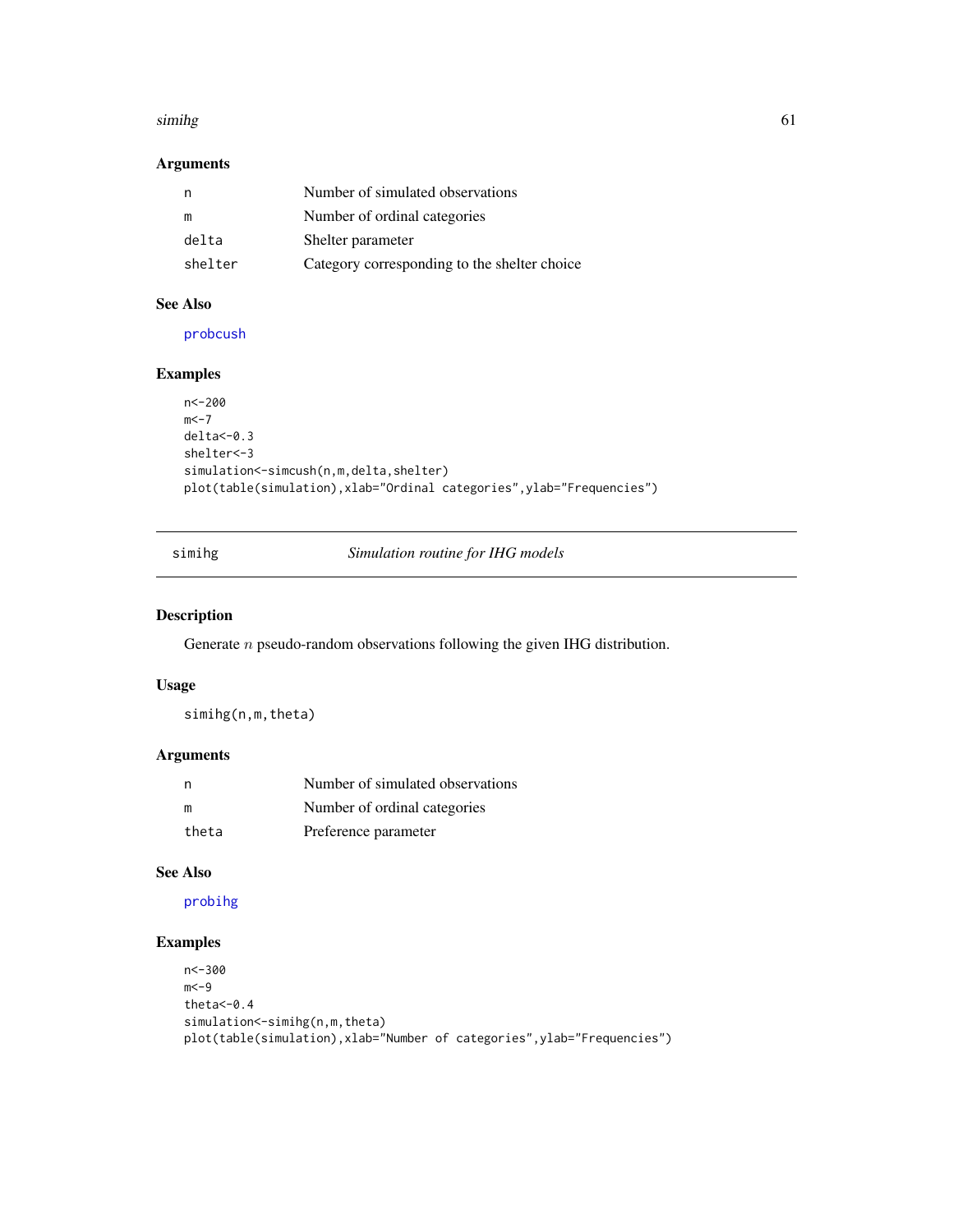<span id="page-61-0"></span>

S3 method summary for objects of class [GEM](#page-18-1).

# Usage

```
## S3 method for class 'GEM'
summary(object, correlation = FALSE, ...)
```
#### Arguments

| object                  | An object of class GEM                                                         |
|-------------------------|--------------------------------------------------------------------------------|
| correlation             | Logical: should the estimated correlation matrix be returned? Default is FALSE |
| $\cdot$ $\cdot$ $\cdot$ | Other arguments                                                                |

# Value

Extended summary results of the fitting procedure, including parameter estimates, their standard errors and Wald statistics, maximized log-likelihood compared with that of the saturated model and of a Uniform sample. AIC, BIC and ICOMP indeces are also displayed for model selection. Execution time and number of exectued iterations for the fitting procedure are aslo returned.

#### Examples

```
model<-GEM(Formula(MeetRelatives~0|0|0),family="cube",data=relgoods)
summary(model,correlation=TRUE,digits=4)
```
univer *Evaluation of the Orientation Services 2002*

#### Description

A sample survey on students evaluation of the Orientation services was conducted across the 13 Faculties of University of Naples Federico II in five waves: participants were asked to express their ratings on a 7 point scale  $(1 = "very unsatisfied", 7 = "extremely satisfied").$  Here dataset collected during 2002 is loaded.

#### Usage

data(univer)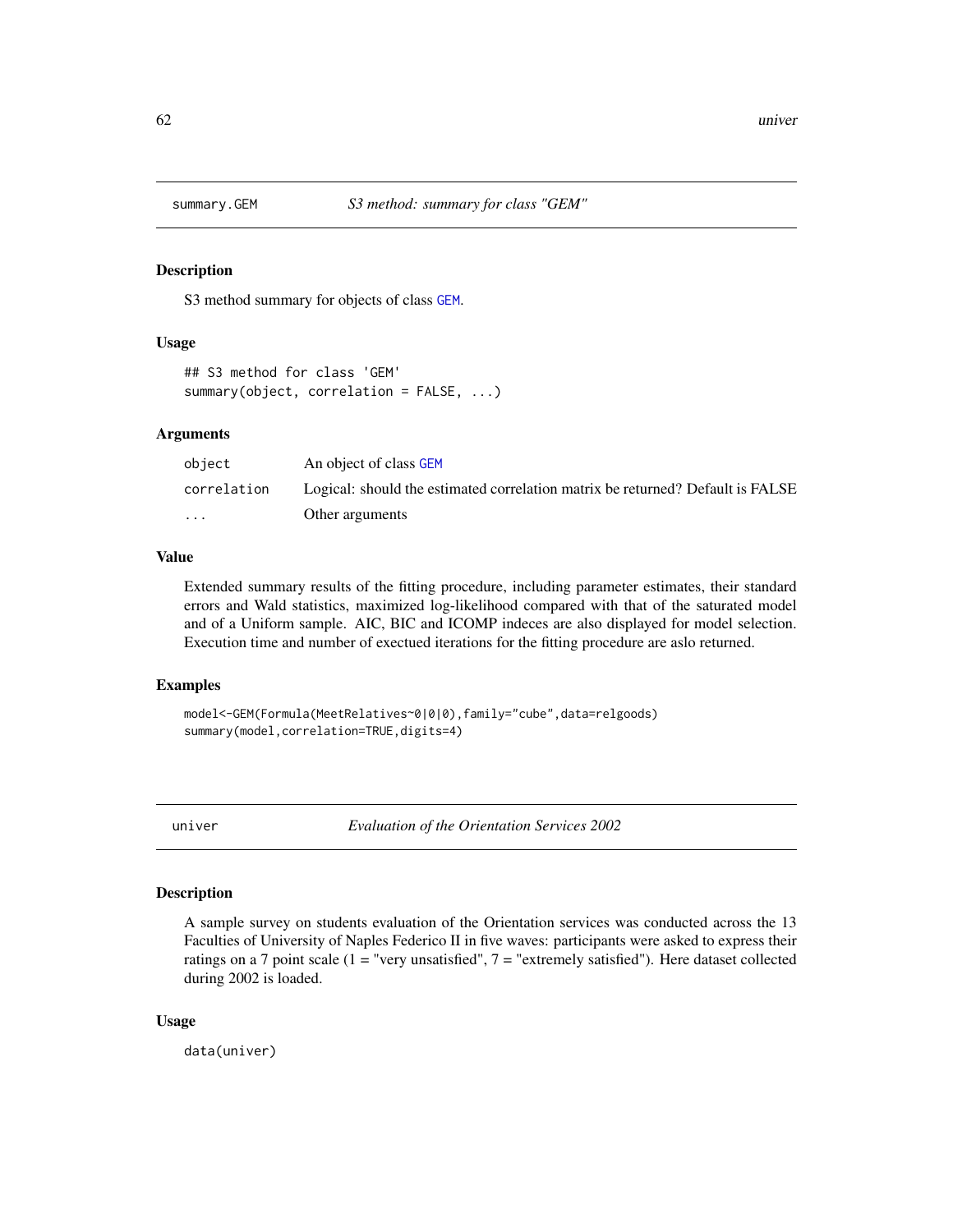#### <span id="page-62-0"></span> $\alpha$  varcub $00$  63

#### Format

The description of subjects' covariates is:

Faculty A factor variable, with levels ranging from 1 to 13 indicating the coding for the different university faculties

Freqserv A factor with levels:  $0 =$  for not regular users,  $1 =$  for regular users

Age Variable indicating the age of the respondent in years

Gender A factor with levels:  $0 = \text{man}$ ,  $1 = \text{woman}$ 

Diploma A factor with levels:  $1 =$  classic studies,  $2 =$  scientific studies,  $3 =$  linguistic,  $4 =$  Professional,  $5 = \text{Technical/Accountancy}, 6 = \text{others}$ 

Residence A factor with levels:  $1 = \text{city NA}$ ,  $2 = \text{distinct NA}$ ,  $3 = \text{others}$ 

ChangeFa A factor with levels:  $1 =$  changed faculty,  $2 =$  not changed faculty

Analyzed ordinal variables (Likert ordinal scale):  $1 =$  "extremely unsatisfied",  $2 =$  "very unsatisfied",  $3 =$  "unsatisfied",  $4 =$  "indifferent",  $5 =$  "satisfied",  $6 =$  "very satisfied",  $7 =$  "extremely satisfied"

Informat Level of satisfaction about the collected information

Willingn Level of satisfaction about the willingness of the staff

Officeho Judgment about the Office hours

Competen Judgement about the competence of the staff

Global Global satisfaction

#### **Details**

Period of data collection: 2002 Mode of collection: questionnaire Number of observations: 2179 Number of subjects' covariates: 7 Number of analyzed items: 5

#### Source

<http://www.labstat.it/home/wp-content/uploads/2016/12/univer2002.txt>

<span id="page-62-1"></span>

#### Description

Compute the variance of a CUB model without covariates.

#### Usage

varcub00(m,pai,csi)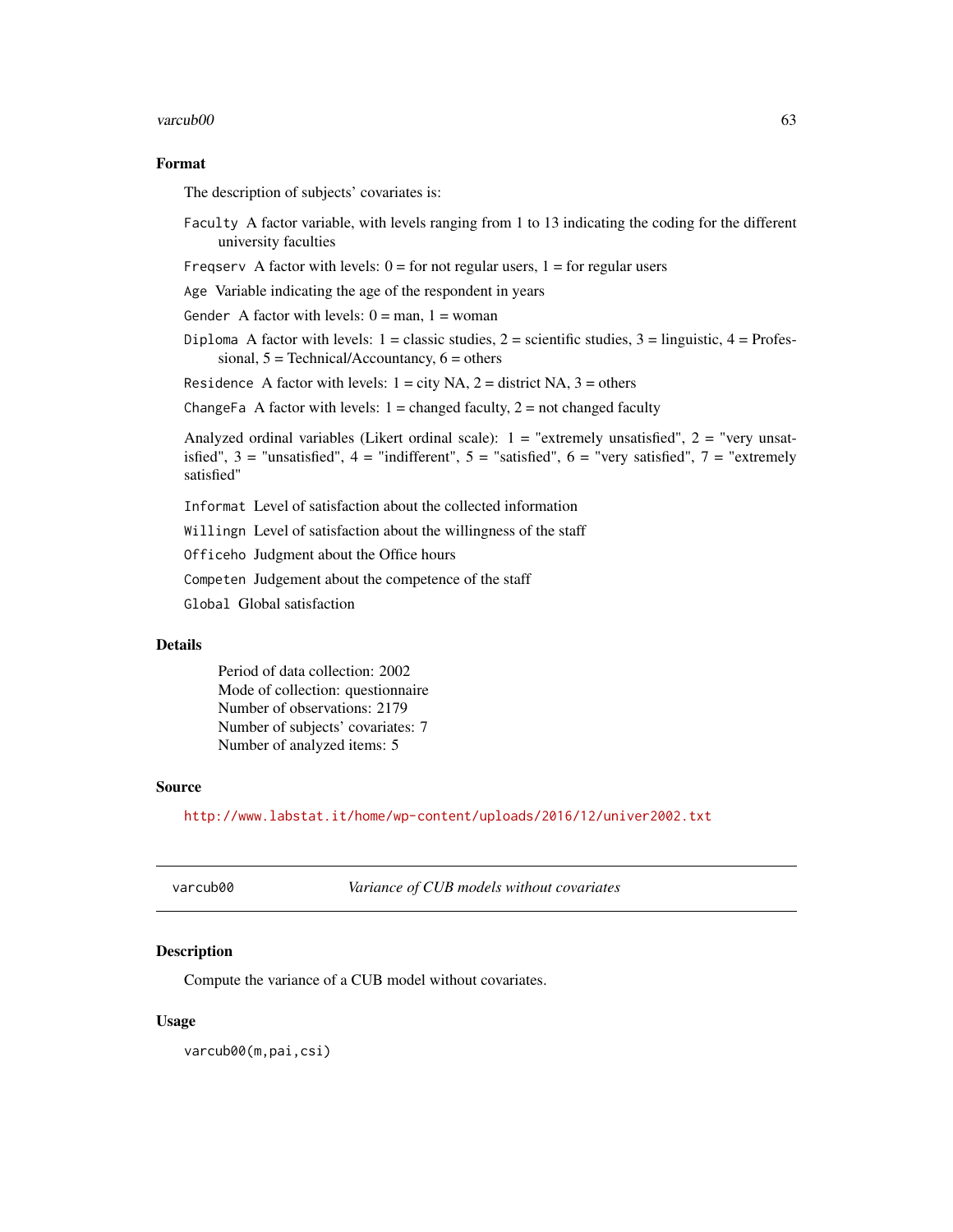64 varcube

# Arguments

| m   | Number of ordinal categories |
|-----|------------------------------|
| pai | Uncertainty parameter        |
| csi | Feeling parameter            |

# References

Piccolo D. (2003). On the moments of a mixture of uniform and shifted binomial random variables. *Quaderni di Statistica*, 5, 85–104

# See Also

[expcub00](#page-16-1), [probcub00](#page-42-1)

# Examples

```
m < -9pai<-0.6
csi<-0.5varcub<-varcub00(m,pai,csi)
```
<span id="page-63-1"></span>varcube *Variance of CUBE models without covariates*

# Description

Compute the variance of a CUBE model without covariates.

# Usage

varcube(m,pai,csi,phi)

# Arguments

| m   | Number of ordinal categories |
|-----|------------------------------|
| pai | Uncertainty parameter        |
| csi | Feeling parameter            |
| phi | Overdispersion parameter     |

# References

Iannario, M. (2014). Modelling Uncertainty and Overdispersion in Ordinal Data, *Communications in Statistics - Theory and Methods*, 43, 771–786

# See Also

[probcube](#page-44-1), [expcube](#page-17-1)

<span id="page-63-0"></span>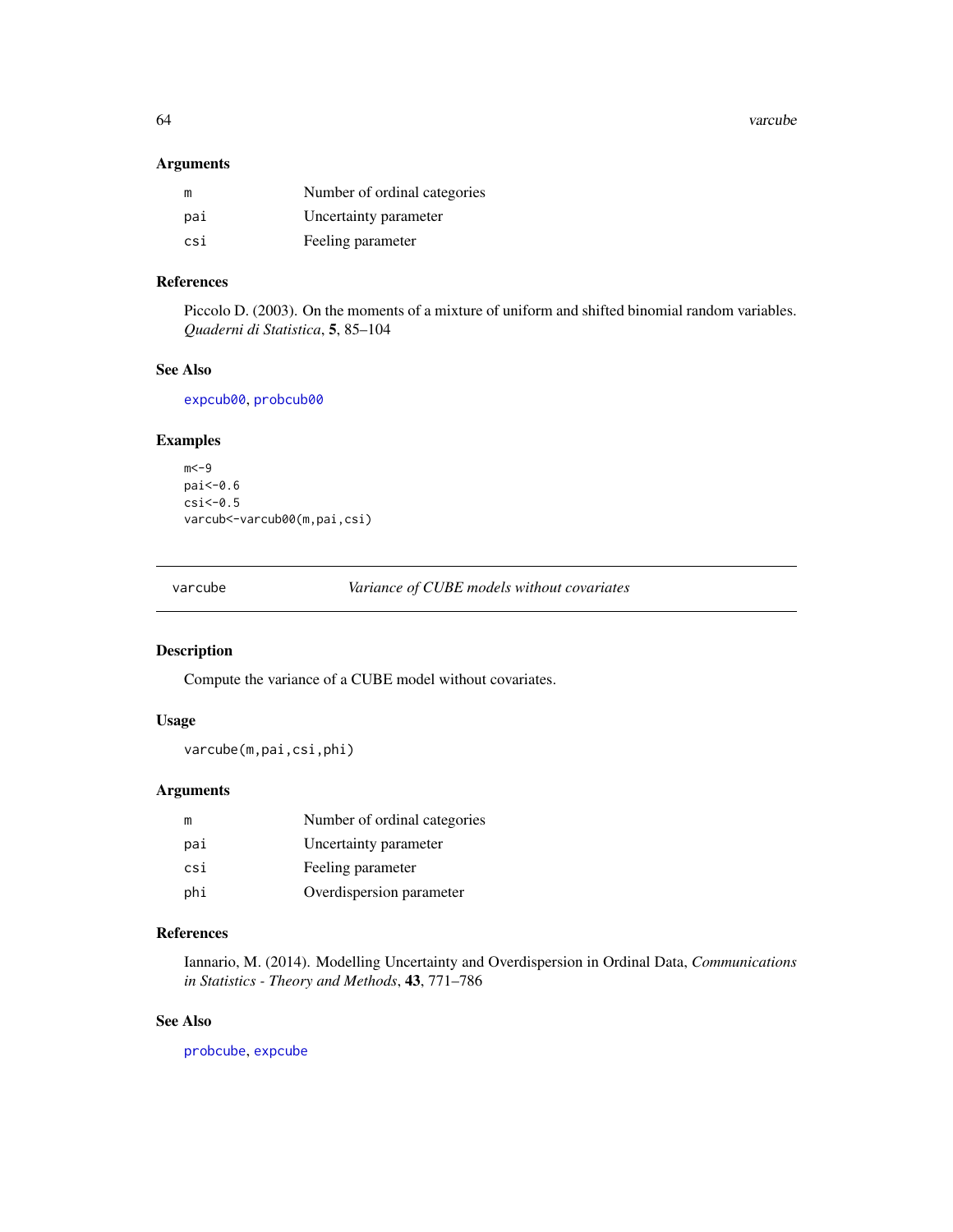#### <span id="page-64-0"></span>varmatCUB 65

# Examples

```
m < -7pai<-0.8
csi<-0.2
phi<-0.05
varianceCUBE<-varcube(m,pai,csi,phi)
```
<span id="page-64-1"></span>varmatCUB *Variance-covariance matrix for CUB models*

# Description

Compute the variance-covariance matrix of parameter estimates for CUB models with or without covariates for the feeling and the uncertainty parameter, and for extended CUB models with shelter effect.

# Usage

varmatCUB(ordinal,m,param,Y=0,W=0,X=0,shelter=0)

# Arguments

| ordinal | Vector of ordinal responses                                                                                            |
|---------|------------------------------------------------------------------------------------------------------------------------|
| m       | Number of ordinal categories                                                                                           |
| param   | Vector of parameters for the specified CUB model                                                                       |
| Υ       | Matrix of selected covariates to explain the uncertainty component (default: no<br>covariate is included in the model) |
| W       | Matrix of selected covariates to explain the feeling component (default: no co-<br>variate is included in the model)   |
| χ       | Matrix of selected covariates to explain the shelter effect (default: no covariate<br>is included in the model)        |
| shelter | Category corresponding to the shelter choice (default: no shelter effect is in-<br>cluded in the model)                |

# Details

The function checks if the variance-covariance matrix is positive-definite: if not, it returns a warning message and produces a matrix with NA entries. No missing value should be present neither for ordinal nor for covariate matrices: thus, deletion or imputation procedures should be preliminarily run.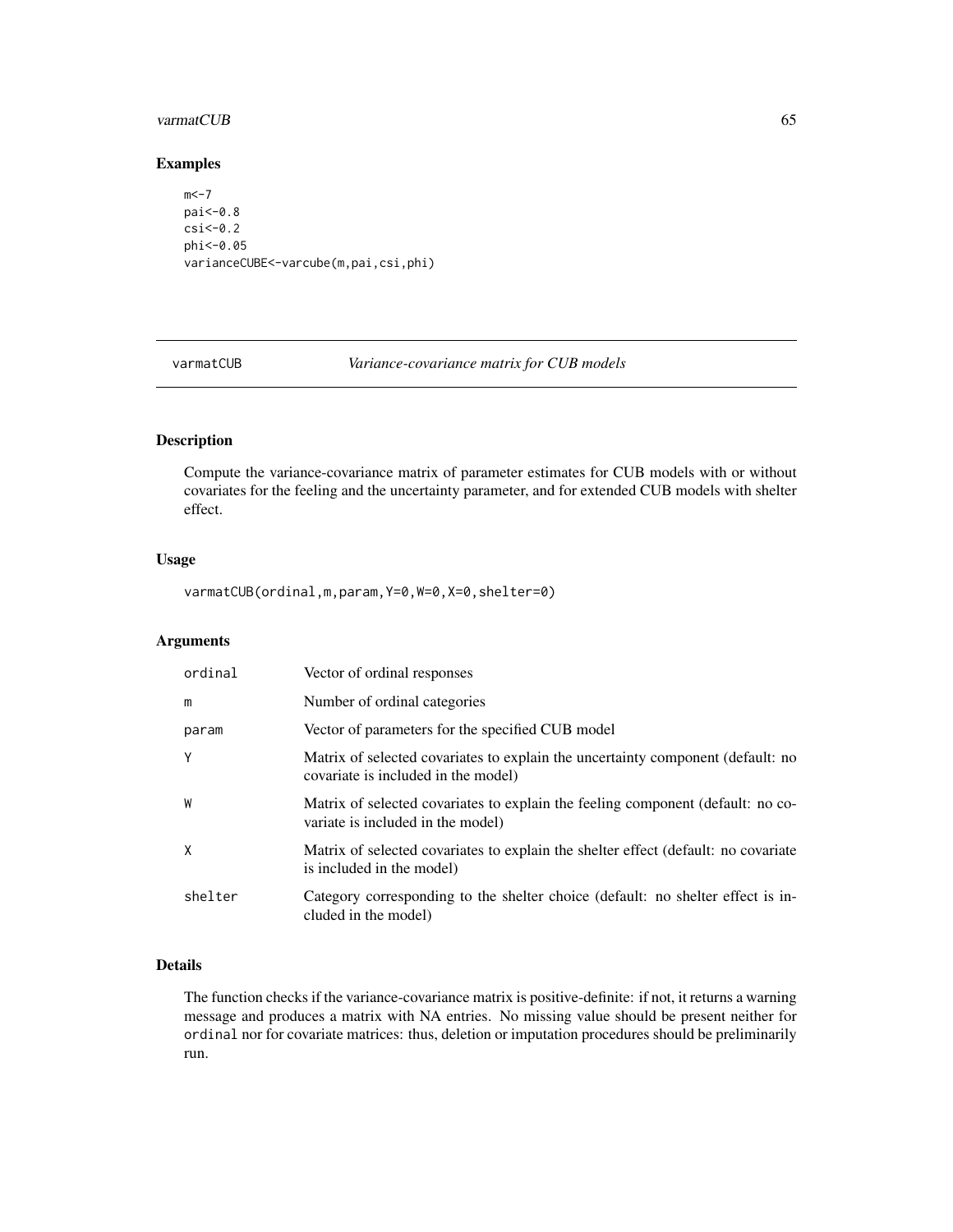#### References

Piccolo D. (2006). Observed Information Matrix for MUB Models, *Quaderni di Statistica*, 8, 33–78 Iannario, M. (2012). Modelling shelter choices in ordinal data surveys. *Statistical Modelling and Applications*, 21, 1–22

Iannario M. and Piccolo D. (2016b). A generalized framework for modelling ordinal data. *Statistical Methods and Applications*, 25, 163–189.

# See Also

[vcov](#page-0-0), [cormat](#page-9-1)

```
data(univer)
m < -7### CUB model with no covariate
pai<-0.87; csi<-0.17
param<-c(pai,csi)
varmat<-varmatCUB(univer$global,m,param)
#######################
### and with covariates for feeling
data(univer)
m < -7pai<-0.86; gama<-c(-1.94,-0.17)
param<-c(pai,gama)
ordinal<-univer$willingn; W<-univer$gender
varmat<-varmatCUB(ordinal,m,param,W)
#######################
### CUB model with uncertainty covariates
data(relgoods)
m < -10naord<-which(is.na(relgoods$Physician))
nacov<-which(is.na(relgoods$Gender))
na<-union(naord,nacov)
ordinal<-relgoods$Physician[-na]
Y<-relgoods$Gender[-na]
bet<-c(-0.81,0.93); csi<-0.20
varmat<-varmatCUB(ordinal,m,param=c(bet,csi),Y=Y)
#######################
### and with covariates for both parameters
data(relgoods)
m < -10naord<-which(is.na(relgoods$Physician))
nacov<-which(is.na(relgoods$Gender))
na<-union(naord,nacov)
ordinal<-relgoods$Physician[-na]
W<-Y<-relgoods$Gender[-na]
gama<-c(-0.91,-0.7); bet<-c(-0.81,0.93)
varmat<-varmatCUB(ordinal,m,param=c(bet,gama),Y=Y,W=W)
#######################
```
<span id="page-65-0"></span>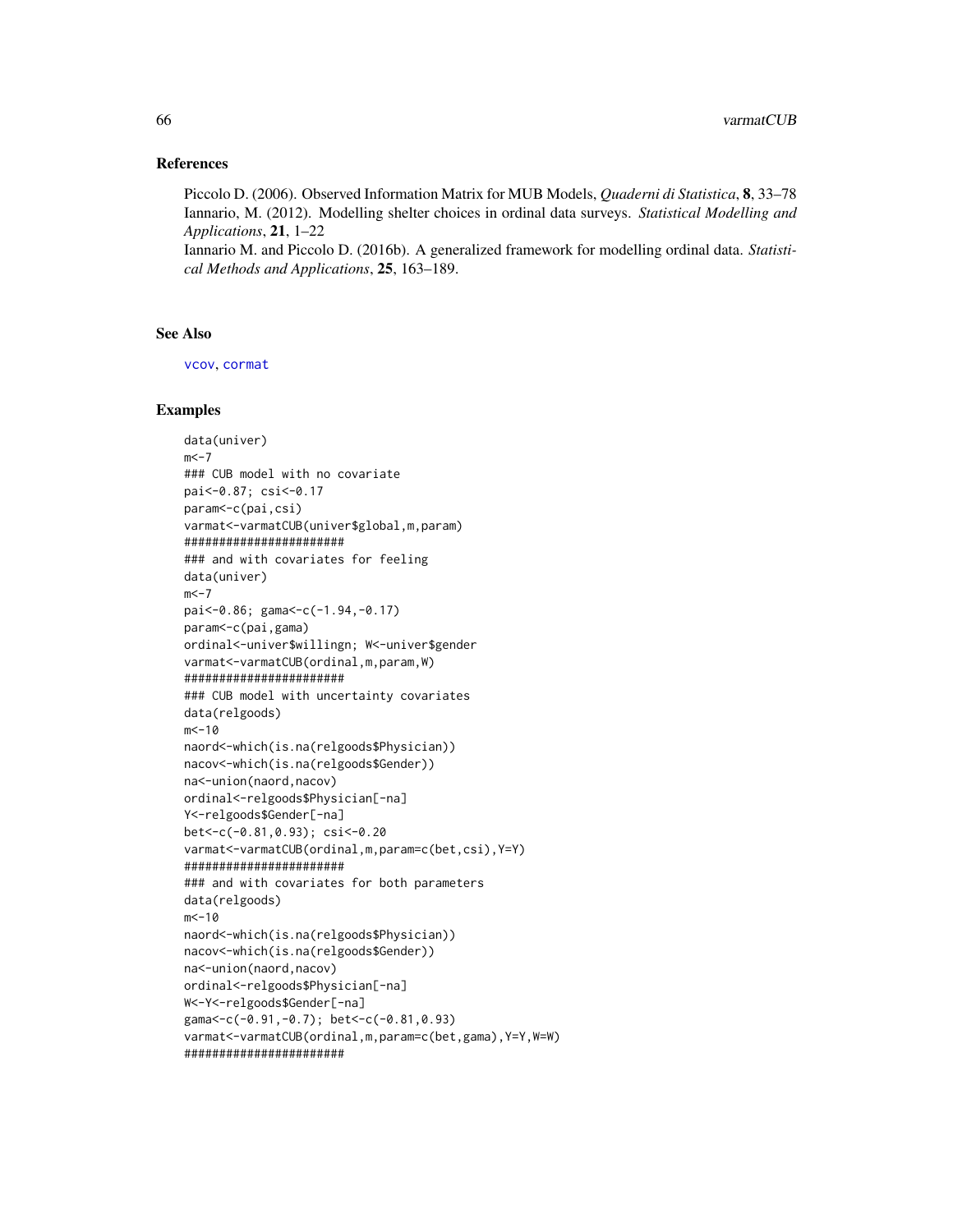# <span id="page-66-0"></span>varmatCUBE 67

```
### Variance-covariance for a CUB model with shelter
m<-8; n<-300
pai1<-0.5; pai2<-0.3; csi<-0.4
shelter<-6
pr<-probcubshe1(m,pai1,pai2,csi,shelter)
ordinal<-sample(1:m,n,prob=pr,replace=TRUE)
param<-c(pai1,pai2,csi)
varmat<-varmatCUB(ordinal,m,param,shelter=shelter)
```
<span id="page-66-1"></span>

varmatCUBE *Variance-covariance matrix for CUBE models*

# Description

Compute the variance-covariance matrix of parameter estimates for CUBE models when no covariate is specified, or when covariates are included for all the three parameters.

#### Usage

varmatCUBE(ordinal,m,param,Y=0,W=0,Z=0,expinform=FALSE)

#### Arguments

| ordinal   | Vector of ordinal responses                                                                                                                                                                                     |
|-----------|-----------------------------------------------------------------------------------------------------------------------------------------------------------------------------------------------------------------|
| m         | Number of ordinal categories                                                                                                                                                                                    |
| param     | Vector of parameters for the specified CUBE model                                                                                                                                                               |
| Y         | Matrix of selected covariates to explain the uncertainty component (default: no<br>covariate is included in the model)                                                                                          |
| W         | Matrix of selected covariates to explain the feeling component (default: no co-<br>variate is included in the model)                                                                                            |
|           | Matrix of selected covariates to explain the overdispersion component (default:<br>no covariate is included in the model)                                                                                       |
| expinform | Logical: if TRUE and no covariate is included in the model, the function returns<br>the expected variance-covariance matrix (default is FALSE: the function returns<br>the observed variance-covariance matrix) |

# Details

The function checks if the variance-covariance matrix is positive-definite: if not, it returns a warning message and produces a matrix with NA entries. No missing value should be present neither for ordinal nor for covariate matrices: thus, deletion or imputation procedures should be preliminarily run.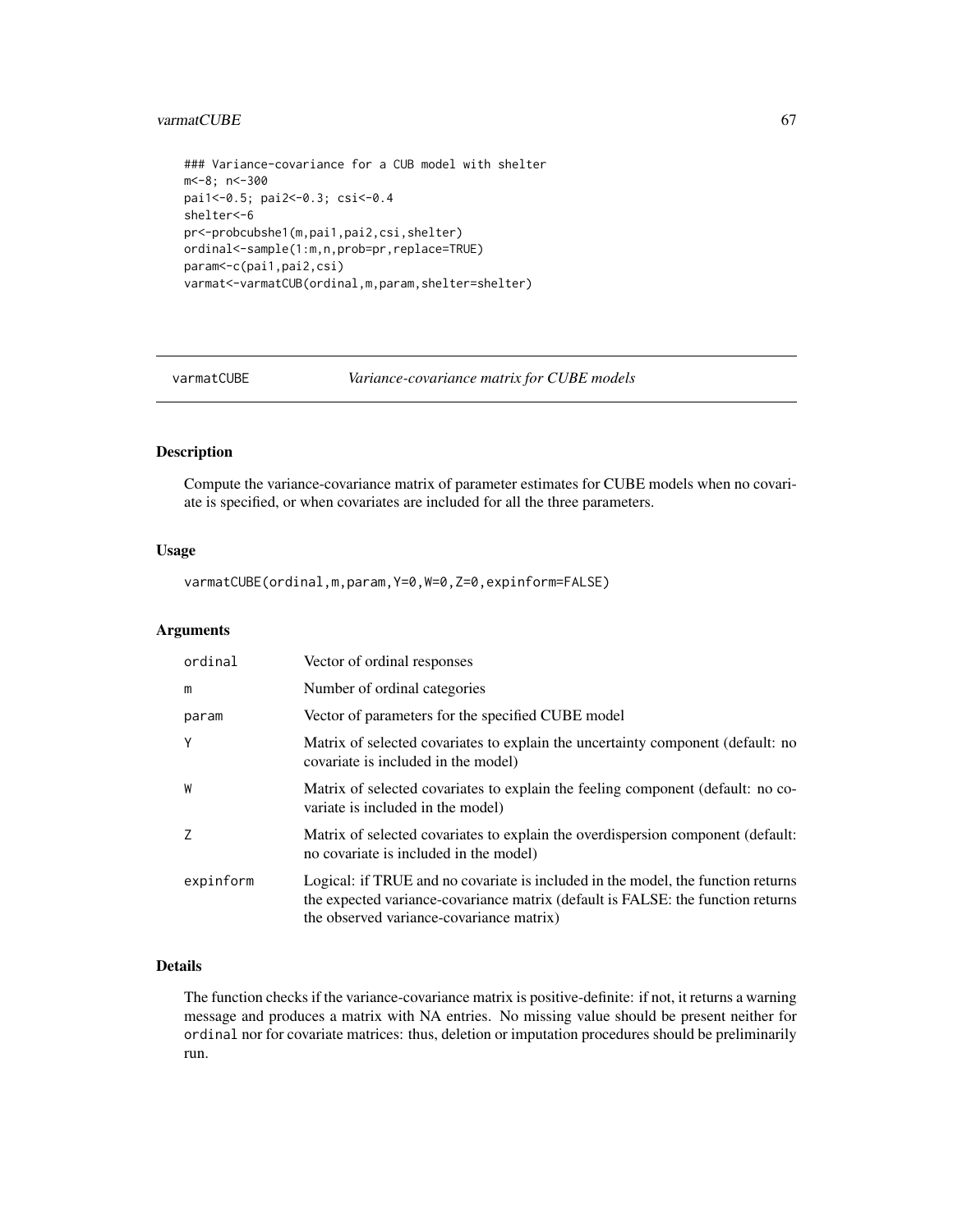#### <span id="page-67-0"></span>References

Iannario, M. (2014). Modelling Uncertainty and Overdispersion in Ordinal Data, *Communications in Statistics - Theory and Methods*, 43, 771–786

Piccolo D. (2015). Inferential issues for CUBE models with covariates, *Communications in Statistics. Theory and Methods*, 44(23), 771–786.

#### See Also

[vcov](#page-0-0), [cormat](#page-9-1)

#### Examples

```
m<-7; n<-500
pai<-0.83; csi<-0.19; phi<-0.045
ordinal<-simcube(n,m,pai,csi,phi)
param<-c(pai,csi,phi)
varmat<-varmatCUBE(ordinal,m,param)
##########################
### Including covariates
```

```
data(relgoods)
m < -10naord<-which(is.na(relgoods$Tv))
nacov<-which(is.na(relgoods$BirthYear))
na<-union(naord,nacov)
age<-2014-relgoods$BirthYear[-na]
lage<-log(age)-mean(log(age))
Y<-W<-Z<-lage
ordinal<-relgoods$Tv[-na]
estbet<-c(0.18,1.03); estgama<-c(-0.6,-0.3); estalpha<-c(-2.3,0.92)
param<-c(estbet,estgama,estalpha)
varmat<-varmatCUBE(ordinal,m,param,Y=Y,W=W,Z=Z,expinform=TRUE)
```
vcov.GEM *S3 method vcov() for class "GEM"*

## Description

S3 method: vcov for objects of class [GEM](#page-18-1).

# Usage

```
## S3 method for class 'GEM'
vcov(object, ...)
```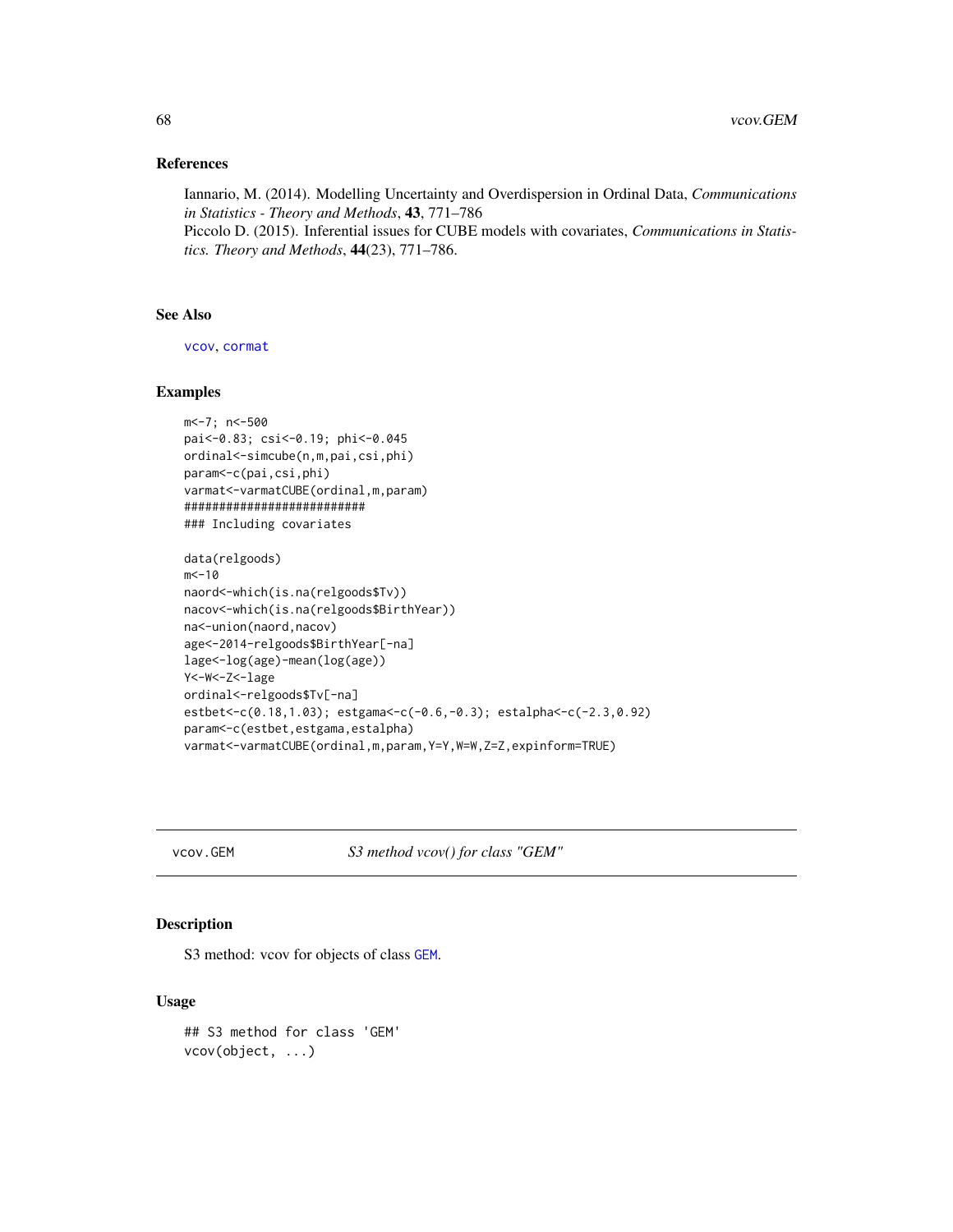#### <span id="page-68-0"></span>vcov.GEM 69

# Arguments

| object                  | An object of class GEM |
|-------------------------|------------------------|
| $\cdot$ $\cdot$ $\cdot$ | Other arguments        |

# Value

Variance-covariance matrix of the final ML estimates for parameters of the fitted GEM model. It returns the square of the estimated standard error for CUSH and IHG models with no covariates.

# See Also

[varmatCUB](#page-64-1), [varmatCUBE](#page-66-1), [GEM](#page-18-1)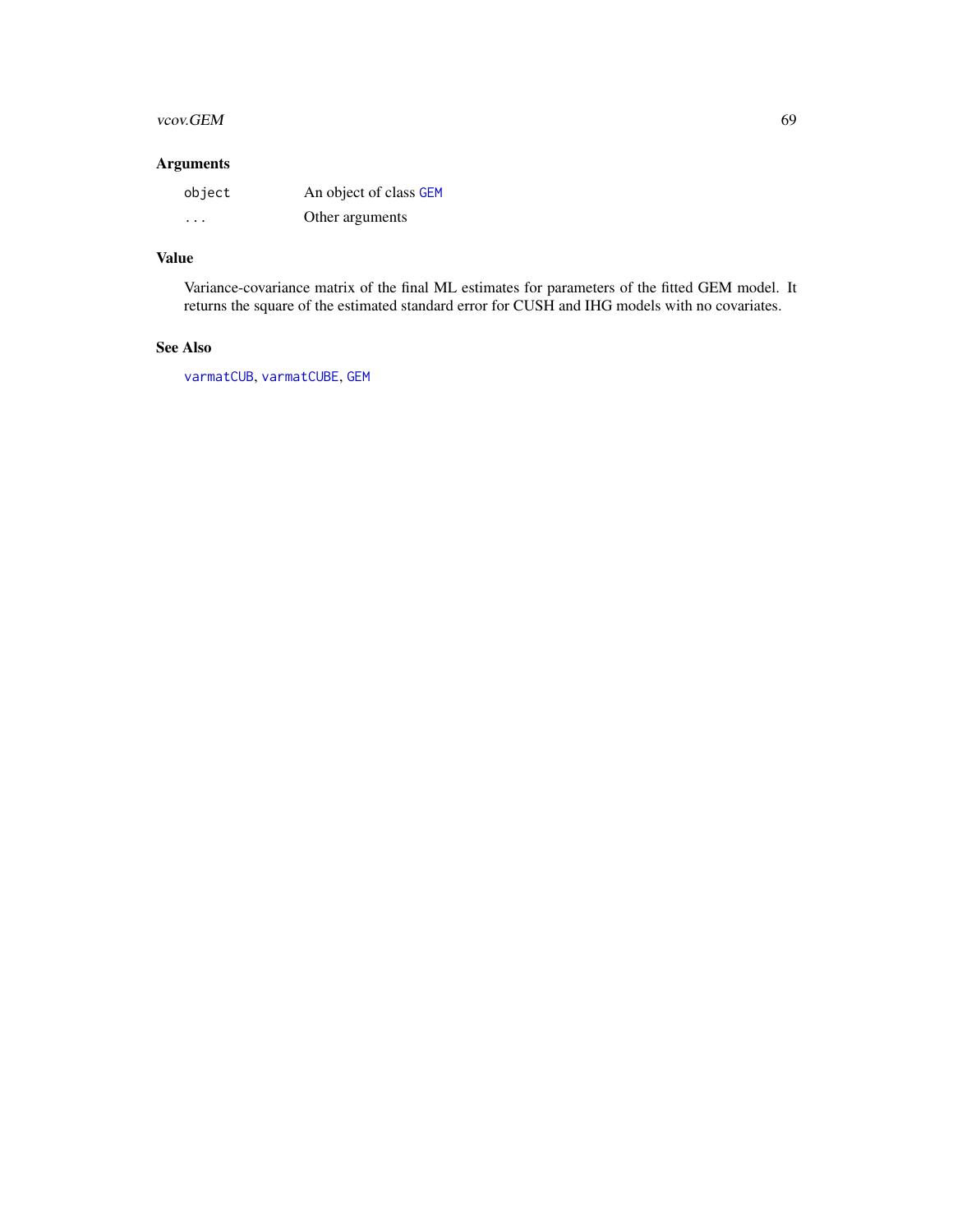# <span id="page-69-0"></span>Index

∗Topic datasets relgoods , [56](#page-55-0) univer , [62](#page-61-0) ∗Topic device cubevisual , [11](#page-10-0) cubshevisual , [12](#page-11-0) cubvisual , [13](#page-12-0) makeplot, [39](#page-38-0) multicub , [40](#page-39-0) multicube , [41](#page-40-0) ∗Topic distribution betabinomial , [3](#page-2-0) betabinomialcsi , [4](#page-3-0) betar , [5](#page-4-0) bitcsi , [7](#page-6-0) bitgama, [8](#page-7-0) expcub00, [17](#page-16-0) expcube , [18](#page-17-0) probbit , [43](#page-42-0) probcub00 , [43](#page-42-0) probcub0q , [44](#page-43-0) probcube , [45](#page-44-0) probcubp0 , [46](#page-45-0) probcubpq , [48](#page-47-0) probcubshe1 , [49](#page-48-0) probcubshe2 , [50](#page-49-0) probcubshe3 , [51](#page-50-0) probcush , [52](#page-51-0) probgecub , [53](#page-52-0) probihg , [54](#page-53-0) probihgcovn , [55](#page-54-0) simcub , [58](#page-57-0) simcube , [59](#page-58-0) simcubshe , [60](#page-59-0) simcush, [60](#page-59-0) simihg , [61](#page-60-0) varcub00, [63](#page-62-0) varcube , [64](#page-63-0) ∗Topic htest

chi2cub , [9](#page-8-0) ellecub , [16](#page-15-0) inibest , [24](#page-23-0) inibestcube , [25](#page-24-0) inibestcubecov , [25](#page-24-0) inibestcubecsi , [26](#page-25-0) inibestgama , [28](#page-27-0) inigrid , [29](#page-28-0) iniihg , [30](#page-29-0) loglikCUB , [33](#page-32-0) loglikCUBE , [35](#page-34-0) loglikCUSH , [36](#page-35-0) loglikIHG , [37](#page-36-0) logscore , [38](#page-37-0) varmatCUB, [65](#page-64-0) varmatCUBE, [67](#page-66-0) ∗Topic models cormat , [10](#page-9-0) GEM , [19](#page-18-0) makeplot , [39](#page-38-0) ∗Topic package BIC.GEM, [6](#page-5-0) coef.GEM , [10](#page-9-0) CUB\_package , [14](#page-13-0) fitted.GEM , [19](#page-18-0) logLik.GEM , [32](#page-31-0) makeplot, [39](#page-38-0) print.GEM , [42](#page-41-0) summary.GEM, [62](#page-61-0) vcov.GEM, [68](#page-67-0) ∗Topic univar deltaprob , [15](#page-14-0) dissim , [16](#page-15-0) gini , [23](#page-22-0) laakso , [31](#page-30-0) ∗Topic utilities inibest , [24](#page-23-0) inibestcube , [25](#page-24-0) inibestcubecov , [25](#page-24-0)